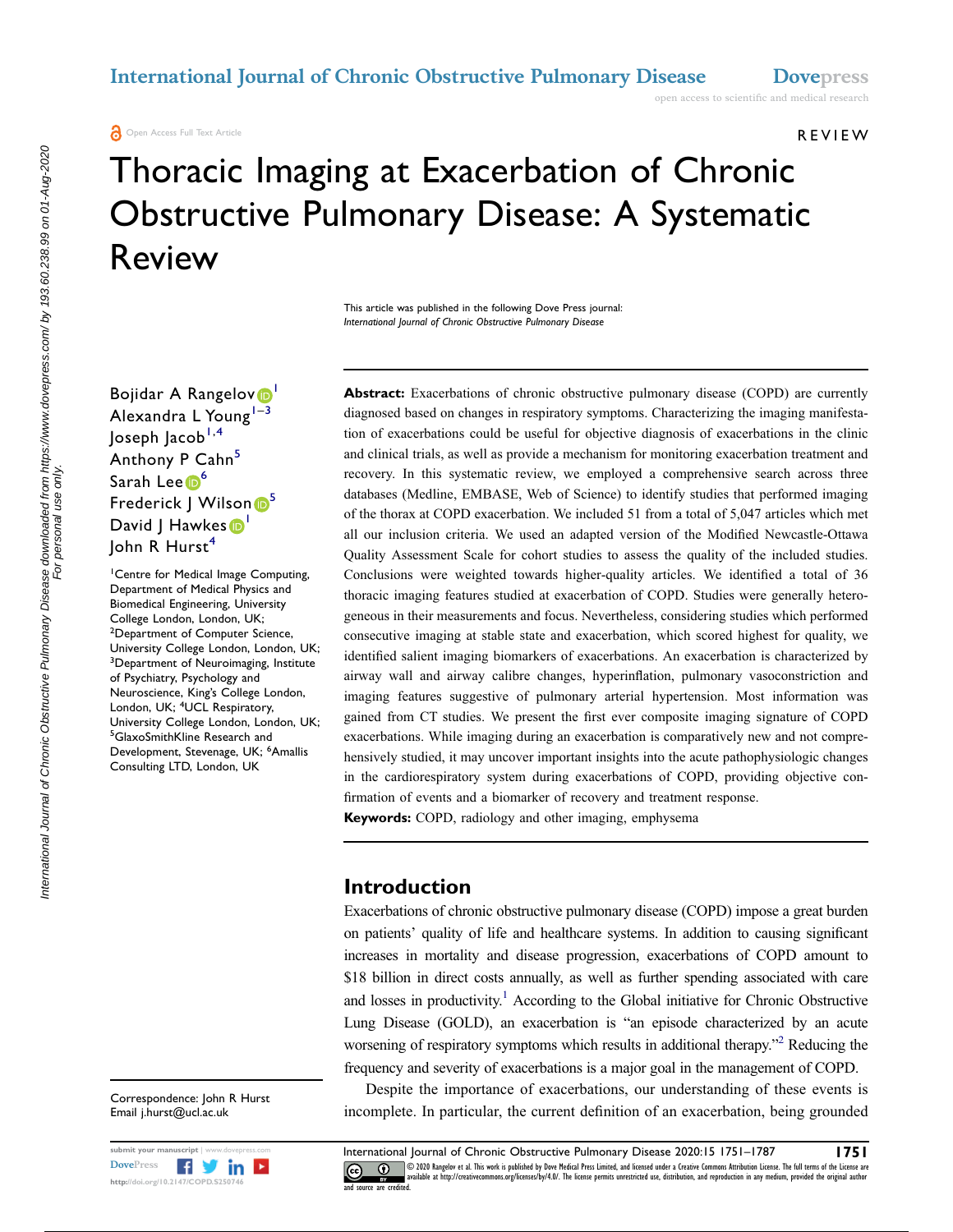solely in a change in symptoms, does not take into account underlying structural and physiological changes that occur in the lung. A worsening of respiratory symptoms may, alternatively or additionally, be caused by other co-morbid conditions. Thus, in clinical practice, exacerbation is a clinical diagnosis of exclusion – if a patient presents with worsening respiratory symptoms and if no alternative conditions are diagnosed then the patient is classified as having an exacerbation. Medical imaging may, therefore, provide the means to inform care for exacerbation in three ways. First, it could enable a "positive" diagnosis of exacerbation, which could diminish misdiagnosis due to comorbidities and facilitate quantification of the effects of novel drugs during clinical trials. Second, identifying relevant changes in the lung at exacerbation is a step towards an improved understanding of pathophysiology and might motivate the development of new therapies. Finally, discovery of rigorous imaging biomarkers of exacerbation could lay the foundations for exacerbation phenotyping.

In this work, we systematically review the available research in which thoracic imaging has been performed at exacerbation of COPD, to determine which imaging biomarkers are characteristic of an exacerbation. There is no prior systematic review of imaging biomarkers at exacerbation of COPD.

# Patients and Methods

### Study Population

We searched for studies including patients with COPD experiencing an exacerbation during which imaging of the thorax was performed. Studies that discussed imaging features that predict or correlate with future exacerbation risk but did not perform imaging at exacerbation were excluded. Studies that enrolled COPD patients for undifferentiated acute respiratory episodes were considered (even if there was no explicit definition of exacerbation), but only when they employed consecutive enrolment. Such studies were included in order to ensure we captured cases which were presenting with potential exacerbations. Studies which selectively enrolled for alternative conditions such as pulmonary embolism and pneumonia were excluded.

Both cross-sectional studies, which performed imaging only at exacerbation, and longitudinal studies, which performed imaging at additional time-points either before or after an exacerbation were included.

#### Literature Search

<span id="page-1-0"></span>The search strategy was developed in accordance with the Preferred Reporting Items for Systematic Reviews and Meta-Analyses (PRISMA) guidelines<sup>[3](#page-34-2)</sup> and the PICO/ PECO framework<sup>[4](#page-34-3)</sup> with the following fields:

- <span id="page-1-1"></span>● Problem: Chronic Obstructive Pulmonary Disease (COPD)
- Exposure: Exacerbation of COPD
- Comparison: Stable COPD
- Outcomes: Catalogue of imaging features ("biomarkers") which characterize an exacerbation.

We employed a broad search strategy. Three databases were searched up to November 24, 2019 – Medline, EMBASE and Web of Science. We used text terms, Medical Subject Headings (MeSH) terms in Medline and Emtree terms in EMBASE. The terms we used can be grouped into three categories: terms describing COPD, terms describing exacerbations and terms describing imaging. We matched the search strategies in each of the three databases as closely as possible. There were no filters imposed on the searches in order to maximize sensitivity.

The systematic review was registered on the International Prospective Register for Systematic Reviews – PROSPERO (Unique ID: CRD4201809[5](#page-34-4)417)<sup>5</sup> before the start of data extraction. The type of articles included were all original research studies. We did not find any existing systematic reviews on the topic. Reviews, editorials, letters, opinions or conference abstracts and proceedings were excluded. Only articles in English and studies in human subjects were included. For the purposes of this review, imaging was defined as encompassing the typical clinical imaging modalities (CT, X-ray, MRI, Ultrasound, PET, SPECT, etc.), but not microscopy or direct cell imaging techniques.

<span id="page-1-2"></span>The review proceeded by first combining and deduplicating search results in the software package EndNote, Philadelphia, PA, USA.<sup>6</sup> Further to this, the deduplicated results were exported to the online systematic review platform Rayyan, Doha, Qatar,<sup>[7](#page-34-6)</sup> where screening of titles and abstracts was independently performed by two authors (BAR and JRH). The authors were blinded to each other's decisions. At this stage, further identification and removal of duplicate records was performed ([Figure 1\)](#page-2-0). Upon completion of screening, conflicts between the two authors were resolved by reading the complete papers and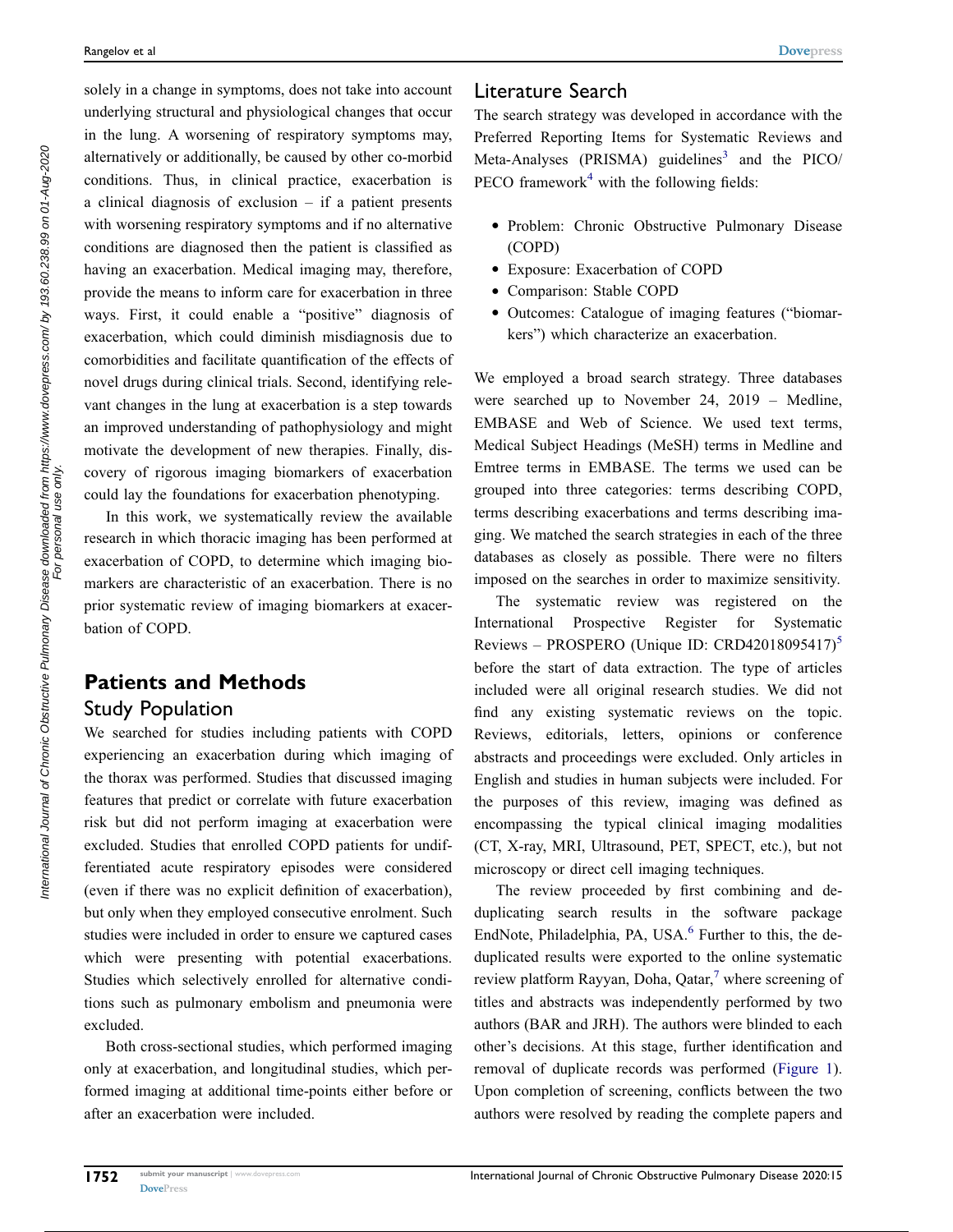<span id="page-2-0"></span>

Figure I PRISMA flow chart. Studies were excluded both at screening and at full-text review, leading to a total of 51 studies included in the qualitative synthesis.

discussion. After screening, the included studies were exported to another EndNote library and classified by imaging modality. The articles were then read in full and articles that were found to not meet inclusion criteria were excluded.

### Data Extraction

A standardized data extraction table for capturing key information was developed before reading the full studies [\(Table 1](#page-4-0)). We also created a list of Imaging Biomarkers, included as [Table S1](http://www.dovepress.com/get_supplementary_file.php?f=250746.doc).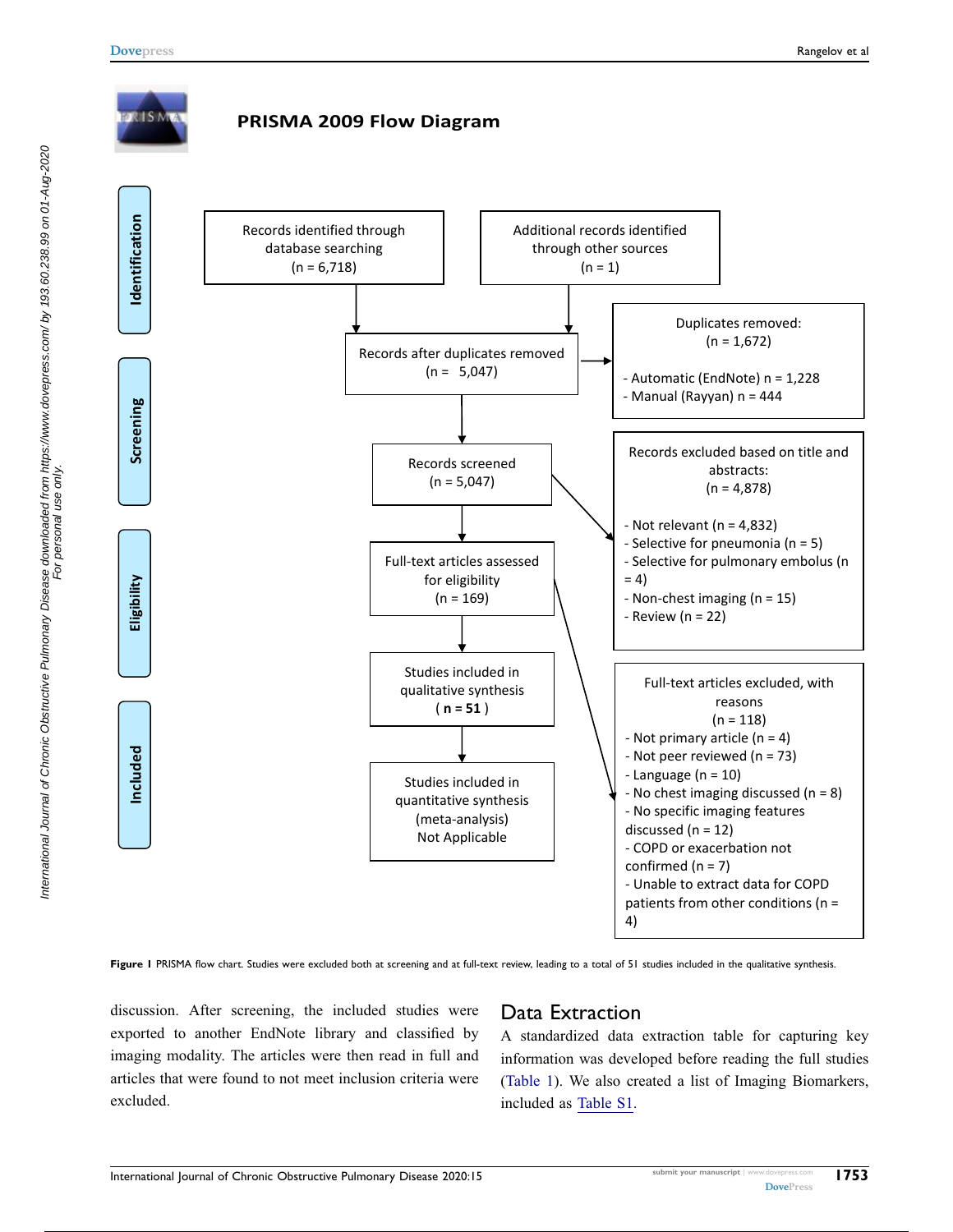In addition to the imaging biomarkers, further relevant information was captured from each article. Where described in the articles, we recorded COPD severity when stable: depending on the availability of this information, preference was given to GOLD stage, followed by forced expiratory volume in 1 second ( $FEV<sub>1</sub>$ ) % predicted and finally  $FEV<sub>1</sub>/FVC$  (forced vital capacity). We recorded the timing of imaging to describe when imaging was performed in relation to the exacerbation time-course. Information on ascertainment of clinical diagnosis of exacerbation was collected and used for quality assessment (see below).

#### Quality Assessment

<span id="page-3-0"></span>Each study was assessed for quality using a 5-point grading system. We selected the Modified Newcastle-Ottawa Quality Assessment Scale (NOS) for Cohort Studies.<sup>[8](#page-34-7)</sup> It awards points to studies in three categories: Patient Selection (maximum 4 points), Comparability (maximum 2 points) and Outcome (maximum 3 points), allowing a maximum of 9 points for the highest quality studies. We modified the NOS to make it more applicable for the types of studies we were reporting – the original wording of each criterion from the NOS Scale, our modified decision rules in the context of imaging for COPD exacerbations and the maximum points awarded are described in [Table S2.](http://www.dovepress.com/get_supplementary_file.php?f=250746.doc) A confirmed clinical diagnosis of exacerbation was an inclusion criterion for our study, and the thoroughness of describing the criteria for confirming exacerbation contributed а point on our quality scale. For the modified criteria, the maximum score was 5 with a higher score representing higher quality. When synthesising evidence, we gave greatest weight to the studies of highest quality.

### **Results** Search Results

The search returned a total of 6,718 results. After removal of duplicates ( $n = 1,672$ ), the final number of articles was 5,046. One additional study was identified soon after publication by speaking to a clinician involved in its design.

After screening the titles and abstracts of the 5,047 articles, we excluded 4,878 for reasons outlined in the PRISMA Flowchart ([Figure 1](#page-2-0)).<sup>3</sup> We excluded 118 further articles at full-text assessment, for the reasons also outlined in [Figure 1](#page-2-0). Fifty-one studies proceeded to full data extraction and qualitative synthesis.

## Imaging Biomarkers of Exacerbations of COPD

#### Included Studies

<span id="page-3-1"></span>[Table 1](#page-4-0) presents the findings of the 51 studies included in the final analysis. In general, most studies discussed imaging biomarkers either as prevalence values of radiological findings in a population of subjects with an exacerbation of COPD, or as quantitative measurements of an imaging feature. A total of 10 of the 51 papers $9-18$  $9-18$  presented quantitative measurements of imaging features at exacerbation. One paper presented quantitative individual patient data, but no cohort averages,  $19$  and the remaining 40 papers presented prevalence values for established radiological or other features. Most studies that presented quantitative values for imaging biomarkers performed consecutive imaging for the same subjects (at exacerbation compared to the same subjects at stable state as controls), whilst one study<sup>[13](#page-34-11)</sup> compared exacerbating subjects with a group of different stable-state COPD controls.

<span id="page-3-6"></span><span id="page-3-4"></span><span id="page-3-3"></span>The identified imaging features are summarised in [Table S1.](http://www.dovepress.com/get_supplementary_file.php?f=250746.doc) Ten papers<sup>20–[29](#page-35-0)</sup> focused only on the prevalence of pulmonary embolism (PE) in patients hospitalized for suspected exacerbation of COPD. Most of these did not include details of any other imaging features and so are useful only in estimating the frequency of PE at exacerbation. Eleven serial imaging studies<sup>[10](#page-34-13)–[12,](#page-34-14)[14](#page-34-15)–[19,](#page-34-10)[30,](#page-35-1)[31](#page-35-2)</sup> performed imaging at multiple time-points – usually at exacerbation and subsequent follow-up (assumed to represent recovery). The follow-up period for the second imaging time-point ranged from several days<sup>[17](#page-34-16)</sup> to 16 months after the initial exacerbation imaging[.16](#page-34-17) In all the studies, the end of exacerbation was clinically confirmed.

There were two studies which performed imaging both before and after exacerbation: Wells et  $al<sup>15</sup>$  investigated changes in the pulmonary artery and aorta on CT, whilst Kirby et al<sup>16</sup> studied ventilation and diffusion within the lung using hyperpolarized helium MRI, but only in a single subject.

<span id="page-3-5"></span><span id="page-3-2"></span>A total of 36 imaging features present during an exacerbation were reported by the included studies [\(Table S1\)](http://www.dovepress.com/get_supplementary_file.php?f=250746.doc). Conclusions, summarized in [Figure 2](#page-30-0), were primarily drawn from the 10 studies<sup>10–[15,](#page-34-18)[17](#page-34-16)–[19,](#page-34-10)[30](#page-35-1)</sup> where a control group at stable state was present and the study scored three or more points on the Quality Assessment scale.

#### Chest CT

We identified 19 studies that reported chest computed tomography (CT) scanning during an exacerbation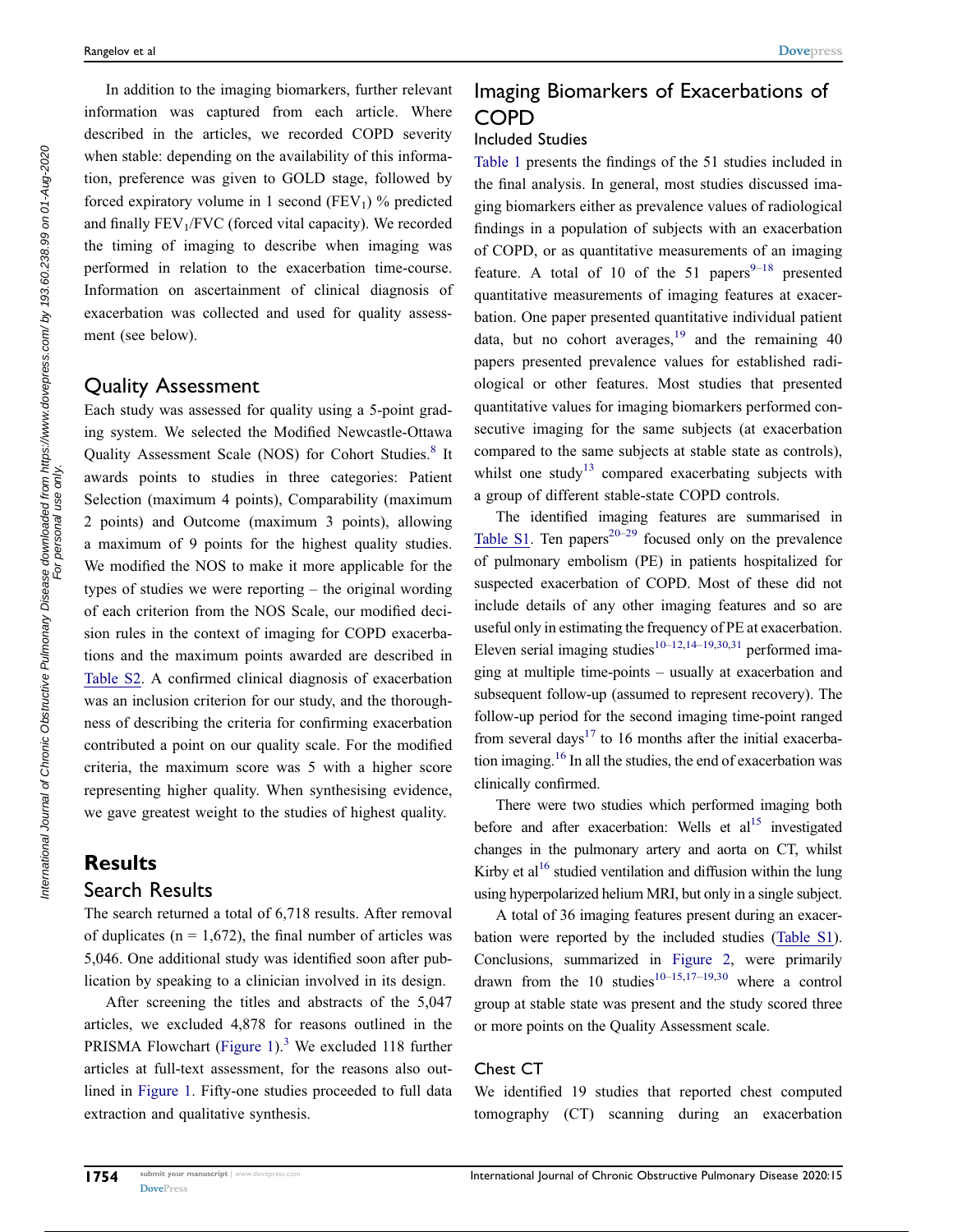<span id="page-4-1"></span>

| י<br>ג) |
|---------|
|         |
| ı       |
|         |
| j<br>֚֓ |
| ı       |
|         |
|         |
|         |

<span id="page-4-0"></span>

| (Reference #)<br>Paper, Year | subjects (n =)<br>Number of | <b>COPD</b> severity<br>unless stated<br>(mean ± SD)<br>when stable              | Timing of<br>imaging | Stable state imaging | Imaging features                                                      | Imaging features values                                                                                                                                                                                                                                                                                                            | Remarks                                                                                                                                                                                                                                                                                                                                                                                  | Score<br>S  |
|------------------------------|-----------------------------|----------------------------------------------------------------------------------|----------------------|----------------------|-----------------------------------------------------------------------|------------------------------------------------------------------------------------------------------------------------------------------------------------------------------------------------------------------------------------------------------------------------------------------------------------------------------------|------------------------------------------------------------------------------------------------------------------------------------------------------------------------------------------------------------------------------------------------------------------------------------------------------------------------------------------------------------------------------------------|-------------|
| Chest X-ray                  |                             |                                                                                  |                      |                      |                                                                       |                                                                                                                                                                                                                                                                                                                                    |                                                                                                                                                                                                                                                                                                                                                                                          |             |
| Alotaibi,<br>2018°           | 304                         | and Chest X-ray<br>$FEV_1\% = 54\% \pm$<br>22%for the CT<br>combined<br>patients | unreported           | none                 | Pleural effusion<br>enlargement<br>Pulmonary<br>congestion<br>Cardiac | - Cardiac enlargement (mild to severe<br>- Pulmonary Oedema (mild to severe)<br>[grouped into pulmonary congestion]<br>- Pleural Effusion (11.6%)<br>enlargement) (16.2%)<br>(15.5%)                                                                                                                                               | terminal prohormone brain natriuretic<br>pleural effusion on Chest X-ray (AUC<br>- This paper is also included in the CT<br>peptide (NT-proBNP) concentrations<br>- Study correlated blood biomarkers<br>associated with cardiac enlargement<br>$o$ edema (AUC =0.63, p=0.009), and<br>with imaging biomarkers: blood N-<br>(AUC=0.72, p=0.001), pulmonary<br>$=0.64, p=0.01$<br>section | w           |
| Emerman,<br>199343           | 254                         | unreported                                                                       | unreported           | none                 | - Pneumothorax<br>- Infiltration<br>Pulmonary<br>congestion<br>Masses | Abnormalities identified in a total 109/<br>[grouped into pulmonary congestion]<br>685 exacerbations (16%) and 19% of<br>- 20 episodes of pulmonary oedema<br>having more than one abnormality:<br>admitted patients, some patients<br>- 2 new lung masses (0.3%)<br>- I pneumothorax (0.15%)<br>.88 new infiltrates (13%)<br>(3%) | - All patients were hospitalized in the<br>Implied comparison to stable Chest<br>- Paper discussed a total of 685<br>exacerbations in 254 patients<br>emergency department<br><b>K-ray</b>                                                                                                                                                                                               |             |
|                              |                             |                                                                                  |                      |                      |                                                                       |                                                                                                                                                                                                                                                                                                                                    |                                                                                                                                                                                                                                                                                                                                                                                          | (Continued) |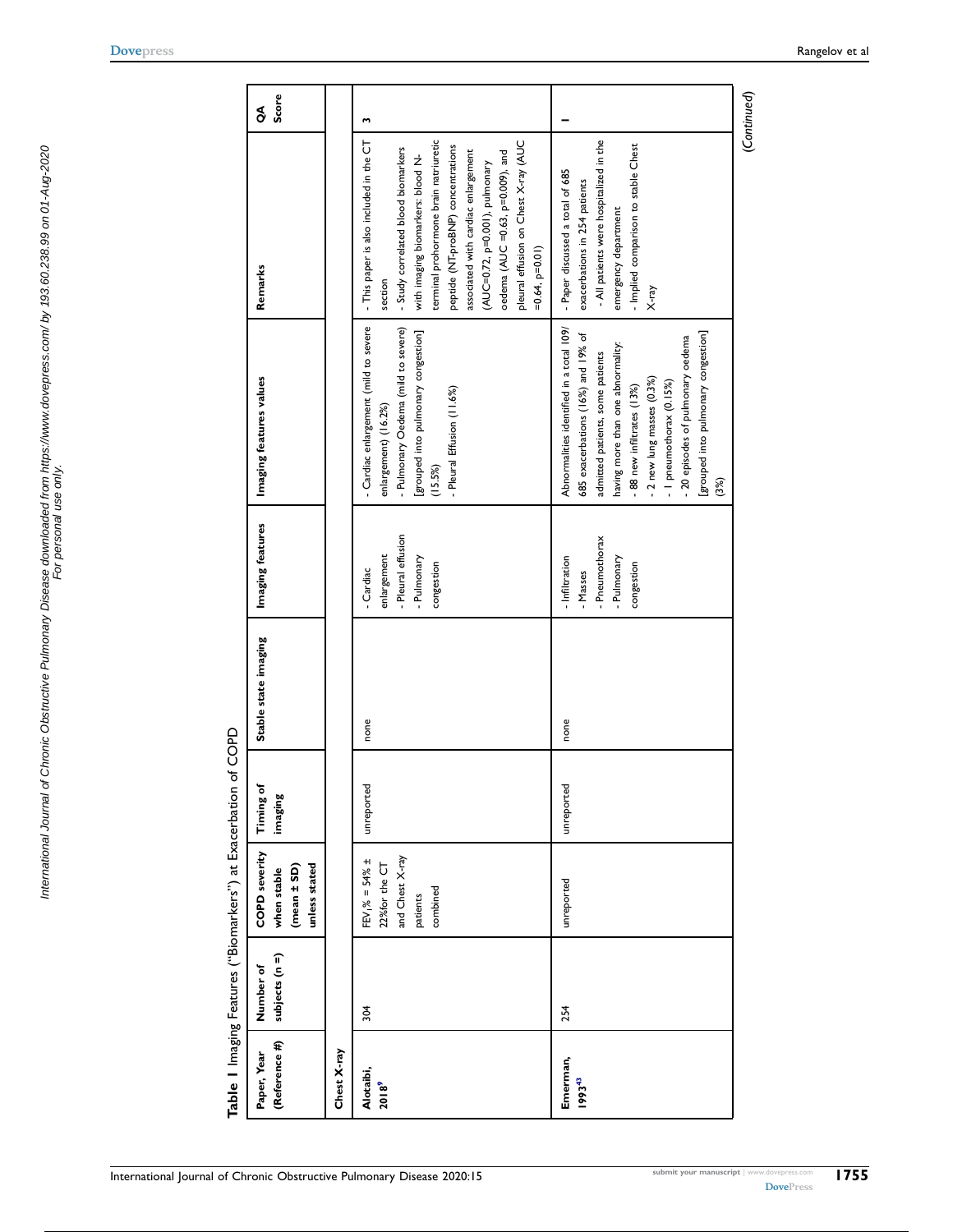| (Reference #)<br>Paper, Year   | subjects (n =)<br>Number of | <b>COPD severity</b><br>unless stated<br>$(mean \pm SD)$<br>when stable                                                                                                        | <b>Timing of</b><br>imaging        | Stable state imaging | Imaging features                                                                                                                        | Imaging features values                                                                                                                                                                                                                                                                                                                                                                                                                                                          | Remarks                                                                                                                                                                                                                                 | Score<br>S |
|--------------------------------|-----------------------------|--------------------------------------------------------------------------------------------------------------------------------------------------------------------------------|------------------------------------|----------------------|-----------------------------------------------------------------------------------------------------------------------------------------|----------------------------------------------------------------------------------------------------------------------------------------------------------------------------------------------------------------------------------------------------------------------------------------------------------------------------------------------------------------------------------------------------------------------------------------------------------------------------------|-----------------------------------------------------------------------------------------------------------------------------------------------------------------------------------------------------------------------------------------|------------|
| Feldman,<br>2015 <sup>44</sup> | 34                          | $-$ GOLD III: 14<br>patients (44%)<br>patients (41%)<br>$-$ GOLD IV: 3<br>unknown: 15<br>patients (9%)<br>patient (3%)<br><b>GOLD II:</b><br>patient (3%)<br>GOLD I:<br>- GOLD | unreported                         | none                 | - Interstitial changes<br>- Pleural effusion<br><b>Bronchiectasis</b><br>- Hyperinflation<br>- Consolidation<br>- Granuloma<br>- Bullae | - Bronchovascular distortion in 4/33<br>reticulonodular shadowing) in 4/33<br>pleural thickening or reaction, and<br>- Pleural changes (pleural effusion,<br>pleuroparenchymal bands) in 8/33<br>- Hyperinflation in 29/33 (88%)<br>- Consolidation in 11/33 (33%)<br>Bronchiectasis in 6/33 (18%)<br>- Interstitial changes (bilateral<br>- Granuloma in $1/33$ $(3%)$<br>- Cavitation in 1/33 (3%)<br>Bullae in 13/33 (39%)<br>Parenchymal changes:<br>(12%)<br>(12%)<br>(24%) | Further detail about lobar location of<br>reported as inadequate and I was<br>- Of 34 chest X-rays, 23 were<br>parenchymal changes available<br>deemed not-interpretable<br>- All patients hospitalized                                 |            |
| Fuso, 1995 <sup>45</sup>       | 590                         | unreported                                                                                                                                                                     | - within 5 days of<br>exacerbation | none                 | enlargement-<br>Inflammatory<br>- Pulmonary<br>congestion<br>- Cardiac<br>exudates                                                      | - Cardiac enlargement (Cardiomegaly)<br>- Pulmonary oedema [grouped into<br>- Inflammatory exudates in 53 (9%)<br>pulmonary congestion] in 153/590<br>in 115/590 (19.5%)<br>(25%)                                                                                                                                                                                                                                                                                                | - All patients were hospitalized- Chest<br>- Pulmonary oedema and pneumonia<br>- Retrospective study over 10 years<br>found to be significant predictors of<br>X-ray assessed by 2 radiologists<br>- No exclusion criteria<br>mortality |            |

<span id="page-5-1"></span><span id="page-5-0"></span>Table I (Continued). Table 1 (Continued).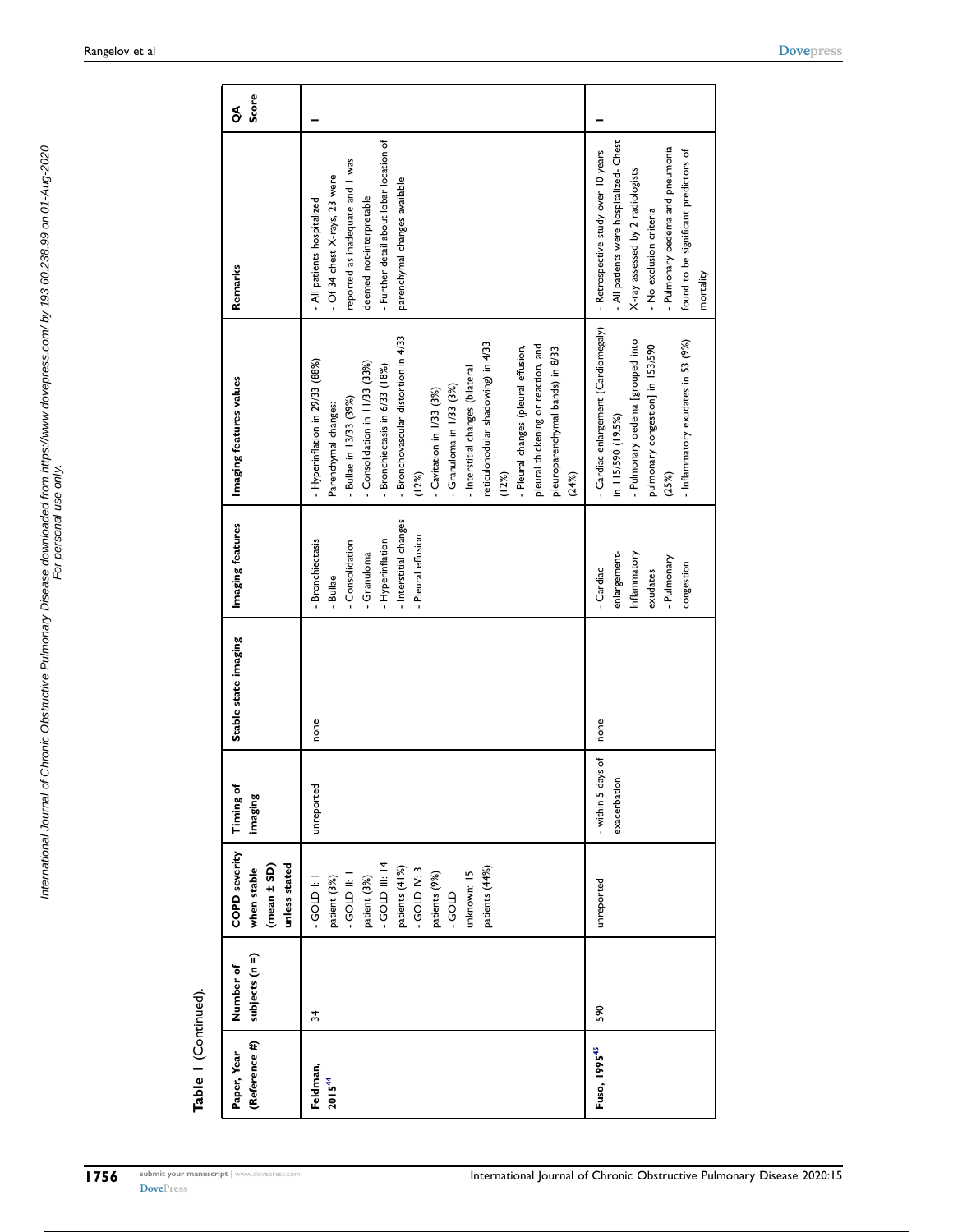<span id="page-6-0"></span> $\sim$ 

<span id="page-6-1"></span>

| Hassen,<br>201946       | $\overline{\mathbf{5}}$ | unreported              | unreported                  | none | - Pleural effusion<br>enlargement<br>- Atelectasis<br>Cardiac | - Cardiomegaly [Cardiac enlargement]<br>- Atelectasis in 6/131 (5%) patients<br>- Pleural effusion in 23/131 (18%)<br>in 16/131 (12%) patients<br>patients | Study reports findings in both chest<br>hypersensitivity to contrast material,<br>taking anticoagulant therapy for any<br>Prospective study between March<br>- US of lower limb also performed<br>pneumothorax, pneumonia, pleural<br>X-ray and computed tomography<br>respiratory deterioration such as<br>requiring mechanical ventilation<br>- All subjects hospitalized and<br>iatrogenic factor; renal failure,<br>effusion, pulmonary oedema,<br>- Exclusion: other causes of<br>Contrast CT performed<br>2013 and May 2017<br>cause     | 2           |
|-------------------------|-------------------------|-------------------------|-----------------------------|------|---------------------------------------------------------------|------------------------------------------------------------------------------------------------------------------------------------------------------------|------------------------------------------------------------------------------------------------------------------------------------------------------------------------------------------------------------------------------------------------------------------------------------------------------------------------------------------------------------------------------------------------------------------------------------------------------------------------------------------------------------------------------------------------|-------------|
| Hoiseth,<br>$2013^{47}$ | æ                       | FEVI/FVC% =<br>45% ±14% | - upon hospita<br>admission | none | - Pulmonary<br>congestion                                     | chest X-rays (16%) and 16/99 patients<br>- Pulmonary congestion in 32/195<br>(16%), based on standardized<br>assessment                                    | - Pulmonary congestion found to be a<br>- 41 of the patients had 1 or multiple<br>predictor of mortality through partial<br>(redistribution), peribronchial cuffing,<br>based on the presence of one of the<br>- 57 of the patients died within 1.9<br>- Pulmonary congestion diagnosed<br>following: Kerley B lines, enlarged<br>perihilar haze, and interstitial or<br>association with heart failure<br>readmissions resulting in 218<br>- All patients hospitalized<br>vessels in the lung apex<br>alveolar oedema<br>radiographs<br>years | 2           |
|                         |                         |                         |                             |      |                                                               |                                                                                                                                                            |                                                                                                                                                                                                                                                                                                                                                                                                                                                                                                                                                | (Continued) |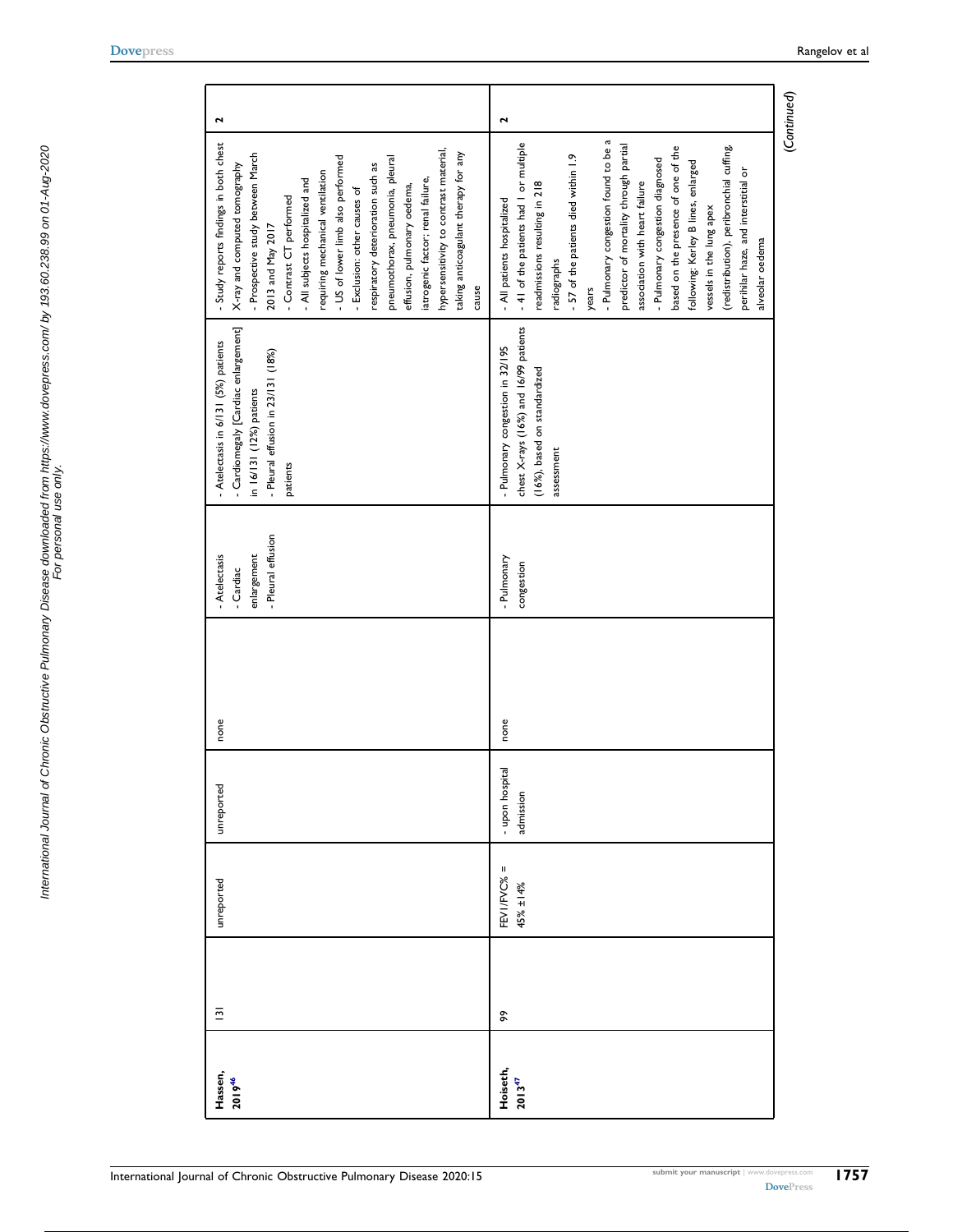<span id="page-7-1"></span><span id="page-7-0"></span>International Journal of Chronic Obstructive Pulmonary Disease downloaded from https://www.dovepress.com/ by 193.60.238.99 on 01-Aug-2020<br>For personal use only use only International Journal of Chronic Obstructive Pulmonary Disease downloaded from https://www.dovepress.com/ by 193.60.238.99 on 01-Aug-2020 For personal use only.

| (Reference #)<br>Paper, Year | subjects (n =)<br>Number of | <b>COPD severity</b><br>unless stated<br>$(mean \pm SD)$<br>when stable                                                                                                                                                                      | <b>Timing of</b><br>imaging    | Stable state imaging | Imaging features                           | Imaging features values                                                                                                                                                                                                                                                 | Remarks                                                                                                                                                                                                                                                          | Score<br>S |
|------------------------------|-----------------------------|----------------------------------------------------------------------------------------------------------------------------------------------------------------------------------------------------------------------------------------------|--------------------------------|----------------------|--------------------------------------------|-------------------------------------------------------------------------------------------------------------------------------------------------------------------------------------------------------------------------------------------------------------------------|------------------------------------------------------------------------------------------------------------------------------------------------------------------------------------------------------------------------------------------------------------------|------------|
| Johnson,<br>$2013^{32}$      | 156                         | within 5 years: 44<br>- No spirometry<br>$-$ GOLD 2: 29<br>$-$ GOLD 3: 47<br>patients (20%)<br>patients (28%)<br>patients (19%)<br>patients (30%)<br>$-60LD + 31$<br>$-60L$ $+5$<br>patients (3%)                                            | - within 24h of<br>admission   | none                 | Consolidation<br>- Pulmonary<br>congestion | - Infective/inflammatory changes in 29/<br>into pulmonary congestion] in 15/188<br>- Other (cancer, scarring, atelectasis,<br>- Congestive heart failure [grouped<br>- COPD-related changes in 52/188<br>plaques) in 49 (26%)<br>(8%) of patients<br>188 (15%)<br>(28%) | rate of 44%, and 188 total radiographs<br>adherence to recommended guidelines<br>admissions with 90-day readmission<br>- This study is an audit quantifying<br>for management of exacerbations<br>- Readmissions led to 195 total<br>- All patients hospitalized | m          |
| Myint, 2011 <sup>39</sup>    | 9,338                       | Non-pneumonia<br>patients:- <50%<br>$-275\%:47/754$<br>- 50-74%: 174/<br>$-50 - 74\%$ : 960/<br>$-50\%: 3,007$<br>533/754 (71%)<br>$-275\%: 254/$<br>4,221 (71%)<br>4,221 (23%)<br>Pneumonia<br>4,221 (6%)<br>754 (23%)<br>patients:<br>(6%) | đ<br>- within 24h<br>admission | none                 | - Consolidation                            | - Consolidation in 1,505/9,338 (16%)<br>of patients                                                                                                                                                                                                                     | - Analysis of the 2008 UK National<br>pneumonia during an AE was a<br>COPD audit data-Radiological<br>predictor of worse outcomes<br>- All patients hospitalized                                                                                                 |            |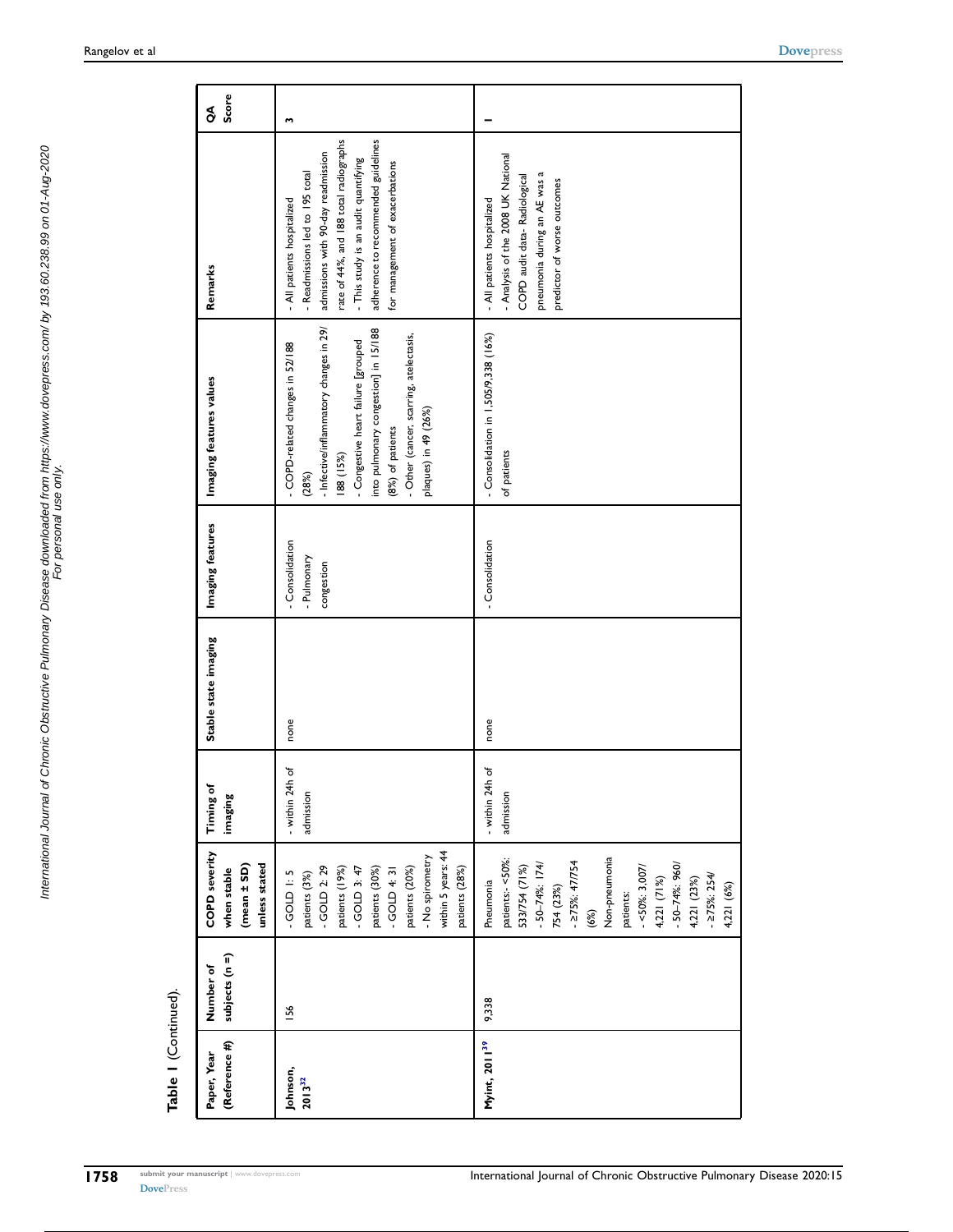<span id="page-8-2"></span><span id="page-8-1"></span><span id="page-8-0"></span>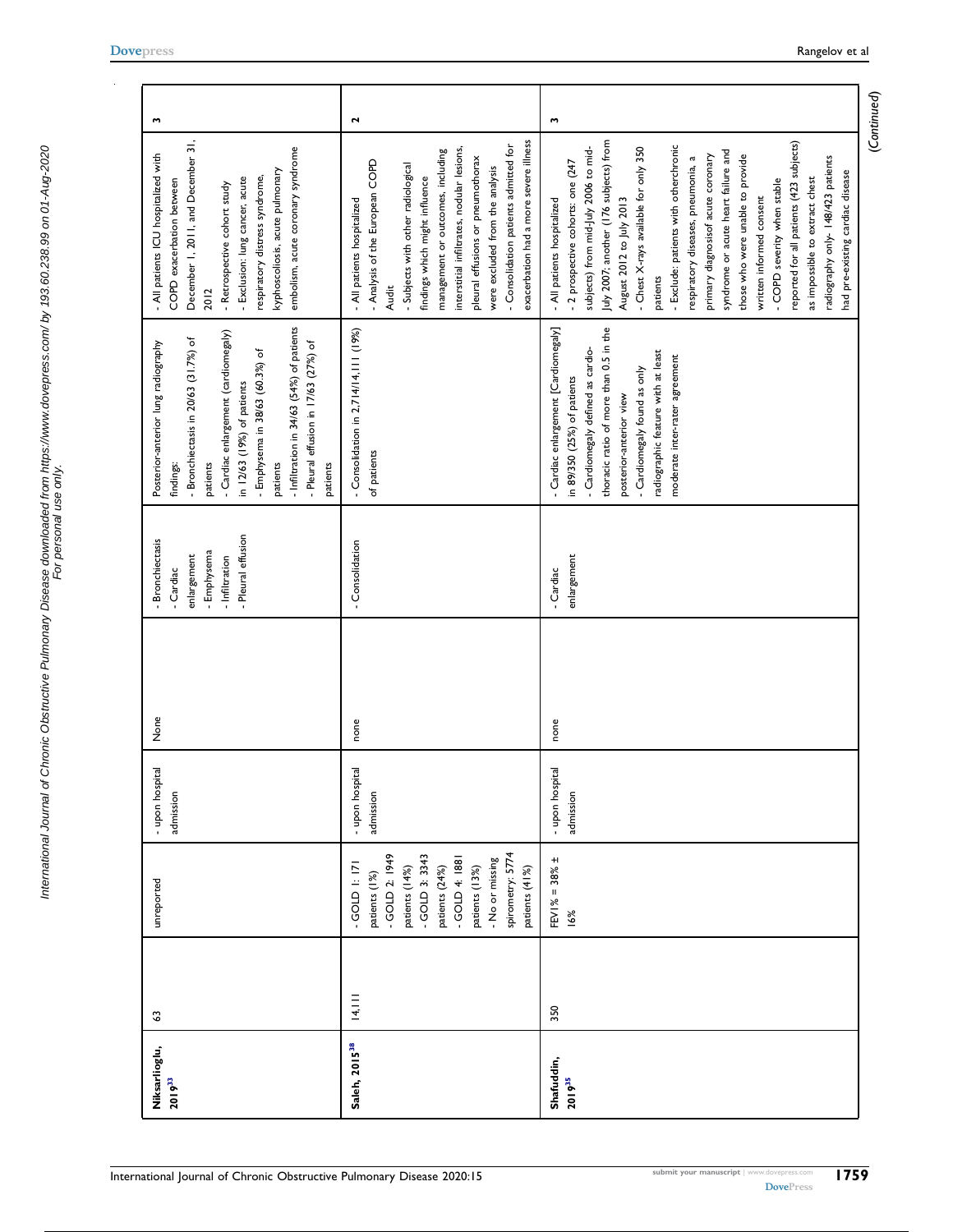| Table I (Continued).           |                             |                                                                                                                                 |                              |                      |                                                            |                                                                                                                                                                                                                                                                                                                                            |                                                                                                                                                                                                                                                                                                                                                                                                                             |              |
|--------------------------------|-----------------------------|---------------------------------------------------------------------------------------------------------------------------------|------------------------------|----------------------|------------------------------------------------------------|--------------------------------------------------------------------------------------------------------------------------------------------------------------------------------------------------------------------------------------------------------------------------------------------------------------------------------------------|-----------------------------------------------------------------------------------------------------------------------------------------------------------------------------------------------------------------------------------------------------------------------------------------------------------------------------------------------------------------------------------------------------------------------------|--------------|
| (Reference #)<br>Paper, Year   | subjects (n =)<br>Number of | <b>COPD severity</b><br>unless stated<br>$(mean \pm SD)$<br>when stable                                                         | Timing of<br>imaging         | Stable state imaging | Imaging features                                           | Imaging features values                                                                                                                                                                                                                                                                                                                    | Remarks                                                                                                                                                                                                                                                                                                                                                                                                                     | Score<br>s   |
| Sherman,<br>1989 <sup>48</sup> | 242                         | unreported                                                                                                                      | unreported                   | none                 | Pneumothorax<br>Consolidation<br>- Pulmonary<br>congestion | into pulmonary congestion] in 8 (3%)<br>abnormal only when not 'compatible<br>- Pulmonary Oedema [grouped into<br>- Congestive heart failure [grouped<br>- Chest X-ray abnormal in 35/242<br>pulmonary congestion] in 7 (3%)<br>Chest X-ray considered to be<br>- Pneumothorax in 1 (0%)<br>- Consolidation in 3 (1%)<br>to COPD'<br>(14%) | - Patients split into 'predominant<br>emphysema/chronic bronchitis'<br>predominant clinical pattern<br>clinical pattern asthma' and<br>- All patients hospitalized                                                                                                                                                                                                                                                          | 2            |
| Sriram,<br>$2017^{49}$         | S,                          | $FEV_1\% = -41\% \pm$<br>18%                                                                                                    | - within 24h of<br>admission | none                 | - Pulmonary<br>- Infiltration<br>congestion                | - Pulmonary congestion in 2/53 (3.8%)<br>- Infiltration in 18/53 (33.9%)                                                                                                                                                                                                                                                                   | - FEV <sub>1</sub> % value for 2 groups of patients<br>impairment, coexisting asthma and/or<br>presented in the paper: mean value<br>"Ultrasound and Doppler Section"<br>- Main modality: lung ultrasound -<br>bronchiectasis, acute coronary<br>- Excluded patients with renal<br>syndrome or cardiac failure<br>paper appears again in the<br>All patients hospitalized<br>approximated by author<br>- Convenience sample | $\mathbf{r}$ |
| Titova, 2018 <sup>50</sup>     | $\mathbf{r}$                | Ш<br>subjects FEVI% =<br>subjects FEV1%<br>27% (IQR 20%<br>29% (IQR 22%<br>- Pneumonia<br>pneumonia<br>$-$ Non-<br>42%)<br>41%) | - at admission               | none                 | - Consolidation                                            | - Pneumonia, defined as new infiltrate<br>previous baseline radiograph implied<br>as compared to baseline radiograph<br>[assume consolidation], in 35/113<br>(31%) of patients; comparison to<br>but not explicitly stated                                                                                                                 | colonization of the airways, treatment<br>term treatment with antibiotic, lack of<br>- Exclusion: known malignant disease,<br>with immunosuppressive drug, long-<br>bronchiectasis, chronic bacterial<br>- Prospective, single centre,<br>observational study<br>chest X-ray                                                                                                                                                | $\mathbf{r}$ |

<span id="page-9-2"></span><span id="page-9-1"></span><span id="page-9-0"></span>International Journal of Chronic Obstructive Pulmonary Disease downloaded from https://www.dovepress.com/ by 193.60.238.99 on 01-Aug-2020 For personal use only.

International Journal of Chronic Obstructive Pulmonary Disease downloaded from https://www.dovepress.com/ by 193.60.238.99 on 01-Aug-2020<br>For personal use only use only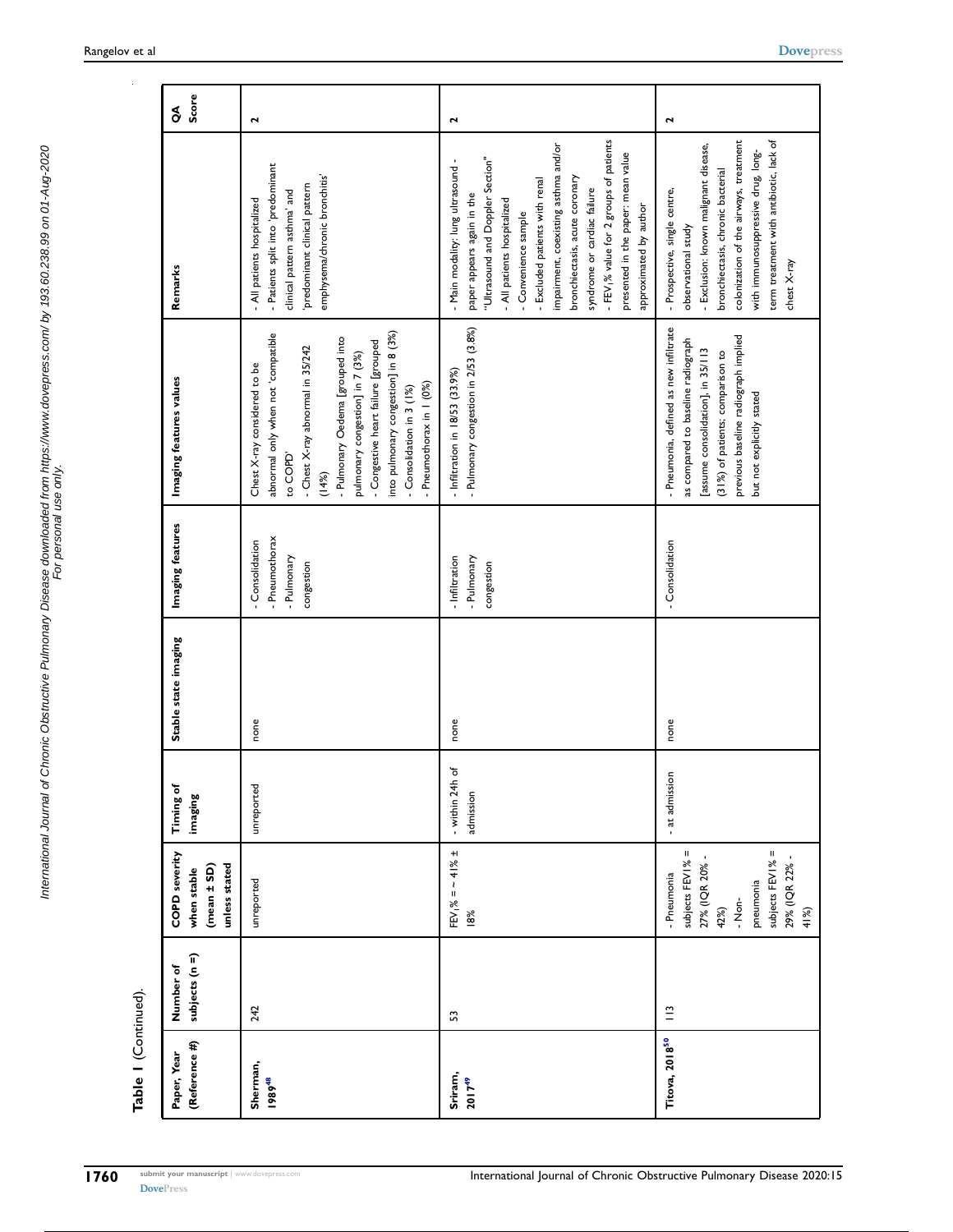<span id="page-10-1"></span><span id="page-10-0"></span>

| Williams,<br>$2018^{34}$ | $\overline{8}$ | $-$ GOLD IV: $15%$<br>- GOLD III: 40%<br>GOLD II: 45%                                                    | - within 72h of<br>exacerbation<br>onset | none | - Consolidation         | infiltrates [assume consolidation] in 46<br>- Pneumonia, reported as pneumonic<br>of 108 (42.6%) patients with<br>exacerbation | - Prospective, observational outpatient<br>- Study aimed to detect new infiltrates<br>- Exclusion: long-term antibiotic and/<br>in the lungs of exacerbation patients<br>number of exacerbations during the<br>- Total subjects included were 127,<br>108 had exacerbations. The total<br>cohort study, patients followed<br>follow period was 355<br>or CS therapy<br>monthly                                                                                                                                                                                                                                                                                                                     | w |
|--------------------------|----------------|----------------------------------------------------------------------------------------------------------|------------------------------------------|------|-------------------------|--------------------------------------------------------------------------------------------------------------------------------|----------------------------------------------------------------------------------------------------------------------------------------------------------------------------------------------------------------------------------------------------------------------------------------------------------------------------------------------------------------------------------------------------------------------------------------------------------------------------------------------------------------------------------------------------------------------------------------------------------------------------------------------------------------------------------------------------|---|
| Computed Tomography (CT) |                |                                                                                                          |                                          |      |                         |                                                                                                                                |                                                                                                                                                                                                                                                                                                                                                                                                                                                                                                                                                                                                                                                                                                    |   |
| Akpinar,<br>$2013^{21}$  | $\frac{48}{5}$ | $-$ GOLD 2: 65<br>$-$ GOLD 3: 38<br>$-$ GOLD 4: 45<br>patients (44%)<br>patients (26%)<br>patients (30%) | - within 4h of<br>admission              | none | - Pulmonary<br>embolism | - Pulmonary embolism in 56/148 (38%)                                                                                           | (Continued)<br>- There is a probability that his study's<br>collagen vascular diseases at admission<br>exclusion criteria are slightly different<br>- Patients with deep vein thrombosis<br>on lower extremity Doppler US, but<br>- Prospective study with consecutive<br>not thrombus on CT were excluded.<br>enrolment between June, 2012 and<br>subsample of the study by Akpinar,<br>- Exclusion criteria: haematological<br>antiplatelet or oral anti-coagulant<br>hepatic or renal diseases, on oral<br>therapy, known malignancies or<br>diseases, coagulation disorders,<br>sample is a partial or complete<br>2014 below, even though the<br>- All patients hospitalized<br>January, 2013 |   |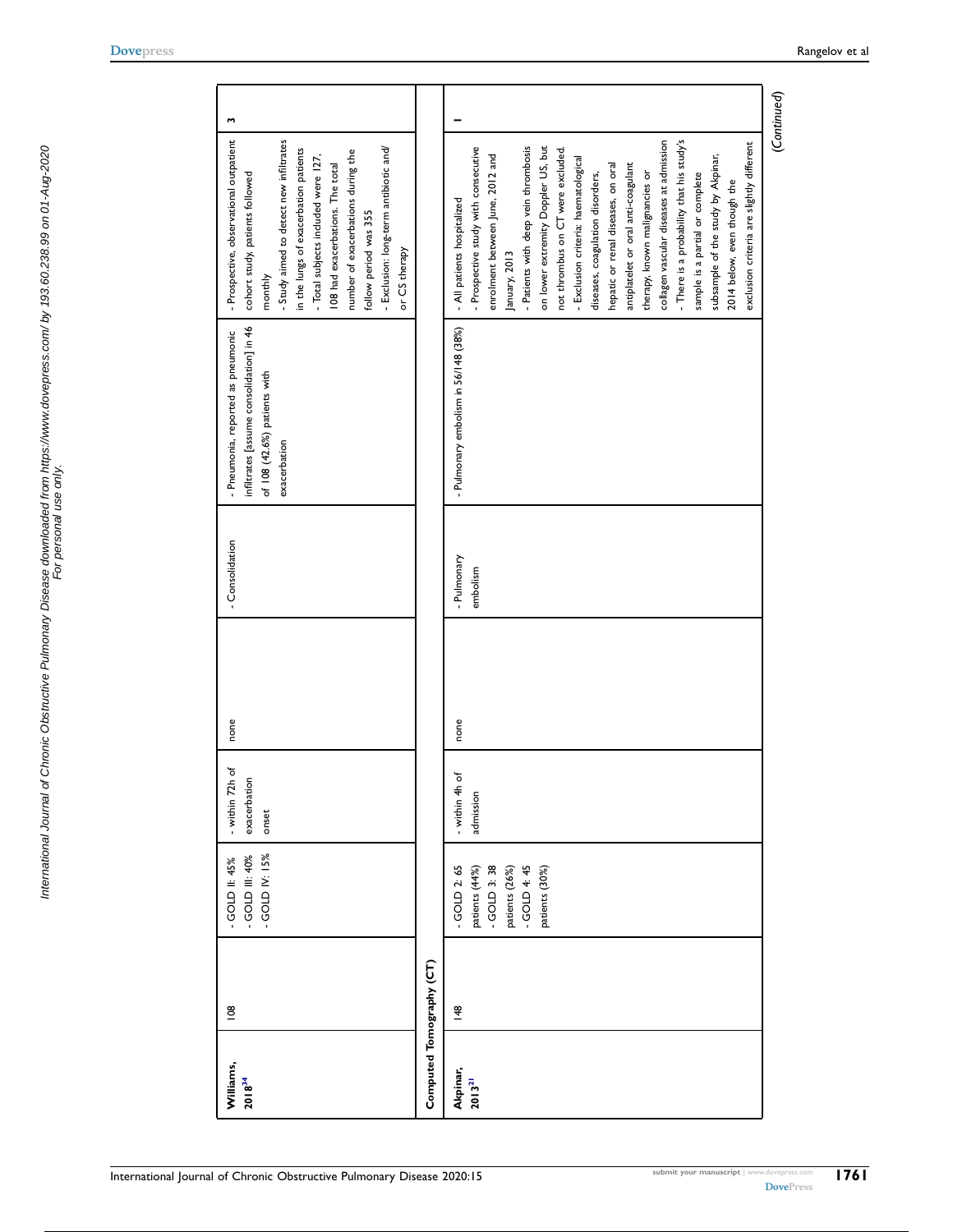| (Reference #)<br>Paper, Year   | subjects (n =)<br>Number of | <b>COPD severity</b><br>unless stated<br>(mean ± SD)<br>when stable                                                                           | Timing of<br>imaging         | Stable state imaging | Imaging features                                                                                                                                                                                                                                                                                                                                 | Imaging features values                                                                                                                                                                                                                                                                                                                                                                                                                                                                                                                                                                                                                                               | Remarks                                                                                                                                                                                                                                                                                                                                                                                                                                                                               | Score<br>$\delta$ |
|--------------------------------|-----------------------------|-----------------------------------------------------------------------------------------------------------------------------------------------|------------------------------|----------------------|--------------------------------------------------------------------------------------------------------------------------------------------------------------------------------------------------------------------------------------------------------------------------------------------------------------------------------------------------|-----------------------------------------------------------------------------------------------------------------------------------------------------------------------------------------------------------------------------------------------------------------------------------------------------------------------------------------------------------------------------------------------------------------------------------------------------------------------------------------------------------------------------------------------------------------------------------------------------------------------------------------------------------------------|---------------------------------------------------------------------------------------------------------------------------------------------------------------------------------------------------------------------------------------------------------------------------------------------------------------------------------------------------------------------------------------------------------------------------------------------------------------------------------------|-------------------|
| Akpinar,<br>$2014^{20}$        | $\overline{2}$              | GOLD IV: 47<br>GOLD III: 49<br>patients (29%)<br><b>GOLD II: 64</b><br>patients (37%)<br>patients (27%)<br>$-GOLD$ $\geq 12$<br>patients (7%) | - within 24h of<br>admission | none                 | Pulmonary<br>embolism                                                                                                                                                                                                                                                                                                                            | - Pulmonary embolism in 50/172 (29%)<br>Locations of PE (n (%) of all patients):<br>- Main pulmonary artery 10/172 (5.8%)<br>Sidedness of PE (n (%) of all patients)<br>- Subsegmental 32/172 (18.6%)<br>- Unilateral 45/172 (26.2%)<br>- Segmental 8/172 (4.7%)<br>Bilateral 5/172 (2.9%)                                                                                                                                                                                                                                                                                                                                                                            | enrolment between May 2011 and May<br>hypersensitivity, chronic renal disease,<br>- Prospective study with consecutive<br>unable to give consent because of<br>pneumonia, or congestive heart<br>failure; anticoagulant treatment;<br>- Exclusion criteria: contrast<br>- All patients hospitalized<br>confusion or dementia<br>2013                                                                                                                                                  | w                 |
| Alotaibi,<br>2018 <sup>9</sup> | $\equiv$                    | 22for the CT and<br>$EV_1\% = 54 \pm$<br>chest X-ray<br>combined<br>patients                                                                  | unreported                   | none                 | Ground glass opacity<br>Pericardial effusion<br>- Mosaic attenuation<br>- Interstitial disease<br>- Pulmonary Artery<br>- Mucous plugging<br>- Aortic diameter<br>Pleural effusion<br>- Bronchiectasis<br>- Consolidation<br>Bronchial wall<br>- Emphysema-<br>(PA) diameter<br>- PA/A ratio<br>Pulmonary<br>congestion<br>- Nodules<br>geometry | - Mosaic attenuation (10.3%)- Mucous<br>Emphysema (centrilobular) (77.8%)<br>- Reticulation [assume equivalent to<br>- Pulmonary oedema (moderate to<br>thickening) (67.5%)- Bronchiectasis<br>Emphysema (paraseptal) (65.8%)<br>- Aortic diameter (34.1±3.8mm)-<br>severe) [grouped into pulmonary<br>Bronchial wall geometry (airway<br>Emphysema (panacinar) (9.4%)<br>Ground glass opacity (24.8%)<br>- Pericardial effusion (0.85%)<br>- PA diameter. (28±4.7mm)<br>interstitial disease] (4.27%<br>- Pleural effusion (22.2%)<br>- PA/A ratio (1.24±0.21)<br>- Consolidation (32.5%)<br>- Nodules (46.2%)<br>congestion] (6%)<br>plugging (49.6%)<br>$(23.1\%)$ | pleural effusion (AUC =0.72, p=0.001),<br>ray section) and CT (n =117) patients-<br>(n=304, documented in the Chest X-<br>with IBs: NT-proBNP associated with<br>consolidation (AUC =0.75, p=0.001),<br>(CRP) concentration associated with<br>p=0.002); serum C-reactive protein<br>Study correlated blood biomarkers<br>ground glass opacities (AUC =0.64,<br>- Paper discusses both chest X-ray<br>62.4% of patients had IV contrast-<br>pleural effusion (AUC =0.71,<br>$p=0.028$ | w                 |

International Journal of Chronic Obstructive Pulmonary Disease downloaded from https://www.dovepress.com/ by 193.60.238.99 on 01-Aug-2020<br>For personal use only use only International Journal of Chronic Obstructive Pulmonary Disease downloaded from https://www.dovepress.com/ by 193.60.238.99 on 01-Aug-2020 For personal use only.

Table 1 (Continued).

Table I (Continued).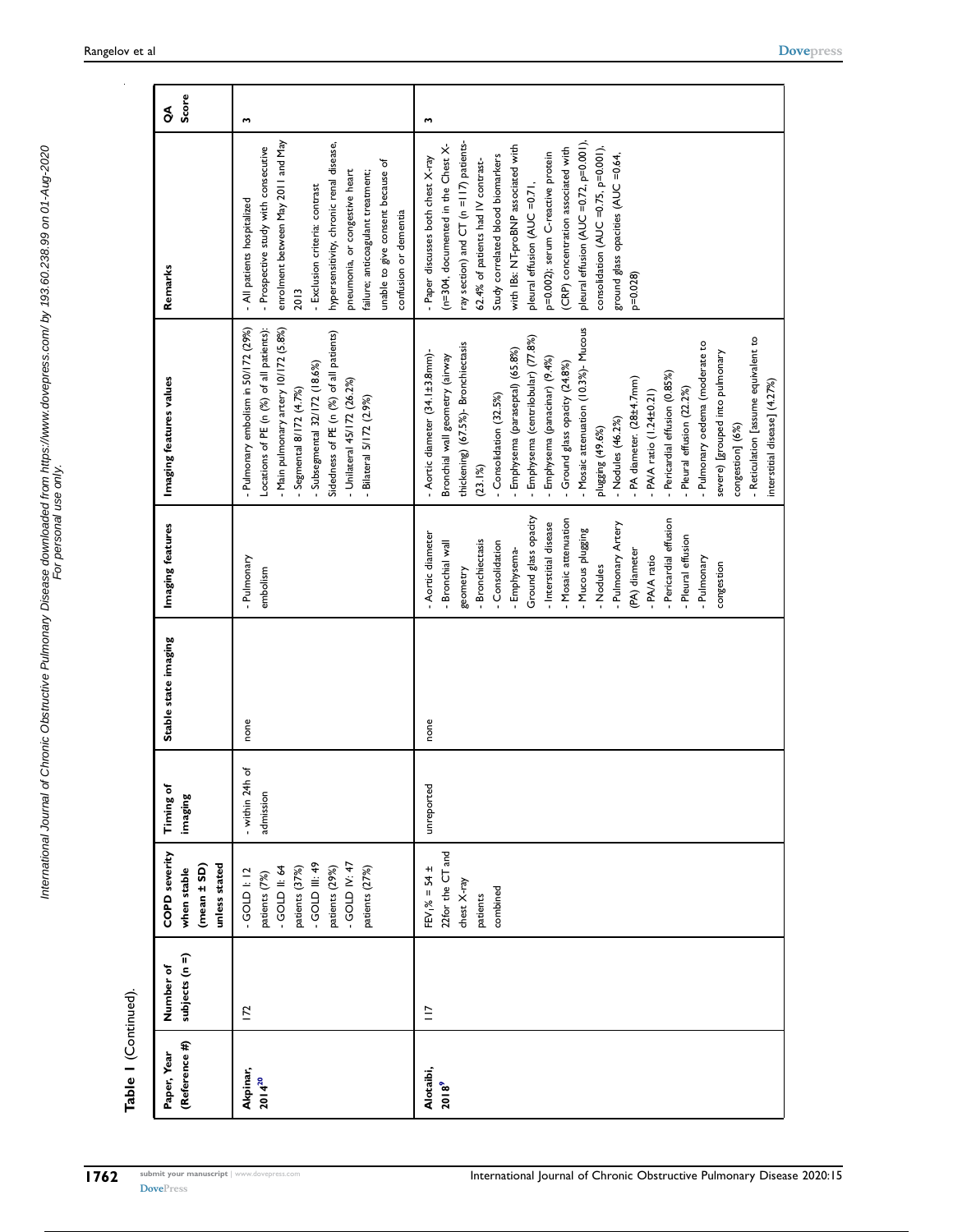<span id="page-12-1"></span><span id="page-12-0"></span>

| Bahloul,<br>$2015^{22}$   | $\overline{2}$  | unreported                                                                  | - within 48h of<br>CU admission | none                    | - Pulmonary<br>embolism | - Pulmonary embolism in 23/131<br>$(17.5%)$ of patients                                                                                                                                                                                                                                                             | - Exacerbation + PE was compared to<br>exacerbation only; exacerbation + PE<br>- Spiral CT performed only on PE<br>admitted to ICU were considered<br>exacerbations as only patients<br>was found to be predictive of<br>- A more 'severe' sample of<br>(most had shock)<br>suspicion (39%)<br>mortality | 2 |
|---------------------------|-----------------|-----------------------------------------------------------------------------|---------------------------------|-------------------------|-------------------------|---------------------------------------------------------------------------------------------------------------------------------------------------------------------------------------------------------------------------------------------------------------------------------------------------------------------|----------------------------------------------------------------------------------------------------------------------------------------------------------------------------------------------------------------------------------------------------------------------------------------------------------|---|
| Cheng, 2015 <sup>11</sup> | $\frac{106}{1}$ | $(n=29)$ , pre-BD:<br>FEV <sub>1</sub> % = 44.77 ±<br>At follow-up<br>18.54 | unreported                      | n=16, 1-year post eCOPD | - Emphysema             | - Emphysema - median LAA% based on<br>-950 HU = 6.6, interquartile range $2.4-$<br>$(13.38\% \pm 9.04\% \text{ vs } 11.43\% \pm 7.1\% \text{ p})$<br>- Good LAA% correlation (r = 0.840,<br>- No significant difference in LAA%<br>12.1 (n=106)At exacerbation vs<br>follow-up $(n=16)$ :<br>p < 0.001<br>$= 0.135$ | -%LAA > 7.5% found to be predictive<br>of I-year mortality                                                                                                                                                                                                                                               |   |

[Dovepress](http://www.dovepress.com) Rangelov et al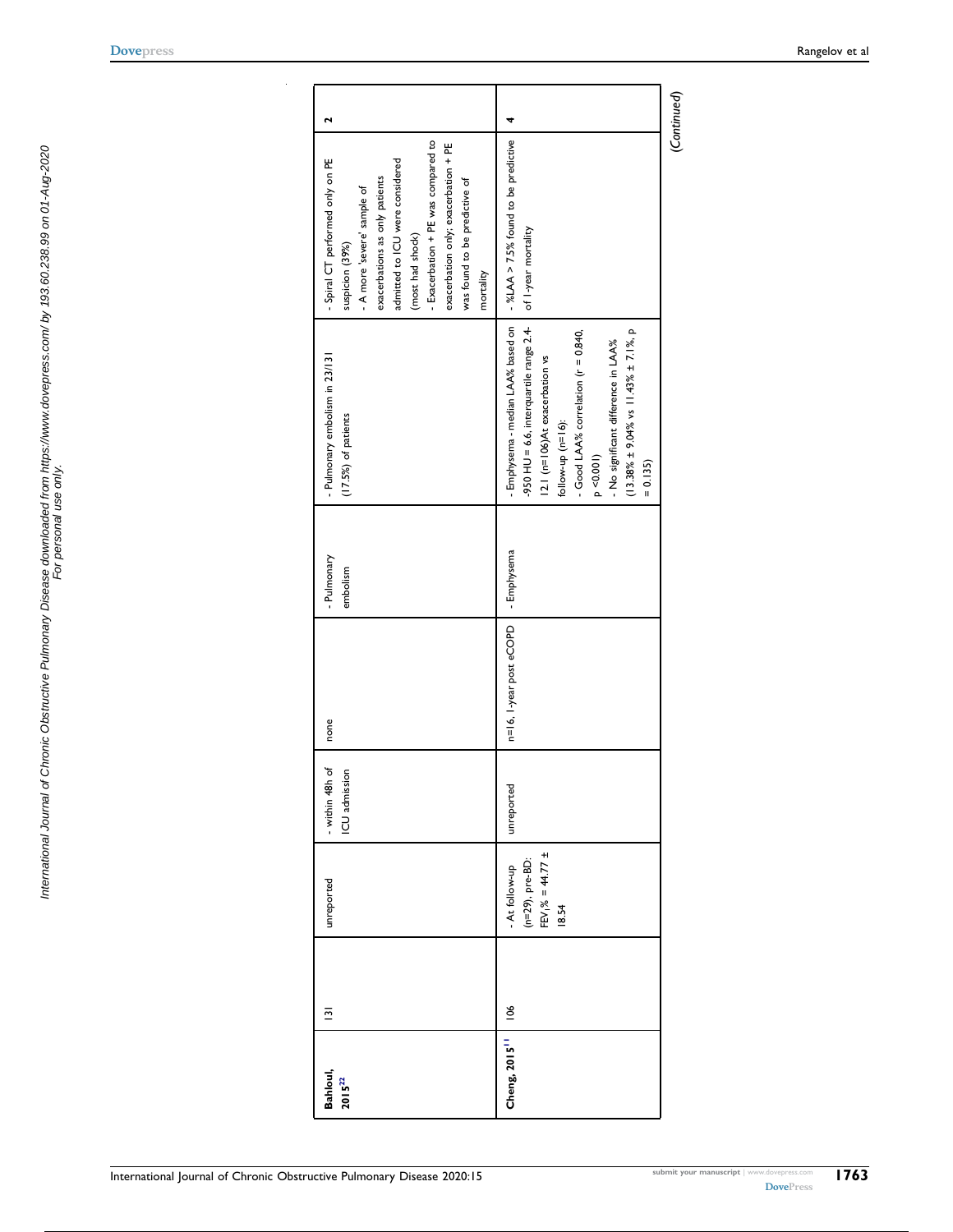| Rescan in 3 months: n=12<br>parameters, n=28 with<br>routine follow up CT<br>with the same CT<br>scans<br>unreported | - Bronchial wall<br>geometry  |                                                                                                                                                                                                                                                                                                                                                                                                                                                                                                                                                                                                                                                                                                                                                                                                                                                                                                                                                                                                                                                                                            |                                                                                                                                                                                                                                                               | Score<br>$\delta$ |
|----------------------------------------------------------------------------------------------------------------------|-------------------------------|--------------------------------------------------------------------------------------------------------------------------------------------------------------------------------------------------------------------------------------------------------------------------------------------------------------------------------------------------------------------------------------------------------------------------------------------------------------------------------------------------------------------------------------------------------------------------------------------------------------------------------------------------------------------------------------------------------------------------------------------------------------------------------------------------------------------------------------------------------------------------------------------------------------------------------------------------------------------------------------------------------------------------------------------------------------------------------------------|---------------------------------------------------------------------------------------------------------------------------------------------------------------------------------------------------------------------------------------------------------------|-------------------|
|                                                                                                                      | - Emphysema<br>- Infiltration | thickness increase during exacerbation<br>- Increased peak wall attenuation: 3rd<br>±1,038 ml vs. 5,666±985 ml (p=0.237)<br>- Decrease in mean inner lumen area<br>5th gen: (-361±156 vs. -429±156 HU<br>4th gen: -312±115 vs. -382±119 HU<br>and inner radius of airways WA% in<br>5th gen: -4   4±   38 vs.-463±   39 HU<br>4th gen: -242±130 vs.-330±133 HU<br>- No change in lung volume:- 5,482<br>3rd gen: -922±114 vs. -961±26 HU<br>3rd gen: -215±91 vs. -283±101 HU<br>5th gen: -863±118 vs. -912±67 HU<br>4th gen: -891±128 vs. -929±66 HU<br>- Increase in 3rd generation WA%:<br>82.7±6.1% vs 79.8±5.6% (p=0.003)<br>- Increased mean wall attenuation:<br>- No change in infiltration (61.5%<br>$-LAA$ %: 9.54±6.54 vs. 9.62±6.68<br>gen: -128±105 vs. -212±111 HU<br>4th to 6th generations and wall<br>- Increased lumen attenuation<br>At exacerbation vs follow-up:<br>- No change in emphysema<br>Bronchial wall geometry<br>(p<0.001)<br>(p<0.001)<br>$(p=0.910)$<br>$(p=0.001)$<br>(p < 0.001)<br>(620.079)<br>$(p=0.027)$<br>$(p=0.008)$<br>$(p=0.032)$<br>$(p=0.02)$ | - Quantification with Airway Inspector<br>- Patients recruited in the emergency<br>infiltration patterns and distribution -<br>in general no change was present at<br>- More data available on lung<br>exacerbation vs. follow-up<br>department<br>Slicer 2.8 | 4                 |
|                                                                                                                      |                               |                                                                                                                                                                                                                                                                                                                                                                                                                                                                                                                                                                                                                                                                                                                                                                                                                                                                                                                                                                                                                                                                                            | prevalence)                                                                                                                                                                                                                                                   |                   |

 $\sim$ 

Table 1 (Continued).

Table I (Continued).

International Journal of Chronic Obstructive Pulmonary Disease downloaded from https://www.dovepress.com/ by 193.60.238.99 on 01-Aug-2020 For personal use only.

International Journal of Chronic Obstructive Pulmonary Disease downloaded from https://www.dovepress.com/ by 193.60.238.99 on 01-Aug-2020<br>For personal use only use only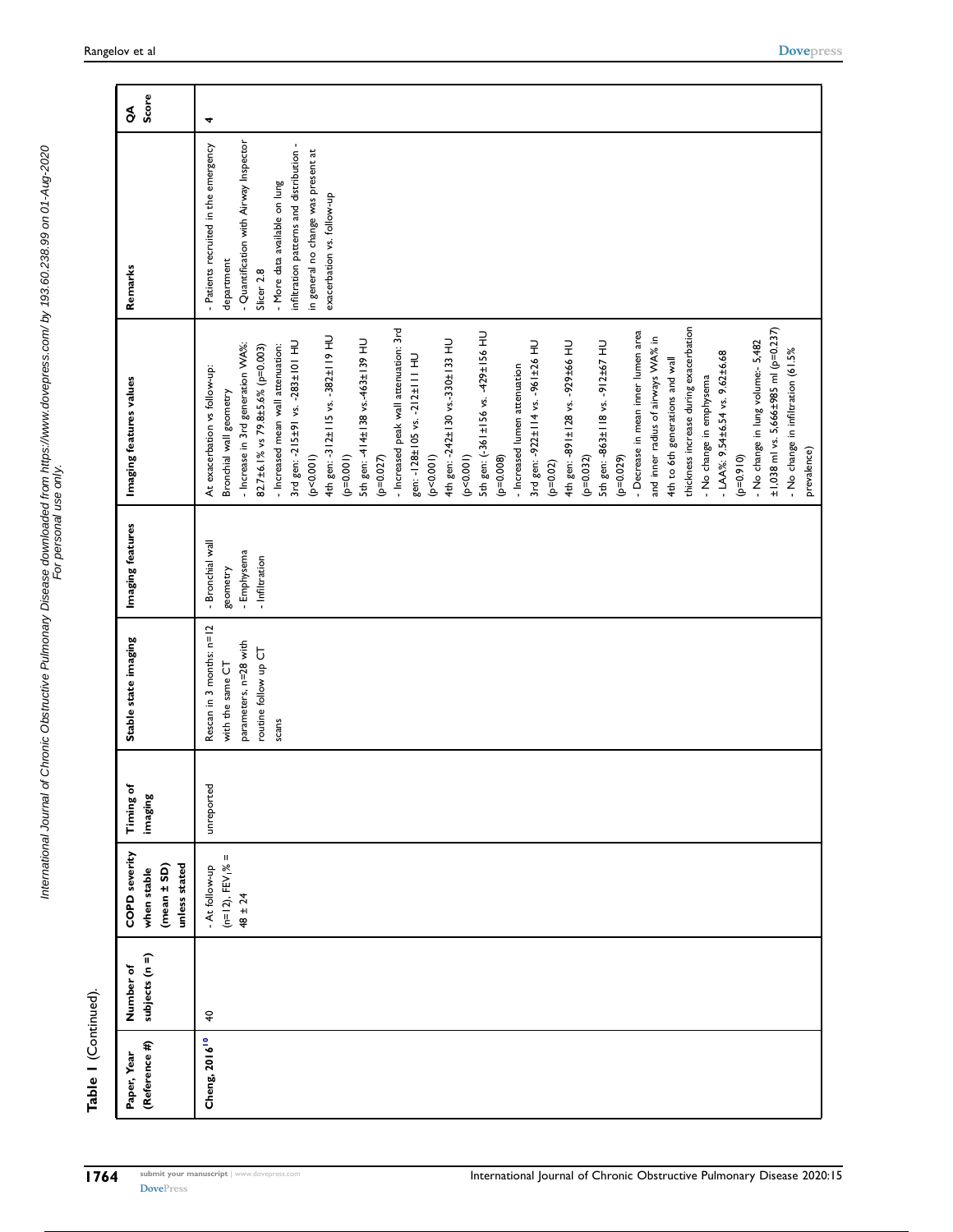<span id="page-14-1"></span><span id="page-14-0"></span>

| Davoodi,<br>$2018^{23}$ | $\pmb{\mathcal{S}}$     | unreported                                                                                                                                          | - within 72h of<br>admission | none | - Pulmonary<br>embolism | - Pulmonary thromboembolism in 5/68<br>$(7.4\%)$ of patients                                                                                                                                                                                                                                                                       | - Echocardiography also performed to<br>active cancer, surgery within the last<br>two months, intolerance to contrast<br>- Cross-sectional study, consecutive<br>- Exclusion: history of warfarin use,<br>measured, but only at exacerbation<br>detect PE effects- FEV1 and FVC<br>enrolment<br>media                                                                                                                                                                                                                           | $\mathbf{\tilde{z}}$ |
|-------------------------|-------------------------|-----------------------------------------------------------------------------------------------------------------------------------------------------|------------------------------|------|-------------------------|------------------------------------------------------------------------------------------------------------------------------------------------------------------------------------------------------------------------------------------------------------------------------------------------------------------------------------|---------------------------------------------------------------------------------------------------------------------------------------------------------------------------------------------------------------------------------------------------------------------------------------------------------------------------------------------------------------------------------------------------------------------------------------------------------------------------------------------------------------------------------|----------------------|
| Gunen,<br>$2010^{24}$   | $\overline{\mathbf{5}}$ | Available for 116/<br>$-$ GOLD IV: 79<br>$-$ GOLD III: 23<br>$-$ GOLD II: 14<br>patients (20%)<br>patients (68%)<br>patients (12%)<br>131 patients: | - within 24h of<br>admission | none | - Pulmonary<br>embolism | -Subsegmental 4/131 (3%)Sidedness of<br>(13.7%) of patientsLocations of PE (n<br>- Pulmonary embolism in 18/131<br>- Centrally located 9/131 (7%)<br>- Right sided alone 7/131 (5%)<br>- Left sided alone $2/131$ $(2%)$<br>PE (n (%) of all patients):<br>- Segmental 5/131 (4%)<br>Bilateral 9/131 (7%)<br>(%) of all patients): | - Presence of PE leads to a marked<br>- Patients with pneumothorax<br>increase in I-year mortality<br>- All patients hospitalized<br>- Consecutive inclusion<br>- Prospective study<br>excluded                                                                                                                                                                                                                                                                                                                                 | m                    |
| Hassen,<br>201946       | $\overline{131}$        | unreported                                                                                                                                          | unreported                   | none | - Pulmonary<br>embolism | - Segmental pulmonary embolism in<br>- Pulmonary embolism in 18/13<br>44% of affected patients<br>$(13.7%)$ of patients                                                                                                                                                                                                            | - Study reports findings in both chest<br>hypersensitivity to contrast material,<br>taking anticoagulant therapy for any<br>- Prospective study between March<br>- US of lower limb also performed<br>pneumothorax, pneumonia, pleural<br>respiratory deterioration such as<br>requiring mechanical ventilation<br>iatrogenic factor; renal failure,<br>- All subjects hospitalized and<br>effusion, pulmonary oedema,<br>- Exclusion: other causes of<br>- Contrast CT performed<br>2013 and May 2017<br>X-ray and CT<br>cause | $\mathbf{r}$         |

(Continued)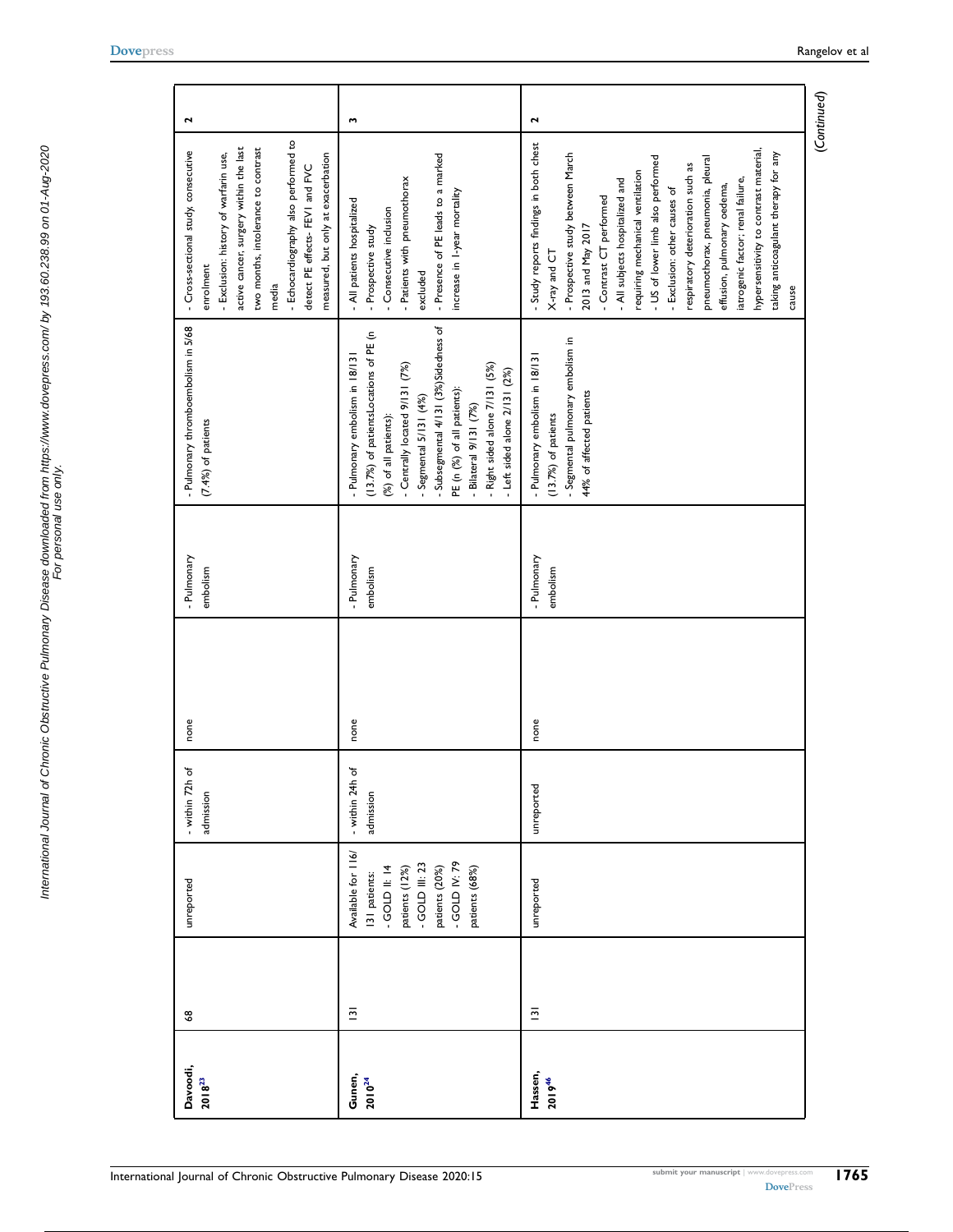| Table I (Continued).         |                             |                                                                                                                                |                                |                                                                            |                                                                                                      |                                                                                                                                                                                                                                                                                                                                                                                                                                     |                                                                                                                                                                                                                                                                                                                                                                                                                                                                                           |            |
|------------------------------|-----------------------------|--------------------------------------------------------------------------------------------------------------------------------|--------------------------------|----------------------------------------------------------------------------|------------------------------------------------------------------------------------------------------|-------------------------------------------------------------------------------------------------------------------------------------------------------------------------------------------------------------------------------------------------------------------------------------------------------------------------------------------------------------------------------------------------------------------------------------|-------------------------------------------------------------------------------------------------------------------------------------------------------------------------------------------------------------------------------------------------------------------------------------------------------------------------------------------------------------------------------------------------------------------------------------------------------------------------------------------|------------|
| (Reference #)<br>Paper, Year | subjects (n =)<br>Number of | <b>COPD</b> severity<br>unless stated<br>$(mean \pm SD)$<br>when stable                                                        | Timing of<br>imaging           | Stable state imaging                                                       | Imaging features                                                                                     | Imaging features values                                                                                                                                                                                                                                                                                                                                                                                                             | Remarks                                                                                                                                                                                                                                                                                                                                                                                                                                                                                   | Score<br>S |
| Hackx, 2015 <sup>30</sup>    | 4                           | $-$ GOLD III: 18<br><b>GOLD IV: 11</b><br>$-$ GOLD II: 13<br>$-$ GOLD $\geq 2$<br>patients<br>patients<br>patients<br>patients | unreported                     | 76 days mean interval to<br>scan post exacerbation<br>(minimum of 4 weeks) | - Mediastinal or hilar<br>lymphadenopathy<br>- Bronchial wall<br>- Pulmonary<br>embolism<br>geometry | up:Reader 1: 13/44 patients (p<0.001);<br>improves from exacerbation to follow-<br>improves from exacerbation to follow-<br>- Mediastinal or hilar lymphadenopathy<br>Embolism at exacerbation ~6% (inter-<br>(p<0.001); Reader 2: 12/27 patients<br>- Bronchial Wall thickening severity<br>Reader 2: 8/44 patients (p=0.008)<br>- Low prevalence of Pulmonary<br>up: Reader 1: 14/27 patients<br>reader agreement)<br>$(p=0.028)$ | - 2 radiologists graded images on a 4-<br>- A total of 15 imaging features were<br>point scale mostly based on features<br>intravenous contrast while follow up<br>- Values reported only when both<br>defined by the Fleischner Society<br>Glossary of Terms for Thoracic<br>radiologists found a statistically<br>- Hospitalization required for<br>- Scans at exacerbation used<br>- No exclusion criteria<br>admission to study<br>significant change<br>Imaging<br>did not<br>graded | 4          |
| Hajian, 2018 <sup>19</sup>   | $\overline{4}$              | $-$ GOLD III: 19<br>$-$ GOLD II: 17<br>$-$ GOLD IV: 6<br>patients<br>patients<br>patients                                      | - at exacerbation              | exacerbation recovery<br>- 6-8 weeks post                                  | - V/Q mismatch                                                                                       | based on imaging metrics of ventilation<br>minus the image-based volume at FRC<br>multiplied by image volume at TLC<br>- iQ - blood vessel density at TLC<br>- Significant changes in iV/Q ratio,<br>- iV - image-based volume at TLC<br>driven primarily by IV; numerical<br>Ventilation-perfusion ratio (V/Q)<br>and perfusion iV and iQ:<br>values not reported                                                                  | - HRCTs converted to 3D volumes in<br>- Note: patients in this study are likely<br>exacerbation, and/or a history of lung<br>trial (NCT01684384) as in van Geffen,<br>- Spirometrically gated FRC and TLC<br>a sub-population of the same clinical<br>cancer, indication for non-invasive<br>Mimics medical image processing<br>- Exclusion: asthma, radiological<br>pneumonia at the start of<br>software package<br>scans performed<br>ventilation<br>2018.                             | Lŋ,        |
| Kamel, 2013 <sup>25</sup>    | 105                         | unreported                                                                                                                     | ৳<br>- within 24h<br>admission | none                                                                       | - Pulmonary<br>embolism                                                                              | - Pulmonary embolism in 30/105<br>(28.6%) of patients                                                                                                                                                                                                                                                                                                                                                                               | - All patients hospitalized for<br>suspected exacerbation                                                                                                                                                                                                                                                                                                                                                                                                                                 | $\bullet$  |

 $\sim$ 

<span id="page-15-0"></span>International Journal of Chronic Obstructive Pulmonary Disease downloaded from https://www.dovepress.com/ by 193.60.238.99 on 01-Aug-2020 For personal use only.

International Journal of Chronic Obstructive Pulmonary Disease downloaded from https://www.dovepress.com/ by 193.60.238.99 on 01-Aug-2020<br>For personal use only use only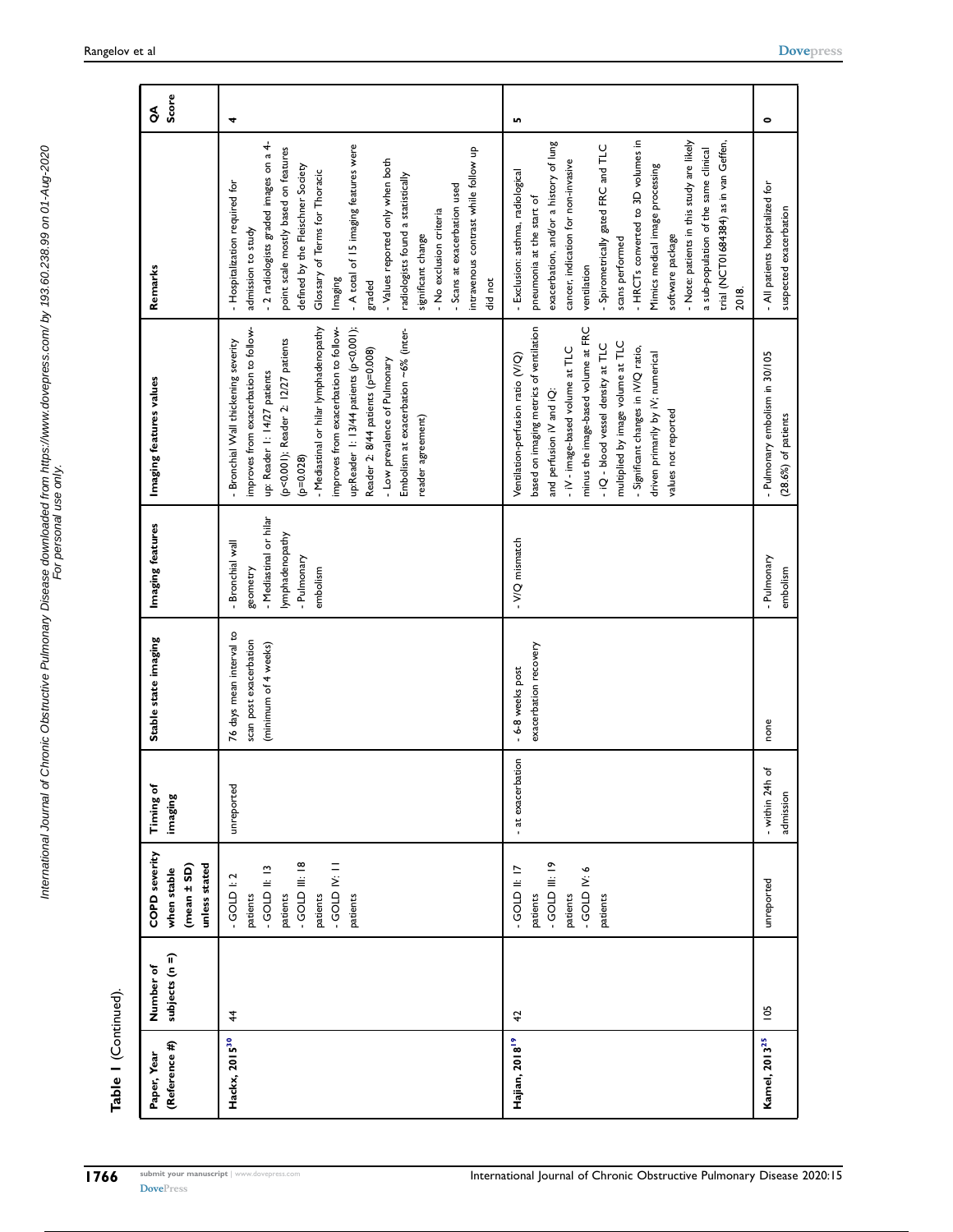<span id="page-16-0"></span> $\bar{z}$ 

| Leong, 2017 <sup>12</sup> | 2 | $-$ FEV <sub>1</sub> % = 48% ±<br>23% | - within 48h of<br>admission<br>hospital | 6-8 weeks post<br>exacerbation<br>$n=17$ , | - Expiratory Central<br>Airway Collapse                                                                                               | 53.2% ± 17.3% at exacerbation vs. 54.1<br>- Expiratory Central Airway Collapse<br>- ECAC not found to be a significant<br>exacerbation (25/64, 39%, p = 0.835)<br>differentiator between exacerbation<br>biomarker of exacerbations (n=17):<br>(53.8% ± 19.3%, n=64) and stable<br>significant differentiator between<br>COPD $(57.5 \pm 19.8\% , n=40, p=$<br>$\pm$ 18.9% at follow-up (p = 0.742)<br>stable COPD (14/40, 35%) and<br>(ECAC) prevalence was not a<br>- ECAC was not a significant<br>0.355 | w<br>- Study also has a comparison group of<br>which comprises Tracheal Obstruction<br>tracheal or laryngeal disease, a history<br>- Study focused on quantifying ECAC,<br>- ECAC defined as 50% tracheal area<br>(TO) and Excessive Dynamic Airway<br>recumbent for 10 min and known<br>- Exclusion criteria were known<br>of asthma, the inability to be<br>n=40 stable COPD patients<br>obstructive sleep apnoea<br>Collapse (EDAC)<br>decrease                                                                 |  |
|---------------------------|---|---------------------------------------|------------------------------------------|--------------------------------------------|---------------------------------------------------------------------------------------------------------------------------------------|-------------------------------------------------------------------------------------------------------------------------------------------------------------------------------------------------------------------------------------------------------------------------------------------------------------------------------------------------------------------------------------------------------------------------------------------------------------------------------------------------------------|--------------------------------------------------------------------------------------------------------------------------------------------------------------------------------------------------------------------------------------------------------------------------------------------------------------------------------------------------------------------------------------------------------------------------------------------------------------------------------------------------------------------|--|
| Park, 2019 <sup>51</sup>  | 2 | $FEVI% = 48.5%$<br>$(32\% - 57\%)$    | - within 72h of<br>admission             | none                                       | diameter-Pulmonary<br>- Pericardial Effusion<br>- Pulmonary artery<br>- Pleural effusion<br>- Infiltration<br>congestion<br>- Nodules | - Pneumonic infiltration in 21/64 (33%)<br>- Pleural effusion in 1/64 (2%) patients<br>- Pulmonary artery enlargement in 1/<br>- Pulmonary embolism in 1/64 (2%)<br>- Pericardial effusion in 1/64 (2%)<br>congestion] in 1/64 (2%) patients<br>- Nodules in 2/64 (3%) patients<br>- Oedema [assume Pulmonary<br>64 (2%) patients<br>patients<br>patients<br>patients                                                                                                                                       | $\mathbf{r}$<br>- Exclude: any patientswho underwent<br>- Study aimed to compare utility of CT<br>included patients with bronchodilator-<br>a chest CT before the initial chest X-<br>at exacerbation in changing diagnosis<br>- Comparison group of 138 patients<br>- Contrast CT for 40 patients, non-<br>ray or 72hours after hospitalization<br>- Study running January 2010 to<br>- Excluded definite asthma, but<br>response positive<br>with no CT scan<br>December 2012<br>contrast for 24<br>or treatment |  |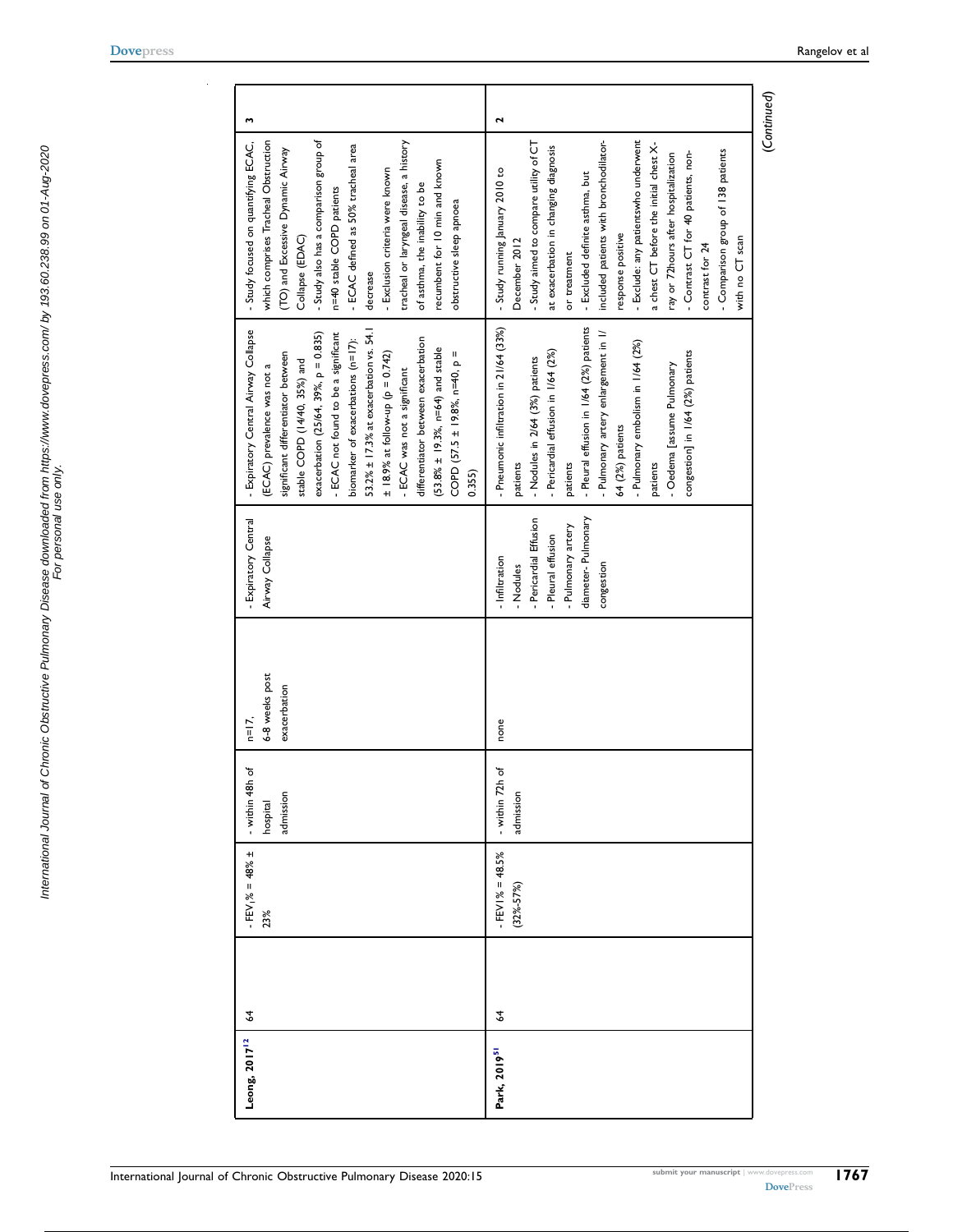| Table I (Continued)                 |                             |                                                                                                          |                      |                      |                                                                                                                                                                                                                                                                             |                                                                                                                                                                                                                                                                                                                                                                                                                                                                                                                                                                                                                                                                                            |                                                                                                                                                                                                                                                                                                                                                                                                                                            |                   |
|-------------------------------------|-----------------------------|----------------------------------------------------------------------------------------------------------|----------------------|----------------------|-----------------------------------------------------------------------------------------------------------------------------------------------------------------------------------------------------------------------------------------------------------------------------|--------------------------------------------------------------------------------------------------------------------------------------------------------------------------------------------------------------------------------------------------------------------------------------------------------------------------------------------------------------------------------------------------------------------------------------------------------------------------------------------------------------------------------------------------------------------------------------------------------------------------------------------------------------------------------------------|--------------------------------------------------------------------------------------------------------------------------------------------------------------------------------------------------------------------------------------------------------------------------------------------------------------------------------------------------------------------------------------------------------------------------------------------|-------------------|
| (Reference #)<br>Paper, Year        | subjects (n =)<br>Number of | <b>COPD</b> severity<br>unless stated<br>(mean ± SD)<br>when stable                                      | Timing of<br>imaging | Stable state imaging | Imaging features                                                                                                                                                                                                                                                            | Imaging features values                                                                                                                                                                                                                                                                                                                                                                                                                                                                                                                                                                                                                                                                    | Remarks                                                                                                                                                                                                                                                                                                                                                                                                                                    | Score<br>$\delta$ |
| Rutschmann,<br>$2006^{26}$          | 123                         | $-$ GOLD 4: 35<br>patients (28%)<br>$-$ GOLD 2: 27<br>patients (22%)<br>patients (50%)<br>$-$ GOLD 3: 61 | unreported           | none                 | - Pulmonary<br>embolism                                                                                                                                                                                                                                                     | exacerbation: PE detected in 4 (3.3%)<br>- Very low prevalence of pulmonary<br>embolism in patients with<br>of patients                                                                                                                                                                                                                                                                                                                                                                                                                                                                                                                                                                    | obvious alternative cause of dyspnoea<br>pulmonary oedema and otherobvious<br>anticoagulation therapy at admission<br>intravenous contrast, on long-term<br>or in respiratory distress requiring<br>creatinine >150 mmol/l), allergy to<br>- Consecutive inclusion of patients<br>intubation/non-invasive ventilation,<br>(lobar pneumonia, pneumothorax,<br>- Exclusion: renal failure (plasma<br>with confirmed exacerbations<br>causes) | $\mathbf{r}$      |
| Rootman,<br>Shapira-<br>$2015^{52}$ | $\frac{6}{7}$               | Ш<br>At exacerbation:<br>post-BD FEV <sub>1</sub> %<br>No stable state<br>spirometry<br>36%              | unreported           | none                 | Peribronchial cuffing<br>- Interstitial changes<br>- Pulmonary artery<br>- Pleural effusion<br><b>Bronchiectasis</b><br>Consolidation<br>Emphysema<br>Granuloma<br>Atelectasis<br>- Pulmonary<br>- Pulmonary<br>congestion<br>- Nodules<br>embolism<br>Fibrosis<br>diameter | - Pulmonary embolism in 9/49 (18.3%)<br>- Fibrosis (pleuropulmonary) in 14/49<br>- Pulmonary artery enlargement in 9/<br>- Pulmonary nodules in 5/49 (10.2%)<br>pulmonary congestion] in 1/49 (2%)<br>Peribronchial cuffing in 4/49 (8.1%)<br>- Interstitial changes in 8/49 (16.3%)<br>proportion of patients with PE than<br>enlargement in a significantly higher<br>- Pulmonary oedema [grouped into<br>Pleural effusion in 11/49 (22.4%)<br>Atelectasis and pulmonary artery<br>Consolidation in 7/49 (14.2%)<br>Emphysema in 23/49 (46.9%)<br>Bronchiectasis in 5/49 (10.2%)<br>- Atelectasis in 14/59 (23.7%)<br>Granuloma in 4/49 (8.1%)<br>those without<br>49 (18.3%)<br>(23.7%) | treatment, and known hypercoagulable<br>spirometry, impaired renal function,<br>- Exclusion criteria: inability to<br>contrast allergy, anticoagulant<br>consent, inability to perform<br>- All patients hospitalized<br>- Consecutive admission<br>state                                                                                                                                                                                  | Σ                 |

<span id="page-17-1"></span><span id="page-17-0"></span>International Journal of Chronic Obstructive Pulmonary Disease downloaded from https://www.dovepress.com/ by 193.60.238.99 on 01-Aug-2020<br>For personal use only use only International Journal of Chronic Obstructive Pulmonary Disease downloaded from https://www.dovepress.com/ by 193.60.238.99 on 01-Aug-2020 For personal use only.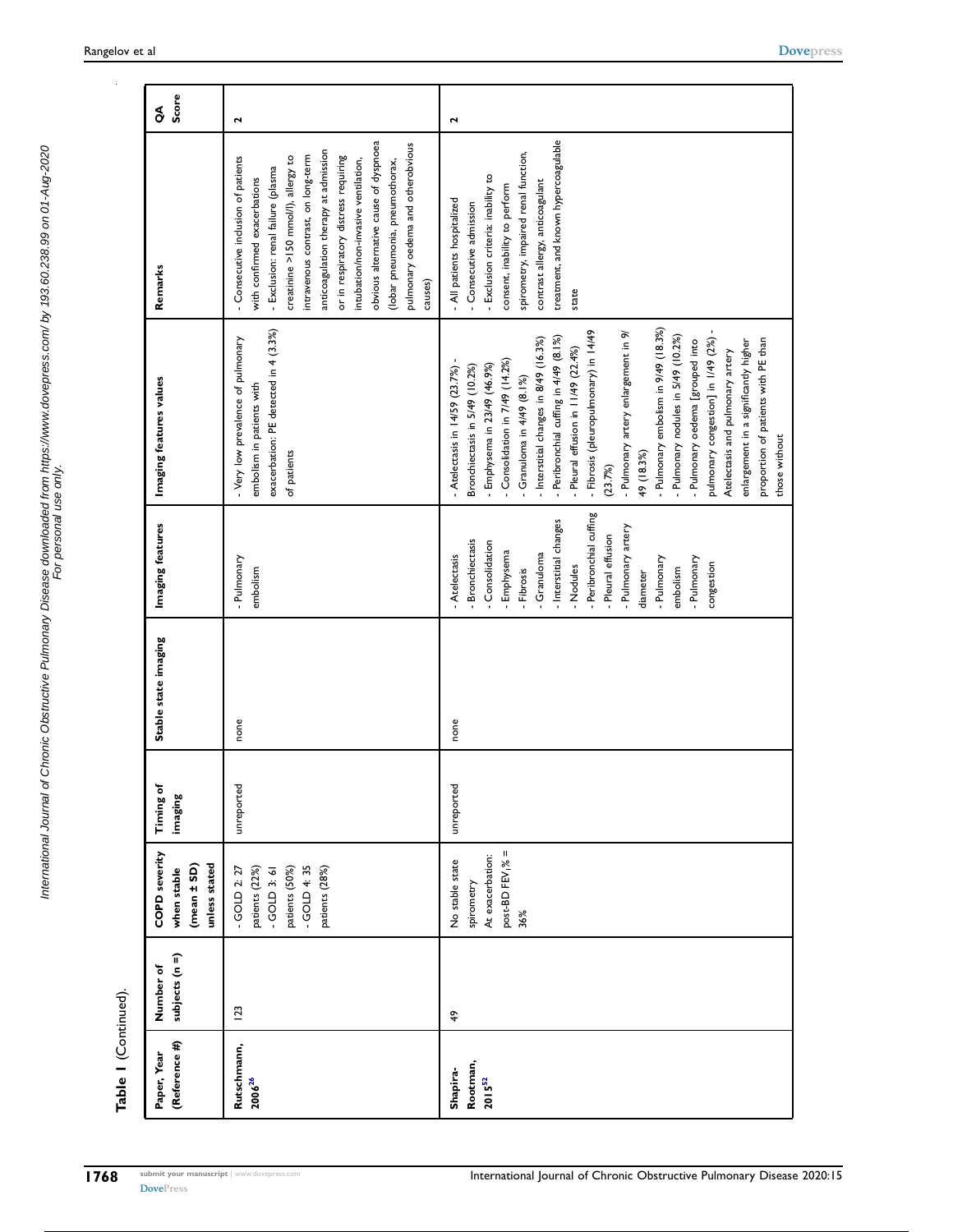<span id="page-18-0"></span>

| $\mathbf{r}$                                                                                                                                                                                                                                                                                                                                                                                                                                                                                                                    | $\mathbf{\tilde{z}}$                                 | LO,                                                                                                                                                                                                                                                                                                                                                                                                              |
|---------------------------------------------------------------------------------------------------------------------------------------------------------------------------------------------------------------------------------------------------------------------------------------------------------------------------------------------------------------------------------------------------------------------------------------------------------------------------------------------------------------------------------|------------------------------------------------------|------------------------------------------------------------------------------------------------------------------------------------------------------------------------------------------------------------------------------------------------------------------------------------------------------------------------------------------------------------------------------------------------------------------|
| iatrogenic intervention, or when there<br>and radiologic features and hypoxemia<br>referrals and 30% were inpatients who<br>purulence of sputum, history of a cold<br>was a discrepancy between the clinical<br>- Only patients with 'exacerbation of<br>unknown origin' included - unknown<br>origin defined based on exclusion of<br>or sore throat, pneumothorax or<br>-~70% patients were emergency<br>developed symptoms suggesting<br>- Excluded patients requiring<br>mechanical ventilation<br>exacerbation<br>severity | - All patients hospitalized<br>- Retrospective study | - Note: patients in this study are likely<br>- Change in FEVI correlates to change<br>- Only statistically significant changes<br>a sub-population of the same clinical<br>trial (NCT01684384) as those in<br>in imaging features captured<br>in specific airway volumes<br>Hajian, 2018.                                                                                                                        |
| - Pulmonary embolism in 43/197 (22%)<br>CTA reported (the study diagnosed 6<br>Location of PE (n (%) of all patients):<br>additional patients with PE based on<br>- Isolated subsegmental 2/197 (1%)<br>Note: values for PE prevalence on<br>lower extremity ultrasonography,<br>- Segmental 21/197 (10.7%)<br>leading to a total of 49 PE)<br>- Central 20/197 (10.1%)                                                                                                                                                         | - Pulmonary embolism in 13/36<br>(36.1%)             | - Airway Resistance at FRC and TLC<br>54.79±16.05 mL vs. 56.49±16.32 mL<br>FRC increased: 5.01±1.18 L vs. 4.75<br>- at TLC: 0.04±0.03 kPa s/L vs. 0.04<br>- Airway Volume at TLC decreased:<br>- at FRC:0.11±0.13 kPa s/L vs. 0.06<br>- Hyperinflation - lobar volumes at<br>At exacerbation vs. follow-up:<br>±0.08 kPa s/L (p=0.03);<br>±0.02 kPa s/L (p=0.03)<br>11.10 L (p<0.01)<br>increased:<br>$(p=0.02)$ |
| - Pulmonary<br>embolism                                                                                                                                                                                                                                                                                                                                                                                                                                                                                                         | - Pulmonary<br>embolism                              | - Airway resistance<br>- Airway volume<br>- Hyperinflation                                                                                                                                                                                                                                                                                                                                                       |
| none                                                                                                                                                                                                                                                                                                                                                                                                                                                                                                                            | none                                                 | All patients rescanned 42<br>days post exacerbation                                                                                                                                                                                                                                                                                                                                                              |
| - within 48h of<br>admission                                                                                                                                                                                                                                                                                                                                                                                                                                                                                                    | unreported                                           | - within 5 days of<br>the exacerbation<br>start                                                                                                                                                                                                                                                                                                                                                                  |
| Available for 160/<br>$FEV_1\% = 52\% \pm$<br>97 patients:<br>19%                                                                                                                                                                                                                                                                                                                                                                                                                                                               | Mean FEV <sub>1%</sub> =<br>46% ±15%                 | $-GOLD 2: 19$<br>$-GOLD$ 3: 22<br>GOLD 4:6<br>patients<br>patients<br>patients                                                                                                                                                                                                                                                                                                                                   |
| 197                                                                                                                                                                                                                                                                                                                                                                                                                                                                                                                             | 36                                                   | 47                                                                                                                                                                                                                                                                                                                                                                                                               |
| Leblond,<br>$2006^{27}$<br>Tillie-                                                                                                                                                                                                                                                                                                                                                                                                                                                                                              | Turk, 2017 <sup>28</sup>                             | van Geffen,<br>2018 <sup>14</sup>                                                                                                                                                                                                                                                                                                                                                                                |

<span id="page-18-1"></span>(Continued)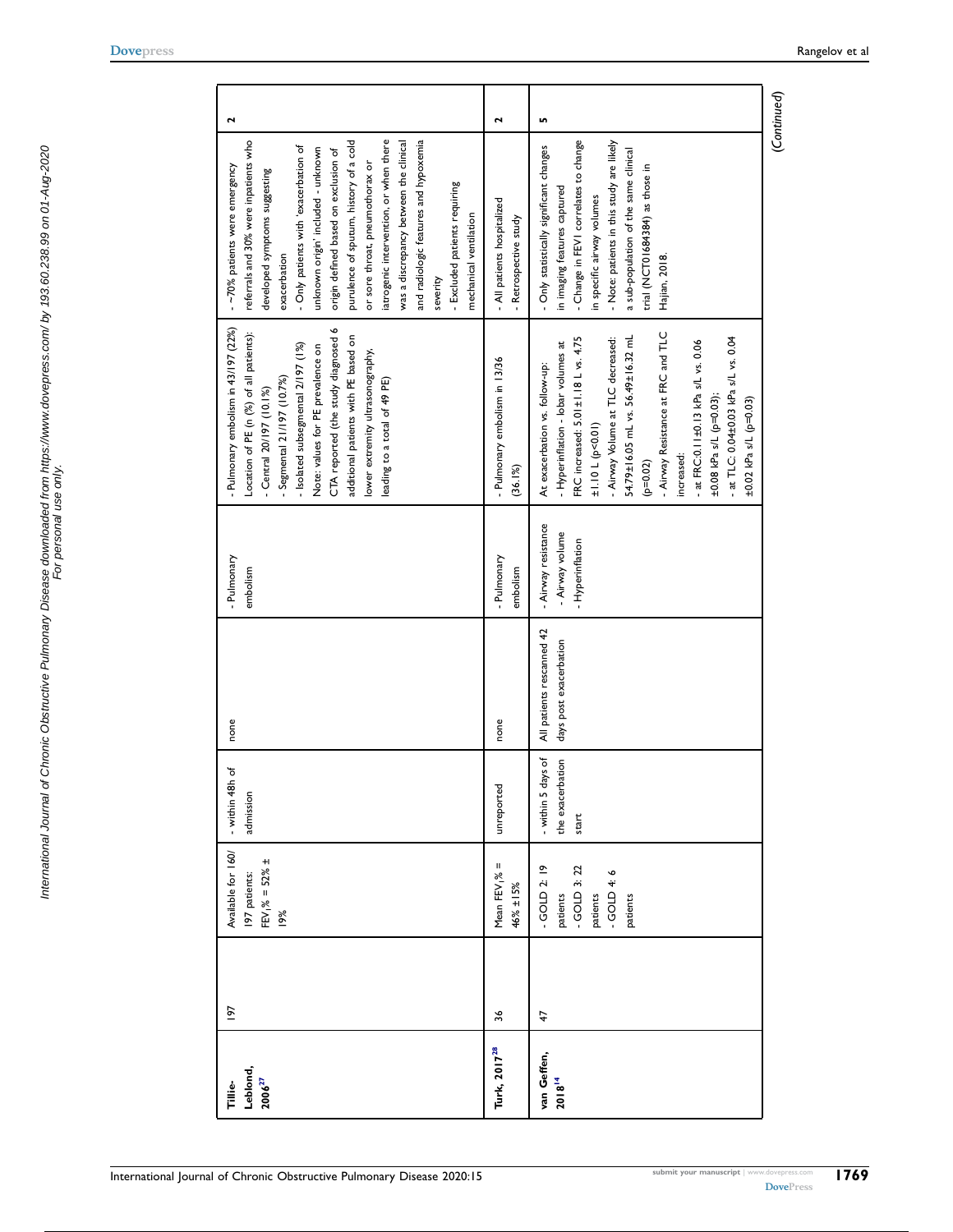| (Reference #)<br>Paper, Year    | subjects (n =)<br>Number of | COPD severity<br>unless stated<br>(mean ± SD)<br>when stable                                         | Timing of<br>imaging | Stable state imaging                                                                                                      | Imaging features                                                                   | Imaging features values                                                                                                                                                                                                                                                                                                                                                                                                                                                                                                                                                                                                                                                         | Remarks                                                                                                                                                                                                                                                                                                       | Score<br>$\delta$ |
|---------------------------------|-----------------------------|------------------------------------------------------------------------------------------------------|----------------------|---------------------------------------------------------------------------------------------------------------------------|------------------------------------------------------------------------------------|---------------------------------------------------------------------------------------------------------------------------------------------------------------------------------------------------------------------------------------------------------------------------------------------------------------------------------------------------------------------------------------------------------------------------------------------------------------------------------------------------------------------------------------------------------------------------------------------------------------------------------------------------------------------------------|---------------------------------------------------------------------------------------------------------------------------------------------------------------------------------------------------------------------------------------------------------------------------------------------------------------|-------------------|
| Wang, 2016 <sup>13</sup>        | ጽ                           | $-$ GOLD 3: 43<br>$-$ GOLD 2: 25<br>patients (54%)<br>patients (14%)<br>patients (32%)<br>$-60D + 1$ | unreported           | none                                                                                                                      | pulmonary vessels<br>- Area of small                                               | (n=79) patients with a group of stable<br>-%CSA<5 found to be an indicator of<br>overall increase of COPD severity (for<br>(highest Youden index) with sensitivity<br>exacerbation, cut off value was 0.56%<br>both the AE and stable COPD group)<br>pulmonary vessels less than 5mm <sup>2</sup> (%<br>exacerbation group vs. stable COPD<br>- Percentage of total lung area taken<br>CSA<5) significantly lower in the<br>- %CSA decrease associated with<br>between a group of exacerbating<br>up by the cross-sectional area of<br>and specificity of 0.836 and 0.731<br>Values based on a comparison<br>group: 0.41±0.13 vs.0.68±0.18<br>COPD (n=74) patients:<br>(100000) | as lung cancer, pulmonary tuberculosis<br>- Images analysed with Image] Version<br>prevented image analysis (33 patients)<br>and obvious severe lung lesions such<br>- Both hospitalized and outpatients<br>and severe infection (19 patients)<br>- Exclusion: image noise that<br>with exacerbation<br>1.48g | M                 |
| <b>Wells, 2016<sup>15</sup></b> | $\overline{3}4$             | $FEV_1\% = 47\% \pm$<br>19%                                                                          | unreported           | had post exacerbation CT<br>scan within 1-12 months<br>- A subset ( $n = 33$ ) also<br>- 12 months before<br>exacerbation | to Aorta (PA/A) ratio<br>- Pulmonary Artery<br>- Pulmonary Artery<br>(PA) diameter | Significant changes in PA diameter and<br>compared to baseline both before and<br>$0.15$ (p<0.001) vs. PA/A = 0.91 ± 0.15<br>- PA: $2.88 \pm 0.52$ cm vs. $3.07 \pm 0.49$ cm<br>- PA/A ratio: 0.91 $\pm$ 0.17 vs. 0.97 $\pm$<br>PA/A ratio during exacerbation as<br>exacerbation vs. baseline-post:<br>$(p<0.001)$ vs. 2.85 $\pm$ 0.56 cm<br>Reported as baseline-pre vs.<br>after exacerbation.<br>(p < 0.001)<br>(p<0.001)                                                                                                                                                                                                                                                   | - Excluded if lung transplantation or if<br>acute pulmonary embolism present on<br>- A PA/A ratio > I found to predict<br>- Only hospitalized exacerbations<br>cardiac injury and a more severe<br>the exacerbation scan<br>hospital course<br>included                                                       | n                 |

Table 1 (Continued). Table 1 (Continued).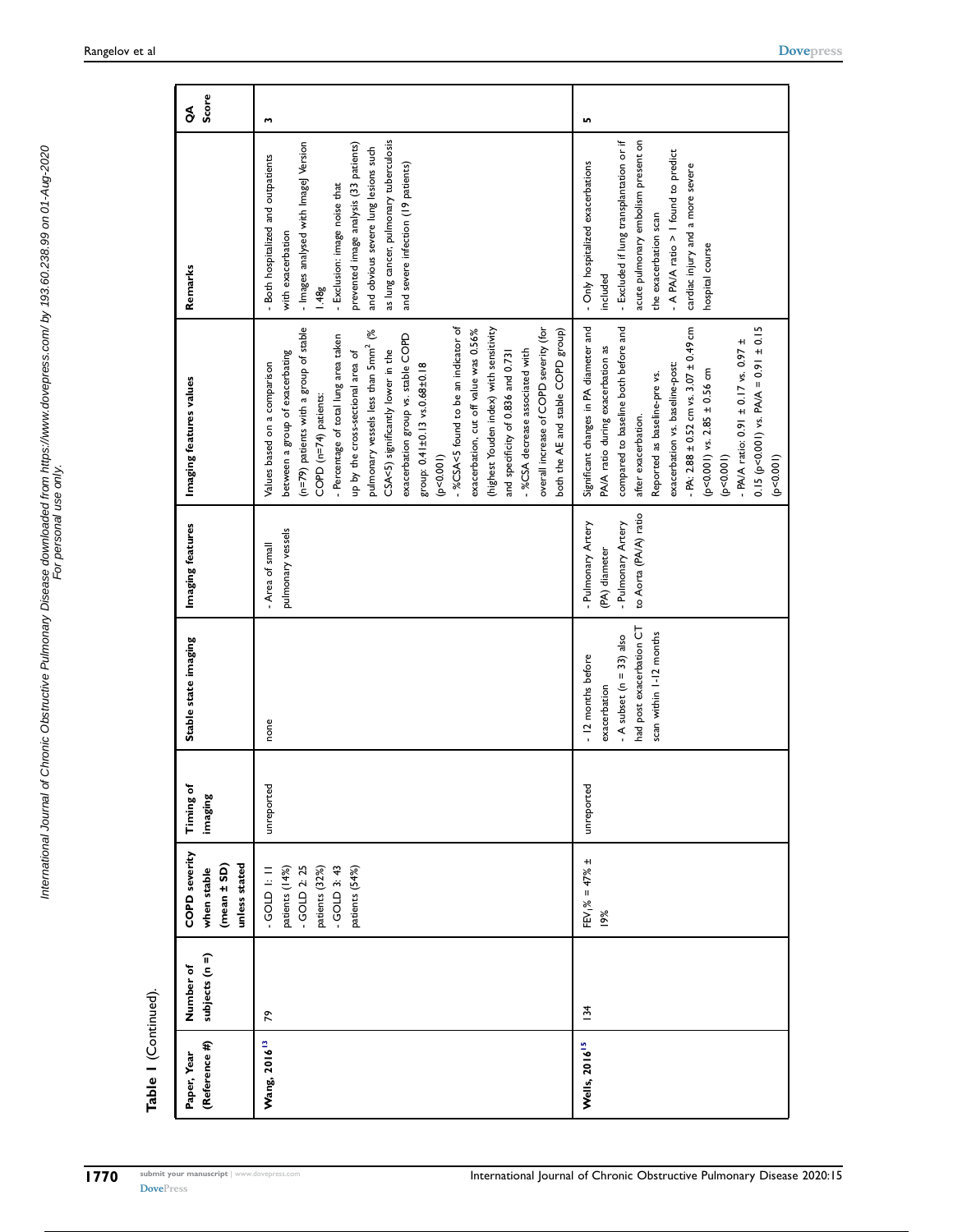<span id="page-20-0"></span>

| Coronary Angiography      |                                  |                                                                                                                                        |                                 |                                                                  |                               |                                                                                                                                                                                                                                                                                                                                                                                                                                                                        |                                                                                                                                                                                                                                                                                                                |                      |
|---------------------------|----------------------------------|----------------------------------------------------------------------------------------------------------------------------------------|---------------------------------|------------------------------------------------------------------|-------------------------------|------------------------------------------------------------------------------------------------------------------------------------------------------------------------------------------------------------------------------------------------------------------------------------------------------------------------------------------------------------------------------------------------------------------------------------------------------------------------|----------------------------------------------------------------------------------------------------------------------------------------------------------------------------------------------------------------------------------------------------------------------------------------------------------------|----------------------|
| Pizarro,<br>$2016^{53}$   | 88                               | $-$ GOLD C: 19<br>$-$ GOLD D: $27$<br>GOLD A: 13<br>GOLD B: 29<br>patients (33%)<br>patients (22%)<br>patients (31%)<br>patients (15%) | - within 72h of<br>admission    | none                                                             | - Coronary artery<br>diameter | - Ischaemic Heart Disease (IHD) in 59/<br>(14.8%), and 20/88 (22.7%) of patients<br>- Right coronary artery preferentially<br>- In 34/88 (38.6%), revascularization<br>affected and intervened (44.1% of<br>- Single-, two-, and three-vessel<br>disease in 26/88 (29.5%), 13/88<br>- IHD defined as presence of a<br>patients requiring intervention)<br>Coronary artery diameter:<br>coronary stenosis >50%<br>was necessary<br>88 (67%)                             | Only exacerbation patients with<br>elevated plasma troponin were<br>- Echocardiography was also<br>- All patients hospitalized<br>- Prospective study<br>performed<br>included                                                                                                                                 | 2                    |
|                           | Magnetic Resonance Imaging (MRI) |                                                                                                                                        |                                 |                                                                  |                               |                                                                                                                                                                                                                                                                                                                                                                                                                                                                        |                                                                                                                                                                                                                                                                                                                |                      |
| Kirby, 2013 <sup>16</sup> |                                  | $EV_1\% = 41\%$ -<br>47%                                                                                                               | - within 8 days of<br>admission | - 2 scans at 2.5y and 6m<br>- I scan I 6m post AE<br>prior to AE | - MRI terms                   | - Ventilation defect percent (VDP) (%):<br>- Apparent diffusion coefficient (ADC)<br>Timepoints in order 2.5y pre-AE, 6m<br>elevated ADC in the posterior slices<br>suggests dependent lung region gas<br>pre-AE, 8d post-AE, 16m post-AE:<br>Imaging biomarkers of ventilation:<br>- Antero-posterior ADC gradient<br>slope reversed 6m pre-AE: "The<br>trapping". Gradient returned to<br>(sq. cm/s): 0.34, 0.38, -, 0.34<br>baseline I6m post-AE.<br>16, 29, 20, 14 | in symptoms ~ Im before exacerbation<br>exacerbation (8 days after timepoint)<br>- Subject had reported deterioration<br>Both ventilation and diffusion-<br>- Hyperpolarized 3He imaging<br>- No ADC measured during<br>due to technical difficulties<br>weighted images acquired<br>- Study on only I subject | $\mathbf{\tilde{z}}$ |
|                           |                                  |                                                                                                                                        |                                 |                                                                  |                               |                                                                                                                                                                                                                                                                                                                                                                                                                                                                        |                                                                                                                                                                                                                                                                                                                | (Continued)          |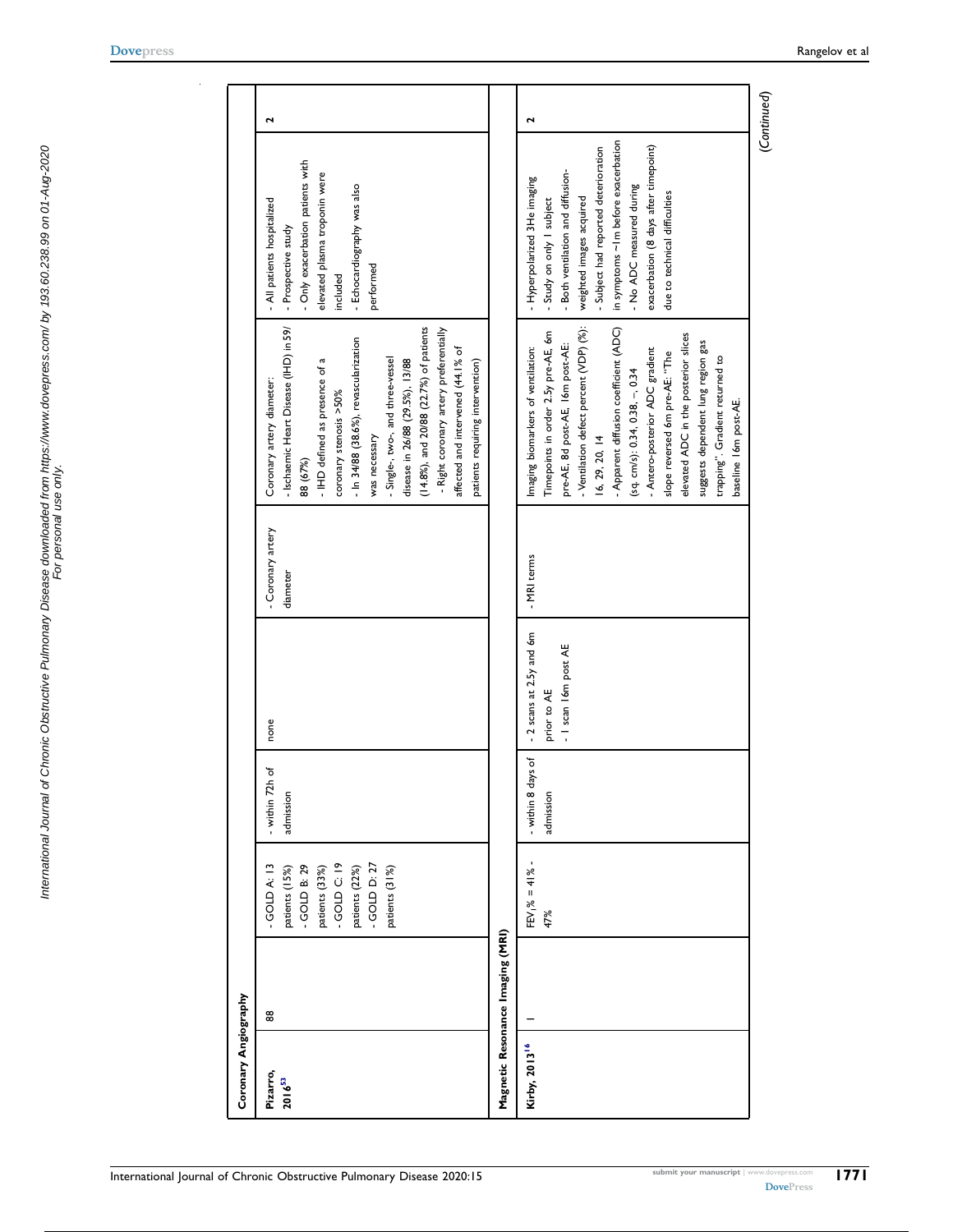| ı<br>֚֬֕                          |                                                                                           |
|-----------------------------------|-------------------------------------------------------------------------------------------|
| 2<br>I<br>5<br>l<br>ś<br>$\vdots$ | ֦֧֧֧֧֛֛֛֛֛֛֛֛֛֛֛֛֛֛֛֛֛֛֛֖ׅ֧֧֝֓֝֓֝֬֝֓֝֬֝֬֝֓֝֬֝֬֝֓֝֬֝֬֝֓֝֬֝֟֓֟֓֟֓֝֬֝֟֓֝֬֜֜֓֜֓֜֓֜֓֜֓֓֟֓<br>Į |

Table 1 (Continued). Table 1 (Continued).

| (Reference #)<br>Paper, Year | subjects (n =)<br>Number of    | COPD severity<br>unless stated<br>(mean ± SD)<br>when stable | Timing of<br>imaging | Stable state imaging                                                            | Imaging features | Imaging features values                                                                                                                                                                                                                                                                                                                                                                                                                                                                                                                                                                                                                                                                                                                                                                                                      | Remarks                                                                                                                                                                                                                                                                                                                                | Score<br>$\rm _{\odot}^{\rm g}$ |
|------------------------------|--------------------------------|--------------------------------------------------------------|----------------------|---------------------------------------------------------------------------------|------------------|------------------------------------------------------------------------------------------------------------------------------------------------------------------------------------------------------------------------------------------------------------------------------------------------------------------------------------------------------------------------------------------------------------------------------------------------------------------------------------------------------------------------------------------------------------------------------------------------------------------------------------------------------------------------------------------------------------------------------------------------------------------------------------------------------------------------------|----------------------------------------------------------------------------------------------------------------------------------------------------------------------------------------------------------------------------------------------------------------------------------------------------------------------------------------|---------------------------------|
| Sergiacomi,<br>$2014^{17}$   | $\overline{u}$                 | AII GOLD II-III                                              | unreported           | - Upon stabilization from<br>exacerbation and before<br>discharge from hospital | - MRI terms      | Reduction of pulmonary blood volume<br>vs. $11.8 \pm 4.2$ (p=0.0059)Prolonging of<br>(PBV) at exacerbation vs. stable phase:<br>- PBV (mL/100 mL of lung tissue): 5 ±1<br>parameters (remaining 9 exhibited no<br>(PBF) at exacerbation vs. stable phase:<br>- PBF (mL/100 mL of lung tissue/min):<br>Prolonging of time to peak (TTP) at<br>exacerbation vs. stable phase:- MTT<br>(s): $8.4 \pm 1.5$ vs. $4.6 \pm 1$ (p<0.0001)<br>Reduction of pulmonary blood flow<br>- All biomarkers based on averaged<br>o<br>$-$ TTP (s): 4.9 ± 1.1 vs. 2.8 ± 0.7<br>- Values presented for group of<br>the mean transit time (MTT) at<br>patients exhibiting a change in<br>exacerbation vs. stable phase:<br>values across the entire lung<br>64.3 ± 12.3 vs. 136.3 ± 14.4<br>significant change).<br>(p < 0.0001)<br>$(p=0.0034)$ | acidosis (arterial blood pH < 7.35) at<br>- Dynamic perfusion MRI (turbo field<br>hypercapnia and clinical signs of right<br>$aPaCO2 > 45$ mmHg and respiratory<br>- All patients had exacerbation with<br>heart failure- Inclusion criteria:<br>- All patients referred to the<br>emergency department<br>echo sequence)<br>admission | w                               |
|                              | Ultrasound and Doppler Imaging |                                                              |                      |                                                                                 |                  |                                                                                                                                                                                                                                                                                                                                                                                                                                                                                                                                                                                                                                                                                                                                                                                                                              |                                                                                                                                                                                                                                                                                                                                        |                                 |
| Akcay, 2010 <sup>18</sup>    | 32                             | $FEV_1\% = 65.9\% \pm$<br>13.4%(post-<br>treatment)          | unreported           | - I month after<br>exacerbation                                                 | - USS terms      | decreased at follow-up 34+5.2 vs. 28.2<br>+4.7 mmHg (p<0.0001)- No change in<br>$13.7 + 2.4$ vs. $14.4 + 2.4$ cm/s (p = 0.027)<br>increased at follow-up (after therapy)<br>diastolic function and left ventricle<br>(LV) diastolic function impaired at<br>- Right ventricle (RV) systolic and<br>- Systolic tissue Doppler velocity<br>(TSm) in the right ventricle RV<br>- Diastolic RV and LV function<br>- Pulmonary artery pressures<br>improved at follow-up<br>systolic LV function<br>exacerbation                                                                                                                                                                                                                                                                                                                  | - Both US and Doppler performed;<br>- Only patients without pulmonary<br>- 32 age- and sex-matched healthy<br>control subjects also examined<br>hypertension included                                                                                                                                                                  | 4                               |

[DovePress](http://www.dovepress.com)

submit your manuscript | www.dovepress.com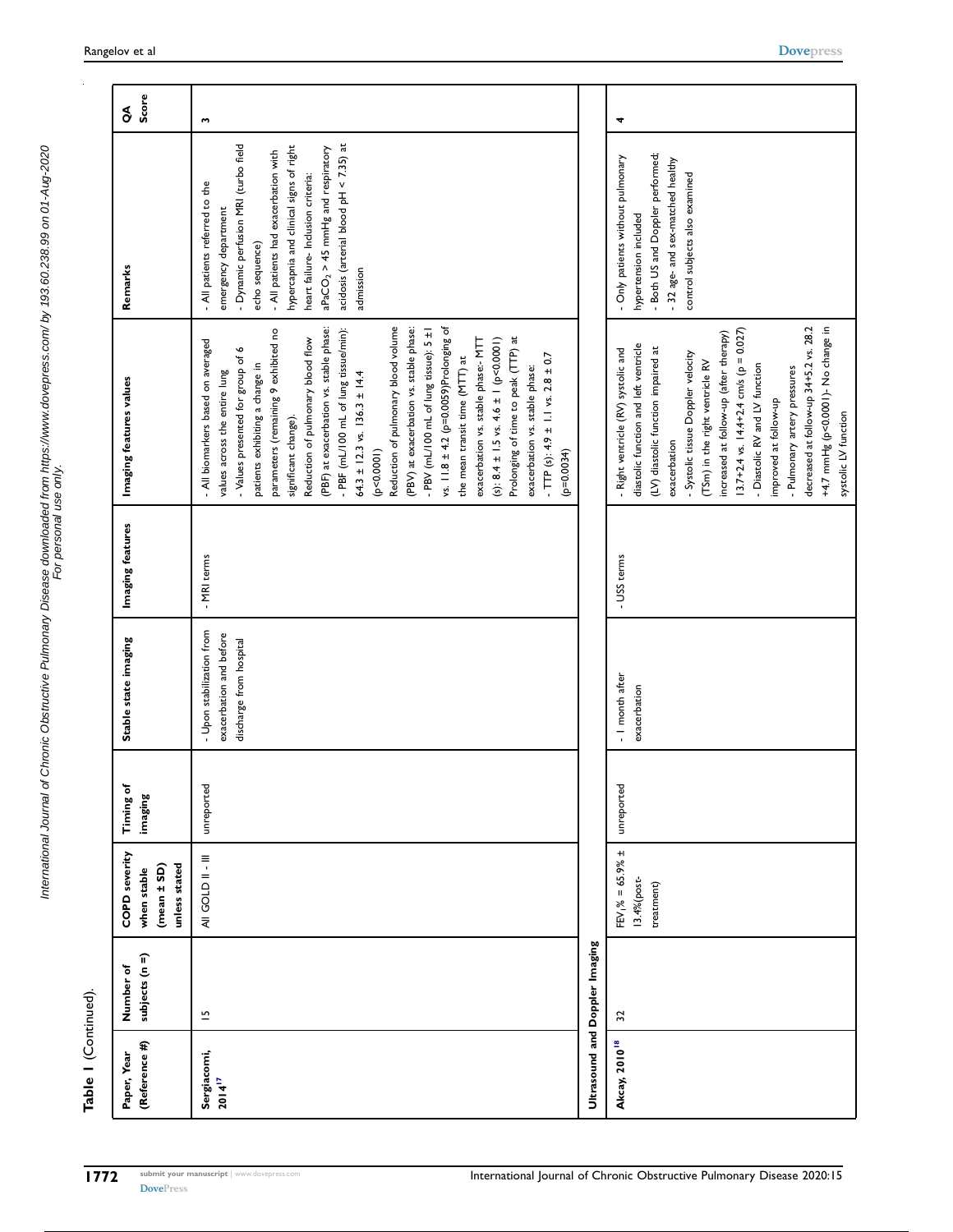<span id="page-22-1"></span>

| Antenora,               | $\overline{+}$ | unreported | - upon hospital   | none | - Diaphragmatic | - Diaphragmatic disfunction defined as  | - All patients had severe hypercapnic  |   |
|-------------------------|----------------|------------|-------------------|------|-----------------|-----------------------------------------|----------------------------------------|---|
| 2017 <sup>36</sup>      |                |            | admission         |      | disfunction     | change in diaphragmatic thickness less  | respiratory failure admitted to ICU,   |   |
|                         |                |            |                   |      |                 | than 20% during spontaneous             | requiring non-invasive mechanical      |   |
|                         |                |            |                   |      |                 | breathing                               | ventilation (NIV)                      |   |
|                         |                |            |                   |      |                 | - Diaphragmatic disfunction in 10/41    | - Trans-thoracic ultrasound performed  |   |
|                         |                |            |                   |      |                 | $(24.3\%)$ (n=10) patients              | - Prospective cohort study             |   |
|                         |                |            |                   |      |                 |                                         | - Diaphragmatic disfunction associated |   |
|                         |                |            |                   |      |                 |                                         | with NIV failure and increased         |   |
|                         |                |            |                   |      |                 |                                         | mortality at ICU                       |   |
| Guo, 2018 <sup>54</sup> | 655            | unreported | - within I day of | none | - USS terms     | - Left heart failure in 158/655 (24.1%) | - Prospective cross-sectional          | 2 |
|                         |                |            | admission         |      |                 | patients - diagnosed through            | observational study                    |   |
|                         |                |            |                   |      |                 | echocardiography according to the       | - Exclusion: renal dysfunction, acute  |   |
|                         |                |            |                   |      |                 | American Society for                    | myocardial infarction, cardiogenic     |   |
|                         |                |            |                   |      |                 | Echocardiography guidelines:            | shock, valvular heart disease, severe  |   |
|                         |                |            |                   |      |                 | - systolic (108/158, 68.4%)             | endocrine or hepatic dysfunction; also |   |
|                         |                |            |                   |      |                 | - diastolic (50/158, 31.6%).            | PE, pneumonia, pneumothorax, poor      |   |
|                         |                |            |                   |      |                 |                                         | echogenicity                           |   |
|                         |                |            |                   |      |                 |                                         | - FEVI provided during exacerbation-   |   |
|                         |                |            |                   |      |                 |                                         | Also performed chest X-ray and CT,     |   |
|                         |                |            |                   |      |                 |                                         | but not discussed- Left heart failure  |   |
|                         |                |            |                   |      |                 |                                         | diagnosed through echocardiography     |   |
|                         |                |            |                   |      |                 |                                         | based on consensus between 3           |   |
|                         |                |            |                   |      |                 |                                         | physicians                             |   |

[Dovepress](http://www.dovepress.com) Rangelov et al

<span id="page-22-0"></span>International Journal of Chronic Obstructive Pulmonary Disease downloaded from https://www.dovepress.com/ by 193.60.238.99 on 01-Aug-2020<br>For personal use only. International Journal of Chronic Obstructive Pulmonary Disease downloaded from https://www.dovepress.com/ by 193.60.238.99 on 01-Aug-2020 For personal use only.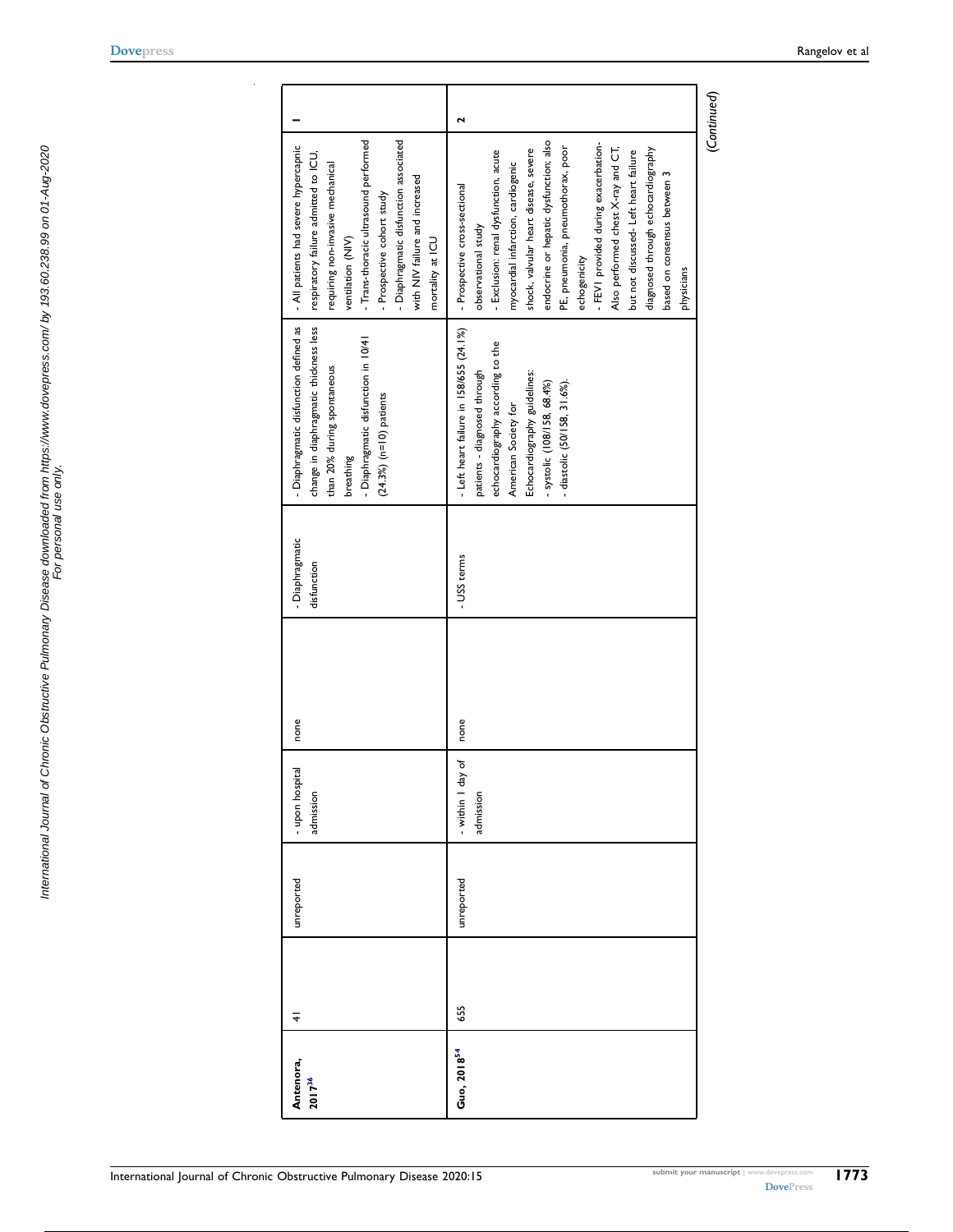<span id="page-23-0"></span>International Journal of Chronic Obstructive Pulmonary Disease downloaded from https://www.dovepress.com/ by 193.60.238.99 on 01-Aug-2020 For personal use only.

International Journal of Chronic Obstructive Pulmonary Disease downloaded from https://www.dovepress.com/ by 193.60.238.99 on 01-Aug-2020<br>For personal use only use only

| (Reference #)<br>Paper, Year | subjects (n =)<br>Number of | <b>COPD severity</b><br>unless stated<br>$(mean \pm SD)$<br>when stable | Timing of<br>imaging                                                              | Stable state imaging              | Imaging features | Imaging features values                                                                                                                                                                                                                                                                                                                                                                          | Remarks                                                                                                                                                                                                                                                                                                                                                                                                                                                                                                                                                                                                                             | Score<br>g |
|------------------------------|-----------------------------|-------------------------------------------------------------------------|-----------------------------------------------------------------------------------|-----------------------------------|------------------|--------------------------------------------------------------------------------------------------------------------------------------------------------------------------------------------------------------------------------------------------------------------------------------------------------------------------------------------------------------------------------------------------|-------------------------------------------------------------------------------------------------------------------------------------------------------------------------------------------------------------------------------------------------------------------------------------------------------------------------------------------------------------------------------------------------------------------------------------------------------------------------------------------------------------------------------------------------------------------------------------------------------------------------------------|------------|
| Lepida,<br>$2018^{55}$       | S                           | FEV1%: 44% ±<br>23%                                                     | (within the first<br>afteradmission).<br>stabilization<br>to 4 days<br>just after | Separate cohort of 39<br>patients | - USS terms      | according to the European Society of<br>- Possible or likely PH in 34 (65.4%)<br>- Possible PH in 21 (40.4%) patients<br>evaluation) in exacerbation patients<br>- Increased probability for likely/<br>- Likely PH in 13 (25%) patients<br>pulmonary hypertension (PH) -<br>possible PH (echocardiographic<br>- Echocardiography diagnosed<br>Cardiology guidelines<br>(p < 0.0001)<br>patients | spirometry (n=7), with last spirometry<br>more than 6 months before admission<br>central nervous disorders unrelated to<br>Pulmonary hypertension defined as<br>Study screened both exacerbation<br>myocardial infarction within the last<br>(n=4), sedatives in last 72 h before<br>hypercapnic encephalopathy, major<br>- Exclusion: "COPD patients with<br>(n=52) and stable patients (n=39)<br>mean pulmonary artery pressure<br>admission, cancer, stroke, other<br>thromboembolic disease, acute<br>exacerbation withoutknown<br>metabolic disorders, known<br>- Chest X-ray also taken<br>month and asthma"<br>above 25 mmHg |            |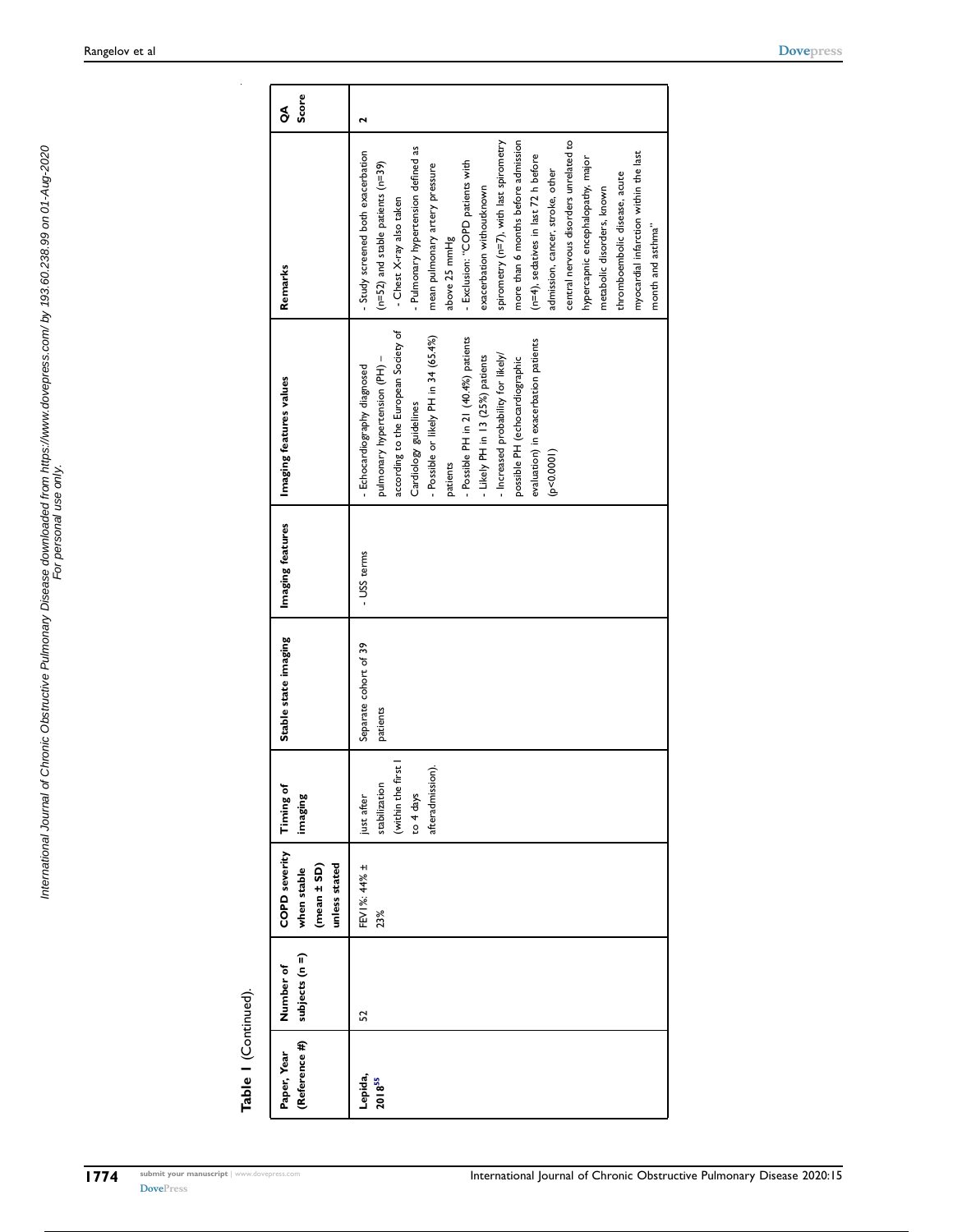<span id="page-24-0"></span>International Journal of Chronic Obstructive Pulmonary Disease downloaded from https://www.dovepress.com/ by 193.60.238.99 on 01-Aug-2020<br>For personal use only. International Journal of Chronic Obstructive Pulmonary Disease downloaded from https://www.dovepress.com/ by 193.60.238.99 on 01-Aug-2020 For personal use only.

<span id="page-24-1"></span>

| Lichtenstein,           | 26 exacerbation    | unreported      | - No explicit   | none                    | - USS terms     | Comet tail artefact defined as a        | m<br>- All patients hospitalized at ICU- |  |
|-------------------------|--------------------|-----------------|-----------------|-------------------------|-----------------|-----------------------------------------|------------------------------------------|--|
| 199856                  | patients (66 total |                 | reporting, but  |                         |                 | differential imaging biomarker          | Consecutively enrolled dyspnoeic         |  |
|                         | dyspnoeic          |                 | suggests soon   |                         |                 | between exacerbation and pulmonary      | patients                                 |  |
|                         | patients;          |                 | after admissior |                         |                 | oedema:                                 | - Also had 80 'normal' controls (no      |  |
|                         | remaining 40       |                 | <b>CU</b>       |                         |                 | - Presence of comet tail artefact in    | clinical or radiologic disorders)        |  |
|                         | with pulmonary     |                 |                 |                         |                 | 100% of cases with pulmonary oedema     | - Definition of comet tail artefact:     |  |
|                         | oedema)            |                 |                 |                         |                 | - Absence of comet tail artefact in 92% | "vertical hyperechogenic narrow-         |  |
|                         |                    |                 |                 |                         |                 | of cases with exacerbation (the 2       | based repetition artefacts present       |  |
|                         |                    |                 |                 |                         |                 | cases which had presence of comet tail  | bilaterally, either disseminated         |  |
|                         |                    |                 |                 |                         |                 | artefact also had pneumonia)            | (defined as all over the anterolateral   |  |
|                         |                    |                 |                 |                         |                 | - The "Horizontal artefact" of the      | lung surface) or lateral (defined as     |  |
|                         |                    |                 |                 |                         |                 | pleural line is visible in some         | limited to the lateral lung surface)"    |  |
|                         |                    |                 |                 |                         |                 | exacerbation patients                   |                                          |  |
| Lim, 2019 <sup>57</sup> | $\subseteq$        | Mean FEVI/FVC,  | - Within 72 h   | 2 weeks after discharge | - Diaphragmatic | - Right-side diaphragmatic thickening   | m<br>- Prospective study at one          |  |
|                         |                    | $% = 44.8% \pm$ | after           |                         | dysfunction     | fraction [measure of Diaphragmatic      | tertiaryhospital in Korea from January   |  |
|                         |                    | 12.6%           | exacerbation    |                         |                 | dysfunction] significantly decreased at | 2015 to March 2016                       |  |
|                         |                    |                 |                 |                         |                 | exacerbation as compared to stable      | - Exclusion: presence of pulmonary       |  |
|                         |                    |                 |                 |                         |                 | state: 80.1 ± 104.9 mm vs. 159.5 ±      | diseases besides COPD, such as           |  |
|                         |                    |                 |                 |                         |                 | $224.6$ mm, $p = 0.011$                 | pleural effusion, pneumothorax,          |  |
|                         |                    |                 |                 |                         |                 | - Diaphragmatic thickening fraction     | phrenic nerve palsy, and interstitial    |  |
|                         |                    |                 |                 |                         |                 | defined as percent change in            | lung disease; medical history of         |  |
|                         |                    |                 |                 |                         |                 | diaphragmatic thickness between end     | chemical pleurodesis, neuromuscular      |  |
|                         |                    |                 |                 |                         |                 | expiration and end inspiration          | disease, chest wall deformities; known   |  |
|                         |                    |                 |                 |                         |                 |                                         | pregnancy; and/or severeexacerbation     |  |
|                         |                    |                 |                 |                         |                 |                                         | of COPD requiring immediate              |  |
|                         |                    |                 |                 |                         |                 |                                         | endotracheal intubation                  |  |
|                         |                    |                 |                 |                         |                 |                                         | (Continued)                              |  |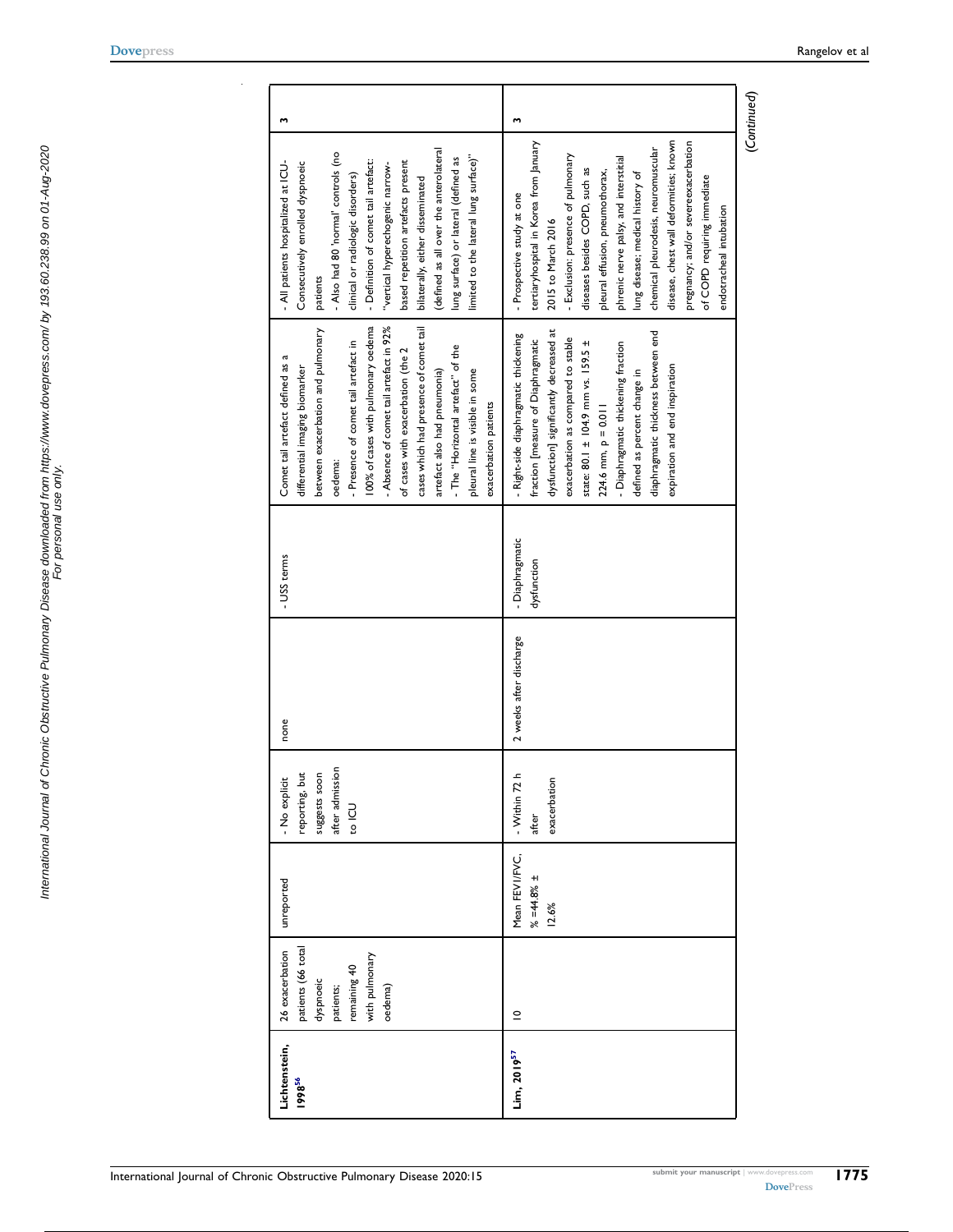| (Reference #)<br>Paper, Year | subjects (n =)<br>Number of | <b>COPD</b> severity<br>when stable | Timing of<br>imaging | Stable state imaging | Imaging features       | Imaging features values                  | Remarks                                  | Score<br>$\delta$ |
|------------------------------|-----------------------------|-------------------------------------|----------------------|----------------------|------------------------|------------------------------------------|------------------------------------------|-------------------|
|                              |                             | unless stated<br>(mean ± SD)        |                      |                      |                        |                                          |                                          |                   |
| Mantuani,                    | 57,                         | unreported                          | - Closely after      | none                 | - Pericardial effusion | Imaging features differentiating each of | - Prospective cohort study of patients   |                   |
| $2016^{58}$                  | Total dyspnoeic             |                                     | admission            |                      | Pleural effusion       | 3 main diagnoses were pre-agreed:        | presenting with acute dyspnoea due to    |                   |
|                              | patients                    |                                     |                      |                      | - USS terms            | Acute decompensated heart failure        | ADHF, COPD exacerbations and             |                   |
|                              | (not only                   |                                     |                      |                      |                        | (ADHF)                                   | pneumonia                                |                   |
|                              | exacerbation)               |                                     |                      |                      |                        | - Bilateral B-lines ("comet tail         | - Final diagnosis of exacerbation in 17/ |                   |
|                              |                             |                                     |                      |                      |                        | artefact") (22/57, 38.5%)                | 57, 30% of patients                      |                   |
|                              |                             |                                     |                      |                      |                        | - Poor cardiac function (Decreased       | - Nonselective sample ("when             |                   |
|                              |                             |                                     |                      |                      |                        | systolic LV function, 18/57, 31.6%)      | investigator sonographers were           |                   |
|                              |                             |                                     |                      |                      |                        | - Non-respirophasic inferior vena cava   | present at the Emergency                 |                   |
|                              |                             |                                     |                      |                      |                        | (IVC)                                    | Department")                             |                   |
|                              |                             |                                     |                      |                      |                        | COPD exacerbation:                       | - Main aim was to differentiate ADHF,    |                   |
|                              |                             |                                     |                      |                      |                        | - Absence of B-lines                     | exacerbation, and pneumonia              |                   |
|                              |                             |                                     |                      |                      |                        | - Normal or diminished cardiac           | - "Unknown how many of all patients      |                   |
|                              |                             |                                     |                      |                      |                        | function                                 | met our criteria for inclusion" - and    |                   |
|                              |                             |                                     |                      |                      |                        | - A non-respirophasic or flat IVC (19/   | did not record patients who met          |                   |
|                              |                             |                                     |                      |                      |                        | 57, 33.3%)                               | criteria when there was no               |                   |
|                              |                             |                                     |                      |                      |                        | Pneumonia:                               | investigator present                     |                   |
|                              |                             |                                     |                      |                      |                        | - Unilateral B-lines (13/57, 22.9%)      | - IVC classification: plethoric (<15%    |                   |
|                              |                             |                                     |                      |                      |                        | Consolidation                            | collapse), normal (15%-90% collapse)     |                   |
|                              |                             |                                     |                      |                      |                        | - Hyperdynamic (15/57, 26.3%) or         | flat (>90% collapse)                     |                   |
|                              |                             |                                     |                      |                      |                        | normal cardiac function                  |                                          |                   |
|                              |                             |                                     |                      |                      |                        | - Non-plethoric IVC                      |                                          |                   |
|                              |                             |                                     |                      |                      |                        | Study also reports the following US      |                                          |                   |
|                              |                             |                                     |                      |                      |                        | findings:                                |                                          |                   |
|                              |                             |                                     |                      |                      |                        | - Pericardial effusion (2/57, 3.5%)      |                                          |                   |
|                              |                             |                                     |                      |                      |                        | - Pleural effusion (3/57, 5.3%)          |                                          |                   |
|                              |                             |                                     |                      |                      |                        | - Bilateral A-lines ("horizontal         |                                          |                   |
|                              |                             |                                     |                      |                      |                        | artefact") (22/57, 38.5%)                |                                          |                   |
|                              |                             |                                     |                      |                      |                        | - Plethoric IVC (20/57, 35.1%)           |                                          |                   |
|                              |                             |                                     |                      |                      |                        | - Flat IVC (19/57, 33.3%)                |                                          |                   |

 $\sim$ 

<span id="page-25-0"></span>Table I (Continued). Table 1 (Continued).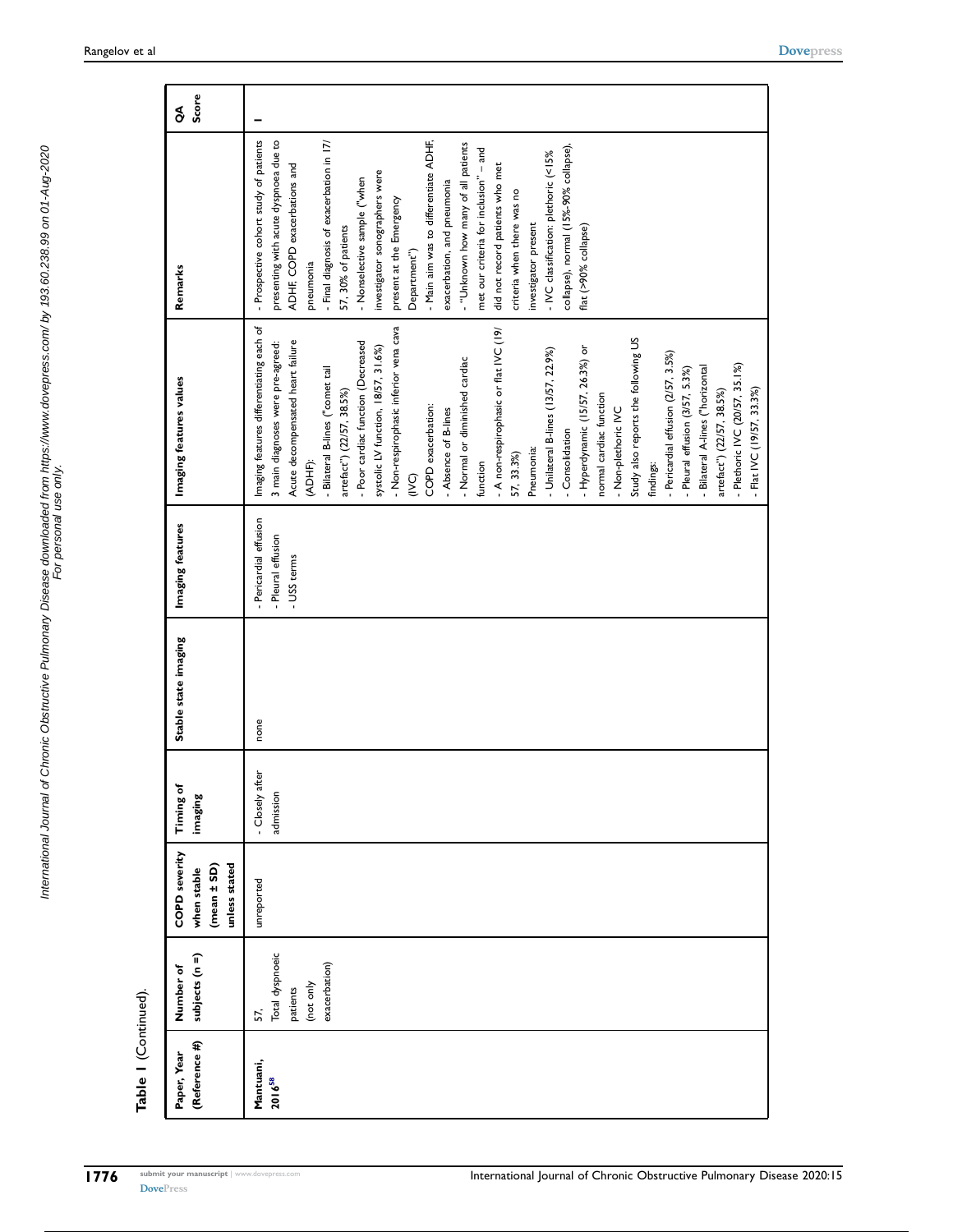$\sim$ 

| Marchioni,  | 75 | - All GOLD 4          | - on admission    | none | - Diaphragmatic | - Ultrasound assessed diaphragmatic       | - Single centre prospective study                   | 2            |
|-------------|----|-----------------------|-------------------|------|-----------------|-------------------------------------------|-----------------------------------------------------|--------------|
| $2018^{37}$ |    | $-$ FEV I % = 47%     | and before        |      | dysfunction     | dysfunction, defined as a change in       | - All patients had acute acidotic                   |              |
|             |    | (range 30-65%)        | starting NIV      |      |                 | diaphragm thickness < 20% during          | hypercapnic respiratory failure                     |              |
|             |    |                       |                   |      |                 | tidal volume measured bilaterally at      | following AE, requiring NIV and                     |              |
|             |    |                       |                   |      |                 | end inspiration and end expiration        | admitted to the ICU                                 |              |
|             |    |                       |                   |      |                 | - Diaphragmatic dysfunction in 24/75      | - Patients with DD found to have a                  |              |
|             |    |                       |                   |      |                 | (32%) of patients                         | higher chance of NIV failure                        |              |
|             |    |                       |                   |      |                 |                                           | - Exclusion: "acute pulmonary                       |              |
|             |    |                       |                   |      |                 |                                           | oedema, coexistence of interstitial                 |              |
|             |    |                       |                   |      |                 |                                           | lung disease, history of neuromuscular              |              |
|             |    |                       |                   |      |                 |                                           | disease, chest wall deformities,                    |              |
|             |    |                       |                   |      |                 |                                           | previously assessed diaphragmatic                   |              |
|             |    |                       |                   |      |                 |                                           | palsy, shock or severe hemodynamic                  |              |
|             |    |                       |                   |      |                 |                                           | instability, intracranial hypertension,             |              |
|             |    |                       |                   |      |                 |                                           | known pregnancy, and/or need for                    |              |
|             |    |                       |                   |      |                 |                                           | immediate endotracheal intubation"                  |              |
| Sriram,     | S  | $FEV_1\% = -41\% \pm$ | ď<br>- within 24h | none | - USS terms     | Study explores the value of the B-lines   | - All patients hospitalized                         | $\mathbf{r}$ |
| $2017^{49}$ |    | 18%                   |                   |      |                 |                                           |                                                     |              |
|             |    |                       | admission         |      |                 | test ("comet-tail artefact") and          | - Convenience sample                                |              |
|             |    |                       |                   |      |                 | relationship with B-type natriuretic      | - Excluded patients with renal                      |              |
|             |    |                       |                   |      |                 | peptides (BNPs) as markers of heart       | impairment, coexisting asthma and/or                |              |
|             |    |                       |                   |      |                 | failure. Definition of a B-line positive  | bronchiectasis, acute coronary                      |              |
|             |    |                       |                   |      |                 | test was the presence of at least 3 or    | syndrome or cardiac failure.                        |              |
|             |    |                       |                   |      |                 | more B-lines in at least one scan of      | - FEV <sub>1</sub> % value for 2 groups of patients |              |
|             |    |                       |                   |      |                 | each hemithorax                           | presented in the paper: mean value                  |              |
|             |    |                       |                   |      |                 | - Positive B-lines test in 25/53 (47%) of | approximated by author                              |              |
|             |    |                       |                   |      |                 | patientsLung US B-lines test identifies   |                                                     |              |
|             |    |                       |                   |      |                 | subjects with a threshold level of BNP    |                                                     |              |
|             |    |                       |                   |      |                 | of $>100$ ng/L:                           |                                                     |              |
|             |    |                       |                   |      |                 | - Positive predictive value 80% (59-      |                                                     |              |
|             |    |                       |                   |      |                 | 93%)                                      |                                                     |              |
|             |    |                       |                   |      |                 | - Negative predictive value 64% (44       |                                                     |              |
|             |    |                       |                   |      |                 | 81%)                                      |                                                     |              |
|             |    |                       |                   |      |                 | - Positive likelihood ratio 3.1 (1.4-6.7) |                                                     |              |
|             |    |                       |                   |      |                 | - Negative likelihood ratio 0.4 (0.3-     |                                                     |              |
|             |    |                       |                   |      |                 | 0.7)                                      |                                                     |              |
|             |    |                       |                   |      |                 |                                           |                                                     |              |

(Continued)

<span id="page-26-0"></span>1777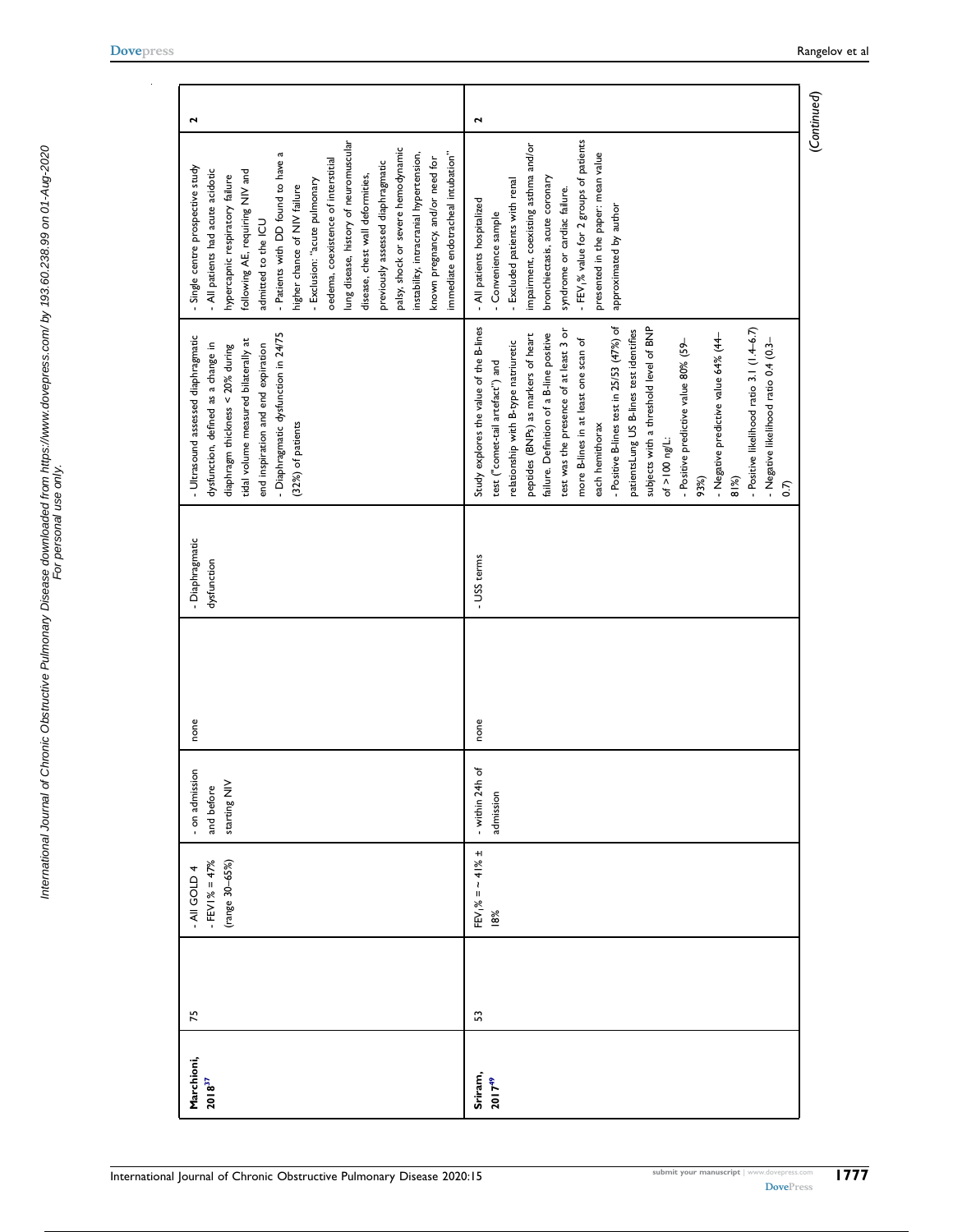| (Reference #)<br>Paper, Year         | subjects (n =)<br>Number of | <b>COPD</b> severity<br>unless stated<br>(mean ± SD)<br>when stable                                                                                             | Timing of<br>imaging                        | Stable state imaging | Imaging features | Imaging features values                                                                                                                                                                                                                                                                                                                                      | Remarks                                                                                                                                                                                                                                                                                                             | Score<br>g |
|--------------------------------------|-----------------------------|-----------------------------------------------------------------------------------------------------------------------------------------------------------------|---------------------------------------------|----------------------|------------------|--------------------------------------------------------------------------------------------------------------------------------------------------------------------------------------------------------------------------------------------------------------------------------------------------------------------------------------------------------------|---------------------------------------------------------------------------------------------------------------------------------------------------------------------------------------------------------------------------------------------------------------------------------------------------------------------|------------|
| Zechner,<br><b>2010<sup>59</sup></b> |                             | N GODP-                                                                                                                                                         | the ambulance)<br>immediate (at<br>- Nearly | none                 | - USS terms      | ("horizontal artefact") at the anterior<br>and lateral surface of the lung found<br>Predominant B-Lines ("comet tail<br>artefact") across the anterior and<br>lateral lung surface indicative of<br>Bilateral predominant A-Lines<br>indicative for exacerbation<br>pulmonary oedema                                                                         | - Case report - two cases examined to<br>demonstrate utility of lung ultrasound<br>in differentiating pulmonary oedema<br>Correct diagnosis assessed by<br>positive response to treatment<br>from COPD exacerbation and<br>- US performed in ambulance<br>administering the appropriate<br>treatment                | 2          |
| Lung Ventilation Scintigraphy        |                             |                                                                                                                                                                 |                                             |                      |                  |                                                                                                                                                                                                                                                                                                                                                              |                                                                                                                                                                                                                                                                                                                     |            |
| Cukic, 2014 <sup>60</sup>            | 20                          | No stable state<br>$-$ GOLD II: 14<br>spirometry.At<br>- GOLD IV: $4$<br>patients (15%)<br>patients (70%)<br>patients (15%)<br>exacerbation:<br>$-$ GOLD III: 4 | unreported                                  | none                 | - Emphysema      | of lung damage [assume emphysema] :<br>All patients found to have ID only or<br>patterns of radio-aerosol as markers<br>in combination with CD or with CD<br>- central deposition (CD) pattern<br>inhomogeneous deposition (ID)<br>mixed deposition (MD) pattern<br>- spotty deposition (SD) pattern<br>- Uses descriptive distribution<br>pattern<br>and SD | biomarkers in COPD, even though all<br>- Patients randomly selected from an<br>(GOLD stages calculated by author)<br>- Paper aims to describe abnormal<br>- Individual patient data presented<br>patients were recruited during<br>- Also carried out body<br>ntensive care unit<br>plethysmography<br>exacerbation |            |

<span id="page-27-1"></span><span id="page-27-0"></span>Table I (Continued). Table 1 (Continued).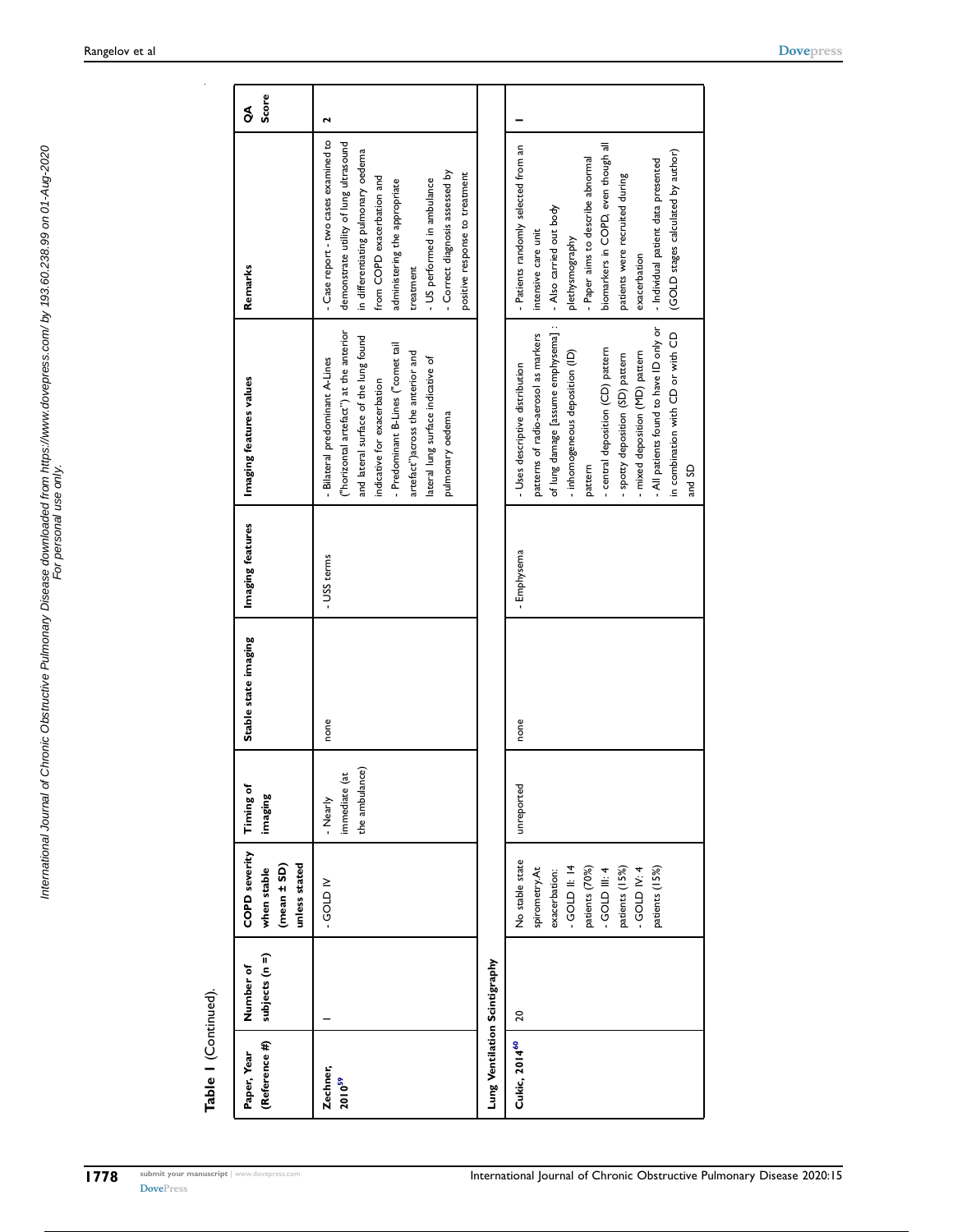$\sim$ 

| Cunningham,<br>$1981^{31}$ | $30\,$                           | unreported                                   | unreported                       | follow-up imaging in 6<br>intervals of 8d - 23m<br>eCOPD patients at | - V/Q mismatch        | - Resolution of large matched defects<br>PEs) observed with partial resolution<br>ventilation at AE in 21/30 of patients<br>(interpreted as obstructing bronchial<br>defects of perfusion (interpreted as<br>- In 2 eCOPD patients, unmatched<br>patients who had follow-up scans<br>ventilation resolved in 6 eCOPD<br>- Basal mismatched defects of<br>- Basal mismatched defects of<br>lesions) in 2 of the 6<br>over 6w and 5m | divided into upper and lower zone and<br>- Results are often presented for all 60<br>- Study also enrolled 30 stable COPD<br>patients so difficult to extract eCOPD<br>- Blind assessment of chest X-ray if<br>abnormalities: for ventilation, lung<br>- Also performed chest X-ray, but<br>- 23/60 patients had lung function<br>- Subjective assessment of scan<br>subjectively ranked from 0 (no<br>activity) to 4 (normal activity)<br>mismatching was present<br>patients for comparison<br>tests; FEVI for further<br>findings not reported<br>from stable COPD | $\mathbf{r}$ |
|----------------------------|----------------------------------|----------------------------------------------|----------------------------------|----------------------------------------------------------------------|-----------------------|------------------------------------------------------------------------------------------------------------------------------------------------------------------------------------------------------------------------------------------------------------------------------------------------------------------------------------------------------------------------------------------------------------------------------------|-----------------------------------------------------------------------------------------------------------------------------------------------------------------------------------------------------------------------------------------------------------------------------------------------------------------------------------------------------------------------------------------------------------------------------------------------------------------------------------------------------------------------------------------------------------------------|--------------|
| Erelel, 2002 <sup>29</sup> | 56(only 8 had V/<br>Q scan)      | Mean FEV <sub>I</sub> /FVC%<br>$=$ 52% ± 13% | unreported                       | none                                                                 | Pulmonary<br>embolism | - Pulmonary embolism in 5/56 (8.9%)                                                                                                                                                                                                                                                                                                                                                                                                | patients who had sudden chest pain<br>hypocapnia on arterial blood gases<br>- V/Q scan performed on only 8<br>with shortness of breath and/or<br>and/or radiological suspicion of<br>- All patients hospitalized<br>pulmonary embolus<br>- Prospective study                                                                                                                                                                                                                                                                                                          |              |
| Selby, 1991 <sup>42</sup>  |                                  | unreported                                   | h of<br>- within 36<br>admission | none                                                                 | - V/Q mismatch        | compared to stable COPD and elderly<br>during first passage $(22\% \pm 14.1\%)$ in<br>- Higher rate of neutrophil retention<br>- Slower rate of neutrophil 'washout'<br>patients compared to stable COPD<br>the lungs of exacerbation patients<br>from the lungs of exacerbation<br>patients and elderly controls<br>controls                                                                                                      | exacerbation patients compared to 14<br>neutrophil retention and emphysema<br>patients- Stable state FEV <sub>1</sub> recorded<br>- Performed gamma camera imaging<br>- Performed CT on 9 stable COPD<br>with radio-labelled neutrophils<br>- Inverse correlation between<br>- Neutrophil retention in 7<br>stable COPD patients<br>but not presented<br>extent                                                                                                                                                                                                       |              |
|                            | Vibration Response Imaging (VRI) |                                              |                                  |                                                                      |                       |                                                                                                                                                                                                                                                                                                                                                                                                                                    |                                                                                                                                                                                                                                                                                                                                                                                                                                                                                                                                                                       |              |

<span id="page-28-0"></span>(Continued)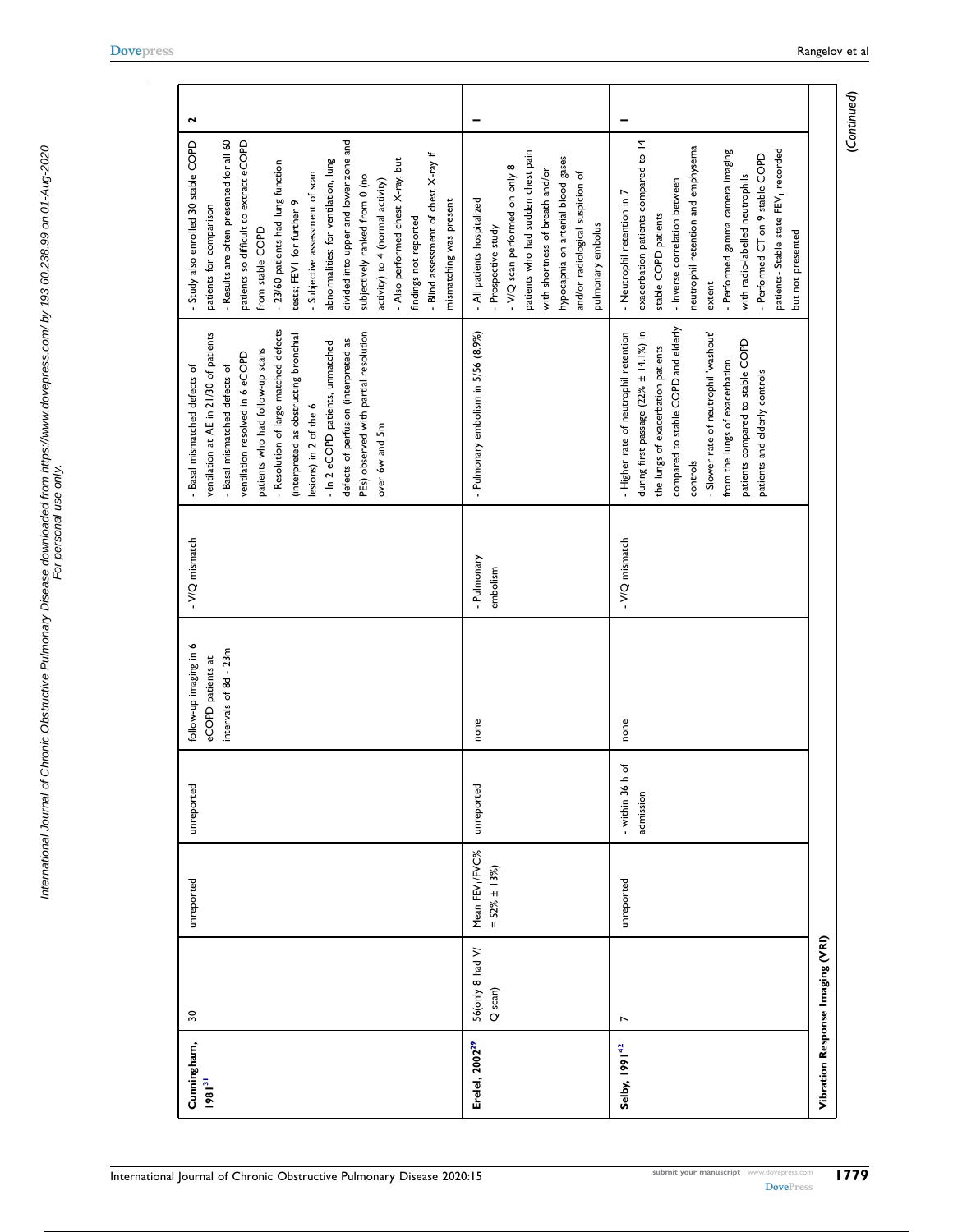International Journal of Chronic Obstructive Pulmonary Disease downloaded from https://www.dovepress.com/ by 193.60.238.99 on 01-Aug-2020 For personal use only.

International Journal of Chronic Obstructive Pulmonary Disease downloaded from https://www.dovepress.com/ by 193.60.238.99 on 01-Aug-2020<br>International Journal of Chronic Obstructive Pulmonary Disease downloaded item https

| (Reference #)<br>Paper, Year | subjects (n =)<br>Number of | <b>COPD</b> severity<br>unless stated<br>(mean ± SD)<br>when stable | Timing of<br>imaging | Stable state imaging | Imaging features | Imaging features values                                                                                                                                                                                                                                                               | Remarks                                                                                                                                                                                                                                                                                                                                                                                                                                                                                                                                                                   | Score<br>S |
|------------------------------|-----------------------------|---------------------------------------------------------------------|----------------------|----------------------|------------------|---------------------------------------------------------------------------------------------------------------------------------------------------------------------------------------------------------------------------------------------------------------------------------------|---------------------------------------------------------------------------------------------------------------------------------------------------------------------------------------------------------------------------------------------------------------------------------------------------------------------------------------------------------------------------------------------------------------------------------------------------------------------------------------------------------------------------------------------------------------------------|------------|
| Bing, 2012 <sup>61</sup>     | 36                          | unreported                                                          | unreported           | none                 | - VRI terms      | exacerbation patients pre non-invasive<br>- low imaging synchronization between<br>the left and right lungs- distinct image<br>jumping- many dry and moist rales-<br>(MEF) edges with turgor and defect<br>unsmooth maximal energy frame<br>VRI imaging biomarkers of<br>ventilation: | therapeutic effect of NIV through VRI-<br>I Smin after the end of NIV treatment<br>time-points: pre-NIV, at 15min of NIV<br>- Also included chest X-ray: abnormal<br>- 4 VRI 'scans' performed at different<br>- Paper aimed to evaluate the initial<br>Imaging was performed immediately<br>treatment, at 2h of NIV treatment,<br>lobular or multi-segmental disease.<br>provided) with 10 cases of multi-<br>in 26 patients (pleural effusion or<br>consolidation, but no breakdown<br>after NIV initiation (soon after<br>- Included 39 healthy controls<br>admission) |            |
| n a patient population.      |                             |                                                                     |                      |                      |                  | Notes: This complete table contains detailed information extracted from each paper; Assumptions by the authors are presented in square brackets; Imaging biomarkers are presented as either quantitative measurements, or prev                                                        |                                                                                                                                                                                                                                                                                                                                                                                                                                                                                                                                                                           |            |

Abbreviations: A, antibiotic; AE, acute exacerbation of COPD; AUC, area under the curve; BD, bronchodilator; CS, corticosteroid; CT, computed tomography; eCOPD, exacerbation of COPD; FEV, forced expiratory volume in<br>I seco LAA%, percentage of low attenuation areas, a measure of emphysema; NIV, non-invasive mechanical ventilation; PE, pulmonary embolus; SD, standard deviation; US, ultrasound; V/Q, ventilation-perfusion; WA%, wall area percent – Abbreviations: A, antibiotic; AE, acute exacerbation of COPD; AUC, area under the curve; BD, bronchodilator; CS, corticosteroid; CT, computed tomography; eCOPD, exacerbation of COPD; FEV1, forced expiratory volume in I second: FVC, forced vital capacity, GOLD I–IV, COPD severity assessed according to the Global Initiative for Chronic Dostructive Pulmonary Disease guidelines: HU, Hounsfield unit; ICU, intensive care unit; IQR, interquar

<span id="page-29-0"></span>a measure of wall area thickness expressing the area taken up by the wall as a percentage of the total airway diameter.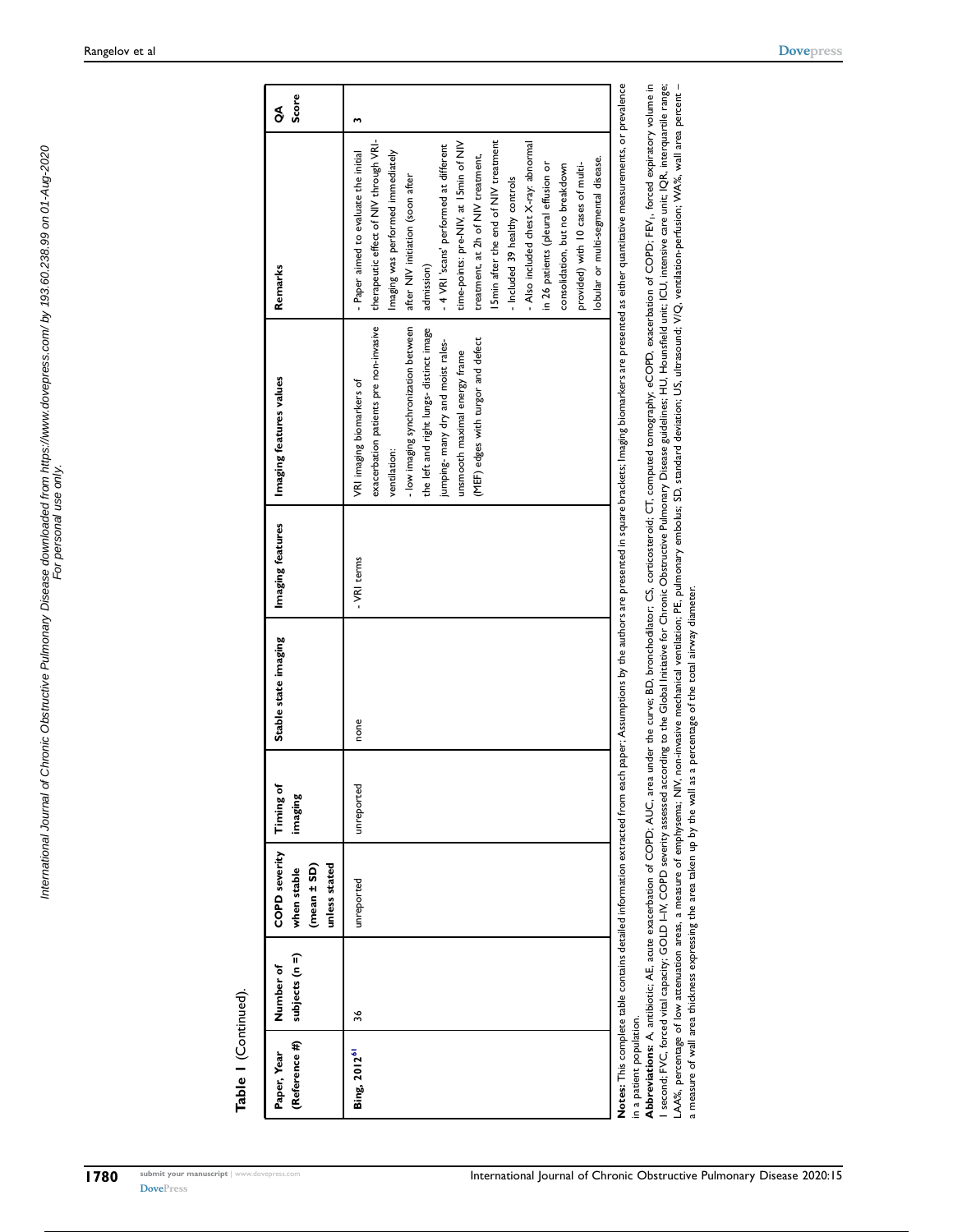International Journal of Chronic Obstructive Pulmonary Disease downloaded from https://www.dovepress.com/ by 193.60.238.99 on 01-Aug-2020<br>For personal use only the only the only. International Journal of Chronic Obstructive Pulmonary Disease downloaded from https://www.dovepress.com/ by 193.60.238.99 on 01-Aug-2020 For personal use only.

<span id="page-30-0"></span>

Figure 2 Summary: The Pathophysiology of a COPD Exacerbation in relation to Imaging Biomarkers. An exacerbation of COPD is associated with an increase in airway wall area and airway resistance, a decrease in airway calibre, hyperinflation, an increase in the diameter of the main pulmonary artery, a decrease in the number of visible small pulmonary vessels and cardiac enlargement. These features are suggestive of additional inflammation and mucus in the lumen of the airways, increased obstruction in the small airways and air trapping, pulmonary hypertension and right-sided cardiac impairment.

Abbreviations: PA, pulmonary artery; PA/A ratio, pulmonary artery to aorta ratio; V/Q mismatch, ventilation perfusion mismatch; ↑, increased; ↓, decreased.

[\(Table 1\)](#page-4-0). These studies provide the most detailed information on imaging biomarkers of exacerbations.

Prominent features of exacerbations include changes in bronchial wall geometry: Cheng et  $al<sup>10</sup>$  $al<sup>10</sup>$  $al<sup>10</sup>$  found increased wall area percent (WA%) for the third generation airways and increased mean wall attenuation for the 3rd, 4th and 5th generation airways at exacerbation compared to follow-up. The increase in wall area as a percentage of the whole airway area may be an indicator of mucus or inflammatory infiltration within the lumen, while the increase in mean wall attenuation may represent inflammatory infiltration within the airway wall. Care must be taken with the latter parameter, however, since partial volume effect artefacts may lead to inaccurate measurements of attenuation of an airway wall with changing thickness. Bronchial wall geometry changes were also observed by Hackx et al,  $30$  who noted bronchial wall thickening during an exacerbation, which decreased on follow-up. Van Geffen et al<sup>[14](#page-34-15)</sup> reported an increased imaging "airway resistance" both at total lung capacity (TLC) and functional residual capacity (FRC), derived by segmenting the airways and performing fluid dynamic modelling. This increased resistance could be explained by bronchoconstriction, airway wall changes and/or airway mucus plugging. Van Geffen et al additionally reported a decrease in total airway volume. Alotaibi et al<sup>[9](#page-34-8)</sup> also reported a high (67.5%) prevalence of airway thickening on CT, although this latter study only examined a single time-point scan.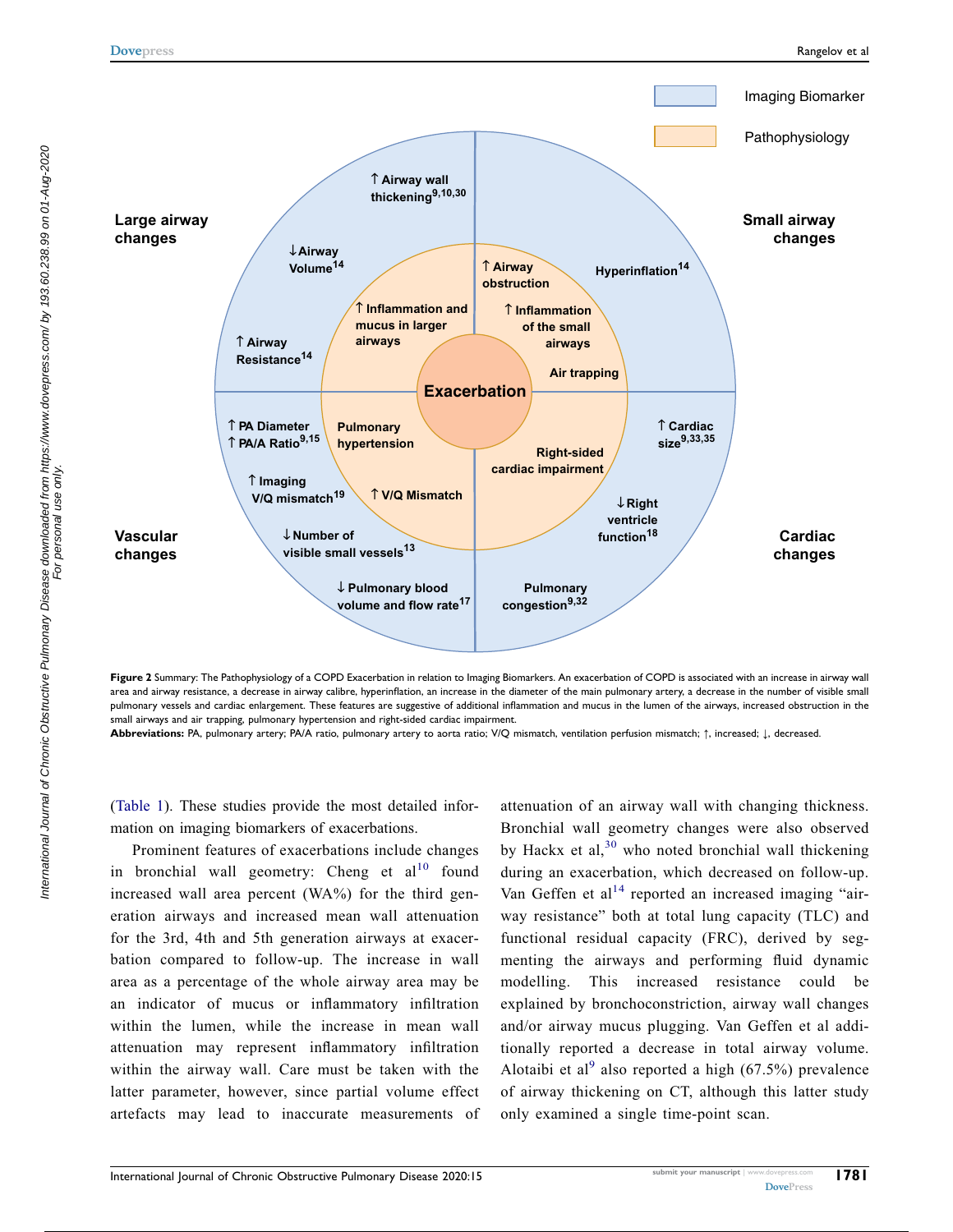Imaging features of the pulmonary vascular system also change at exacerbation. The study by Wells et al,  $15$ which performed CT scans both up to 12 months before, at, and after exacerbation (the post-exacerbation scan was performed on a subsample of 33/134 patients), found statistically significant changes in the diameter of the main pulmonary artery (PA) and in the pulmonary artery to aorta (PA/A) ratio. The PA was enlarged during an exacerbation, leading to an increased PA/A ratio, whilst the PA diameter both before and after an exacerbation was reduced compared to at exacerbation. This distension of the pulmonary artery may suggest a degree of pulmonary arterial hypertension. Wang et  $al<sup>13</sup>$  $al<sup>13</sup>$  $al<sup>13</sup>$  studied the number of small pulmonary blood vessels visible during exacerbation compared to stable COPD. The group segmented out blood vessels with a diameter 5–10mm, and those with a diameter <5mm, and defined metrics for the percentage of the total cross-sectional area of the lung taken up by each of the two vessel sizes – %CSA $\leq$ 5 and %CSA $\leq$ <sub>5–10</sub>. Interestingly, their results showed that  $\%$ CSA<sub><5</sub> was significantly decreased at exacerbation, without a decrease in  $\%CSA_{5-10}$ . It should be noted, however, that the study did not scan patients at different time-points, but rather used two patient groups – one experiencing exacerbation and the other being stable COPD. The finding of fewer visible small blood vessels may represent vasoconstriction – the decrease in  $\%$ CSA $\leq$ 5 may arise from smaller blood vessels in the lung narrowing during an exacerbation and falling below the resolution of CT. The authors also observed that reduction in %CSA was associated with increased COPD severity.

A further feature which changed between exacerbation and baseline was an increase in hyperinflation at FRC during exacerbation, quantified by van Geffen et - al.<sup>[14](#page-34-15)</sup> A further study by the same group (on a subset of the same cohort), performed by Hajian et  $al<sup>19</sup>$  $al<sup>19</sup>$  $al<sup>19</sup>$  also reported a significant improvement in the ventilationperfusion ratio (V/Q) from exacerbation to baseline. The study quantified "imaging V/Q" by using lobar volume changes at TLC and FRC as a surrogate for ventilation and blood vessel density as a surrogate for perfusion. The V/Q improvement on recovery was mainly governed by improvement in the ventilation component, suggesting decreasing hyperinflation. There was no evidence of changes in emphysema extent (measured as LAA%), measured in two studies by Cheng et al.<sup>[10](#page-34-13)[,11](#page-34-21)</sup> Lung hyperinflation is an imaging biomarker directly related to increased air trapping, which can be a consequence of increased dysfunction of the small airways or emphysema. The absence of significant changes in the extent of emphysema, though, suggests that an exacerbation does not directly lead to alveolar destruction.

Taken together, the CT studies indicate that exacerbations of COPD are events which likely manifest primarily in the airways and vasculature, with secondary changes such as hyperinflation in the parenchyma. Both smaller and larger vessels and airways are likely to be involved.

#### Chest X-Ray

Fourteen articles employed chest X-ray [\(Table 1\)](#page-4-0). The imaging features visible on a chest radiograph during an exacerbation were all reported as prevalence values for radiographic features. Of the five highest-ranking studies:<sup>[9](#page-34-8),[32](#page-35-8)-[35](#page-35-12)</sup> Alotaibi et al reported an increased cardiac size in 16.2%, Niksarlioglu et al in 19% and Shafuddin et al – in 25% of their populations respectively (however it is unlikely that this was an acute finding). Pleural effusion was reported in 11.6% of the population of Alotaibi et al and in 27% by Niksarlioglu et al Further prevalence findings in these two studies included pulmonary oedema in 15.5%, $9$  bronchiectasis in 31.7% and emphysema in  $60.3\%$ <sup>[33](#page-35-10)</sup> of patients – the latter two again are not likely to be acute. Johnson et al reported consolidation in 15% of patients and radiological features of congestive heart failure in 8%. Williams et al found new pneumonic infiltrates in 42.6% of their population and Niksarlioglu et al – in 54%.

#### MRI

We found two studies of chest MRI at exacerbation of COPD. Kirby et al<sup>[16](#page-34-17)</sup> performed hyperpolarized<sup>[3](#page-34-2)</sup> Helium imaging at four time-points to quantify ventilation defects at exacerbation, but their work can best be considered a pilot study since it only involved one subject. Sergiacomi et al<sup>17</sup> used MRI to evaluate pulmonary perfusion and used an additional time-point early during recovery from exacerbation (before discharge from hospital) to compare imaging features. They found a reduction in pulmonary blood volume and pulmonary blood flow during an exacerbation, which is consistent with the CT studies described above. However, it should be noted that only six of 15 patients in the study exhibited changes.

#### **Ultrasound**

Ultrasound and Doppler imaging of the chest were performed in several studies which enrolled exacerbating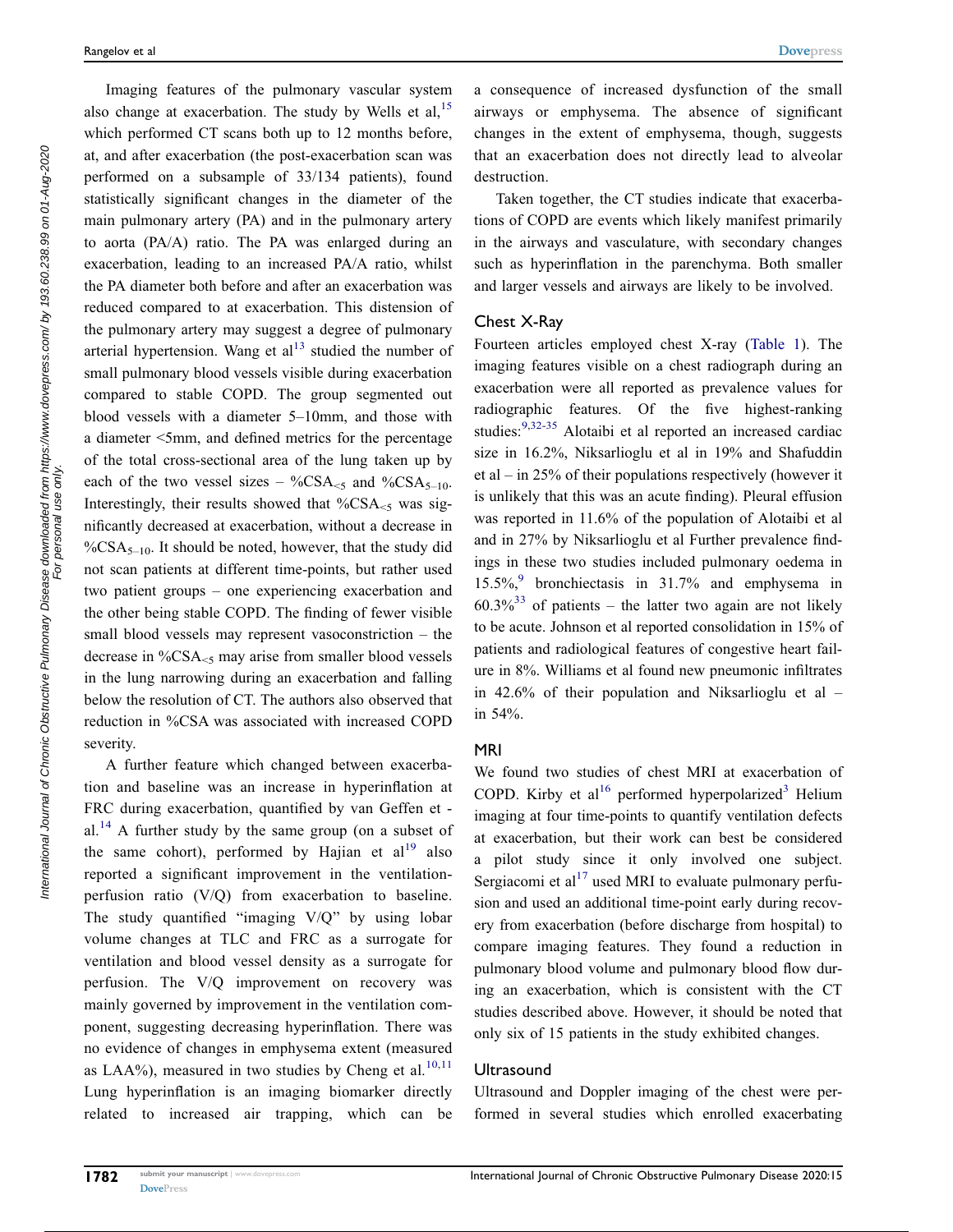<span id="page-32-0"></span>

Figure 3 Hypothesis of the Pathophysiological Cascade Characteristic to an Exacerbation of COPD. Imaging features present during an exacerbation of COPD and their underlying pathophysiological processes motivate a hypothesis about the sequence of events in the lung which characterize an exacerbation. An exacerbation of COPD may be a cascade of events triggered by the onset of additional inflammation in the lumen of the airways, which leads to airway wall inflammation, bronchoconstriction and the production of excess mucus. This airway obstruction results in hyperinflation and the characteristic symptom of increased dyspnoea, and reactive vasoconstriction in small pulmonary vessels. In turn, this vasoconstriction leads to a transient increase in pulmonary arterial pressure, causing an enlargement of the pulmonary artery and right-sided cardiac dysfunction.

patients. Most of these, however, scored low on our quality score and did not perform follow-up imaging, focusing on using imaging features such as the "comet-tail artefact" to differentiate between pulmonary oedema and exacerbation of COPD in patients presenting to the emergency room with deterioration in symptoms. The highest-rated ultrasound research was the work by Akcay et  $al^{18}$  $al^{18}$  $al^{18}$  which followed patients one month after the exacerbation and found that during an exacerbation patients experienced impaired right ventricular systolic and diastolic function, as well as impaired left ventricular diastolic function. The study specifically excluded patients known to have pulmonary hypertension. Cardiac impairment improved at follow-up, which suggests that an exacerbation might indeed be associated with a transient increase in pulmonary hypertension. Antenora and Marchioni reported on the prevalence of diaphragm dysfunction at exacerbation, and associations with hyperinflation. $36,37$  $36,37$ 

#### Other Imaging

Several papers featuring nuclear medicine techniques such as Lung Ventilation Scintigraphy, and more exotic techniques such as Vibration Response Imaging (VRI) were included in the final synthesis. In general, they scored low on our quality score, did not perform longitudinal imaging and did not provide useful imaging biomarkers of exacerbation.

#### **Discussion**

We performed the first systematic review of imaging biomarkers at exacerbation of COPD. Such biomarkers might be useful in the objective diagnosis of exacerbation in the clinic and clinical trials, provide a mechanism for monitoring exacerbation treatment and recovery, and inform on the pathophysiological mechanisms of exacerbation.

Our results were strikingly consistent across studies, even though studies were heterogeneous in design. Most information was provided by CT, which consistently describes increases in wall area measures at the time of exacerbation, air trapping, changes in the pulmonary vasculature in keeping with vasoconstriction and suggestive of pulmonary hypertension, and the absence of changes in measures of emphysema. These changes are supported by an MR study demonstrating reduced pulmonary blood volume and flow,  $17$  and echocardiography studies suggest-ing right heart dysfunction.<sup>[18](#page-34-9)</sup>

Other CT studies, and those using chest X-ray, reported the prevalence of specific radiological features in patients with suspected exacerbations. These often demonstrated additional or alternative co-morbidities responsible for the deterioration in symptoms, which would thus meet the definition of exacerbation, but in which imaging changed the primary diagnosis away from COPD exacerbation. Some of these studies described multiple imaging features $9,30$  $9,30$  $9,30$  while others focused on identifying patients with a single possible alternative diagnosis such as PE. In both cases, the studies met our inclusion criteria for imaging during an exacerbation and consecutive enrolment of patients. Two large audits $38,39$  $38,39$  $38,39$  have demonstrated that the prevalence of consolidation on chest X-ray in COPD patients presenting with symptoms suggestive of exacerbation is 15–20% (and that this is associated with poorer outcomes). However, these scored low on our quality assessment as there was little available detail on patients or exacerbations. This emphasises the importance of

For personal use only.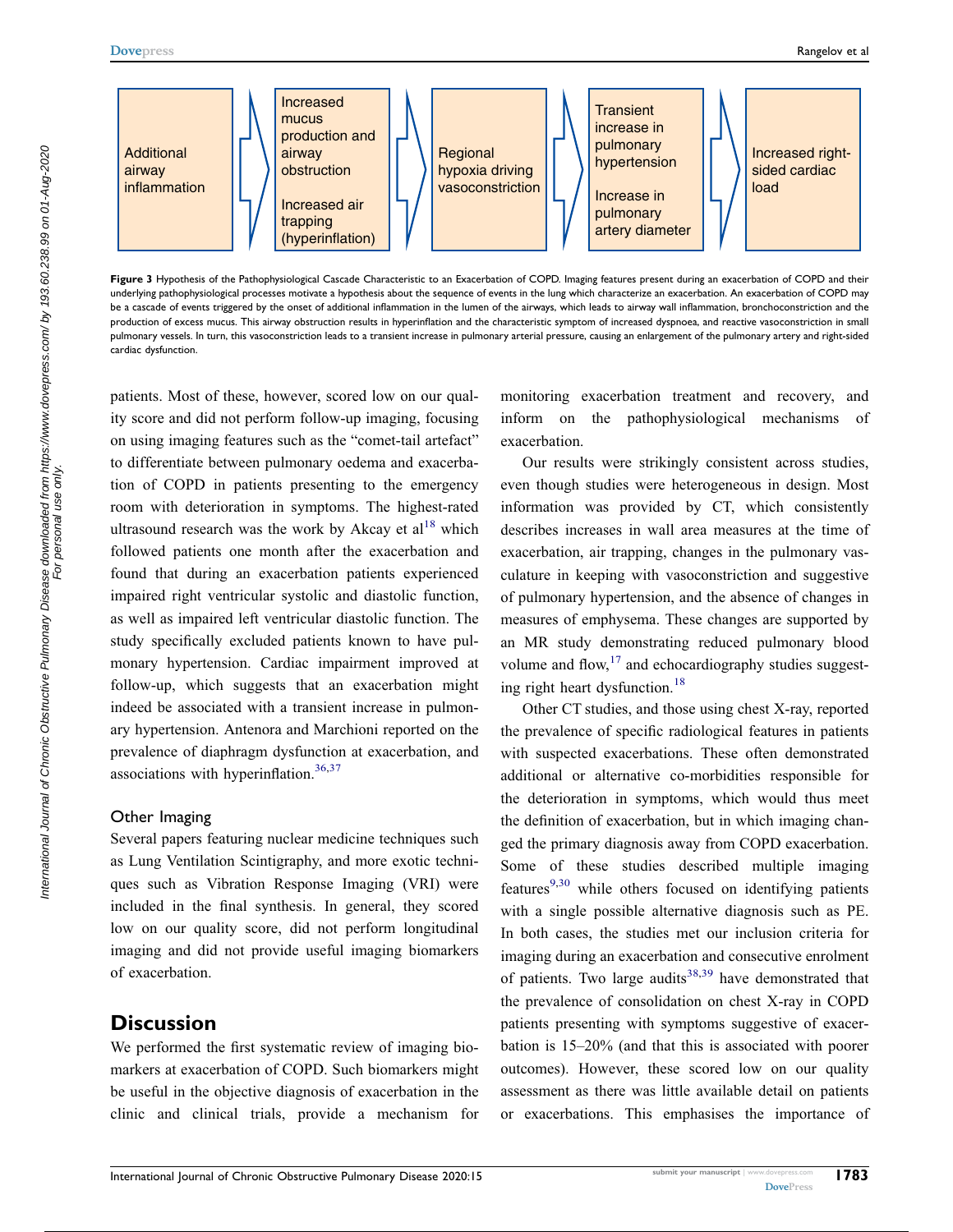developing imaging biomarkers of exacerbation: an imaging biomarker would enable a positive diagnosis of an exacerbation in clinical practice and research, rather than relying on the "clinical diagnosis of exclusion" model that is currently employed. CT would seem the best tool to achieve this. There were no positive diagnostic features on chest X-ray, whilst other bedside tests such as ultrasound have utility in the rapid exclusion of pulmonary oedema ("comet tail" artefacts), pneumothorax, pleural effusion and consolidation.

<span id="page-33-0"></span>There are strengths to our review. Our comprehensive search strategy found 5,047 articles, of which 51 satisfied our inclusion criteria. While there is a significant body of literature on imaging features which correlate with, or sometimes predict exacerbations (for example the extent of emphysema<sup>40</sup> and PA/A ratio<sup>41</sup>), few studies have scanned patients during an exacerbation and compared this with the baseline state in the same patients. A potential limitation of the literature is that most (but not all) studies were performed in hospitalised patients and therefore the events studied typically represent severe presentations (a combination of COPD severity and severity of the exacerbation insult). Patients with mild and moderate community-treated exacerbations are rarely imaged during an exacerbation and there is a real need for further research in this area. Another potential limitation is that patients at exacerbation may find it difficult to enforce the protocols needed for good scan quality (eg, breath-hold). However, none of the studies reported significant artefacts in imaging. Furthermore, modern CT scanners acquire images in seconds with impressive quality, such that imaging during an exacerbation becomes increasingly feasible.

The included papers reported changes in different anatomical structures within the thorax and considered a variety of imaging biomarkers. While each of the articles focused on a particular aspect of exacerbation, systematically synthesizing the information has enabled us to generate a picture of the main features visible on medical imaging which characterize an exacerbation of COPD. These, together with their underlying pathophysiological processes, are summarised in [Figure 2](#page-30-0). One interpretation of the observed imaging characteristics of exacerbation, presented in [Figure 3](#page-32-0) is that an exacerbation of COPD represents a cascade of events triggered by the onset of additional inflammation in the airways, which leads to airway wall inflammation, bronchoconstriction and the production of excess mucus. This airway obstruction results in hyperinflation, and reactive vasoconstriction in small pulmonary vessels. In turn, the vasoconstriction leads to a transient increase in pulmonary arterial pressure, causing enlargement of the pulmonary artery and rightsided cardiac effects. There may be alternative explanations of the interrelatedness of the pathophysiological processes we have described.

For development as a tool in clinical trials, quantitative imaging measures are preferable to qualitative features. We did find quantitative measures of imaging features during exacerbation. Quantitative assessment of emphysema is already used in clinical practice to guide volume reduction interventions (but did not change at exacerbation). There are no existing quantitative imaging biomarkers of exacerbation or exacerbation recovery, and based on our work, plausible candidates might include assessment of airway wall area and volume, blood vessel calibre and volume, and gas trapping.

For use in the routine diagnosis and management of exacerbations, imaging biomarkers present an opportunity to achieve a quantitative, positive diagnosis of exacerbation, which could lead to reduction in misdiagnosis and an improved understanding of the pathophysiology of exacerbations. Quantitative exacerbation imaging metrics may also provide a tool to study exacerbation phenotypes which could further motivate development of novel treatments and permit a personalised medicine approach to exacerbation management.

A surprising finding was the absence of studies examining functional imaging such as positron-emission tomography. Specific cell-labelling techniques have demonstrated increased neutrophil retention within the lung at exacerbation,<sup>[42](#page-35-31)</sup> and slower rates of neutrophil wash-out compared to stable COPD and control subjects without COPD.

In conclusion, we have performed the first systematic review of imaging biomarkers at exacerbation of COPD. We find that an exacerbation is characterised by airway calibre and wall changes, hyperinflation, pulmonary vasoconstriction and pulmonary arterial hypertension. Exacerbation imaging biomarkers lay an important foundation for the objective diagnosis of exacerbation in the clinic and clinical trials, as well as for monitoring of exacerbation treatment and recovery.

#### Acknowledgments

BAR would like to express his gratitude to Jennifer Ford, Evidence Services Librarian at the Royal Free Medical Library for the support and guidance in planning the systematic review and preparing the search strategies.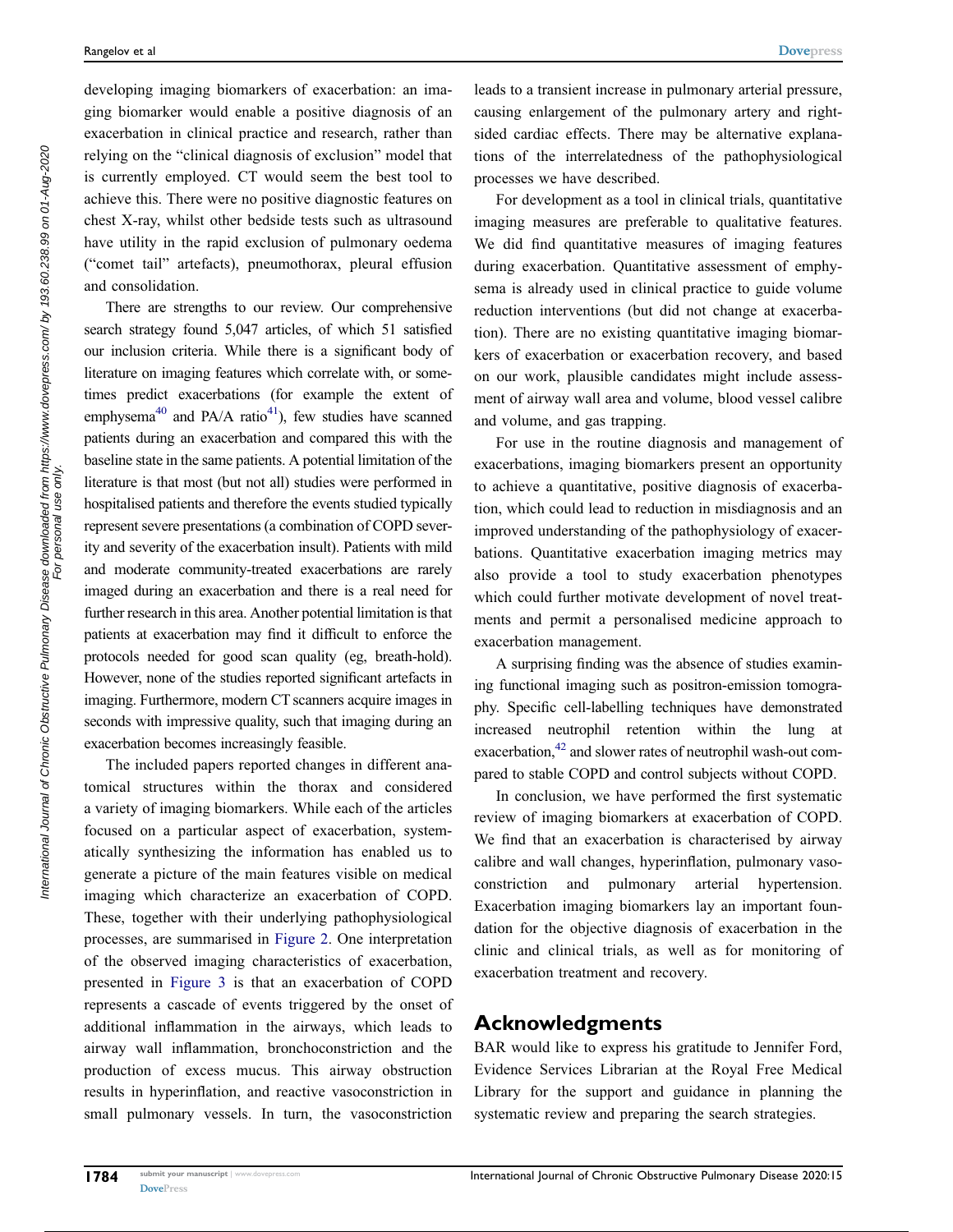### Funding

BAR is supported by the EPSRC Centre For Doctoral Training in Medical Imaging with grant EP/L016478/1 and an industrial CASE studentship with funding from GlaxoSmithKline, with studentship agreement number BIDS3000032413. BAR is also holding an Industrial Fellowship from the Royal Commission for the Exhibition of 1851. ALY is supported by an MRC Skills Development Fellowship. JJ was supported by a Wellcome Trust Clinical Research Career Development Fellowship 209553/Z/17/Z. APC and FJW are employees of GlaxoSmithKline. SL is a consultant to GlaxoSmithKline.

### **Disclosure**

BAR reports grants from GlaxoSmithKline. He has recently won an Industrial Fellowship from the Royal Commission for the Exhibition of 1851. ALY reports grants from the EPSRC and MRC during the conduct of this study. JJ reports personal fees from Boehringer Ingelheim and from Roche outside the submitted work. SL reports personal fees from GlaxoSmithKline during the conduct of the study and personal fees from GE Healthcare outside the submitted work. APC and FJW are employees and shareholders of GlaxoSmithKline. DJH reports grants from GlaxoSmithKline, grants from EPSRC during the conduct of the study; shareholder and founder in IXICO PLC and shareholder in Vision RT until May 2018, personal fees from HawkesMedTech Ltd and he is a founder of HawkesMedTech Ltd, outside the submitted work. JRH reports he supervised BAR's PhD which is funded by GlaxoSmithKline, and that during the conduct of the study received grants, personal fees and non-financial support from pharmaceutical companies which make medicines to treat COPD outside the submitted work.

### References

- <span id="page-34-0"></span>1. Anzueto A. Impact of exacerbations on COPD. Eur Respir Rev. [2010;](#page-0-5)19(116):113–118. doi:[10.1183/09059180.00002610](https://doi.org/10.1183/09059180.00002610)
- <span id="page-34-1"></span>2. Vogelmeier CF, Criner GJ, Martinez FJ, et al. Global strategy for the diagnosis, management, and prevention of chronic obstructive lung disease 2017 report. GOLD executive summary. Am J Respir Crit Care Med. [2017](#page-0-6);195(5):557–582. doi:[10.1164/rccm.201701-](https://doi.org/10.1164/rccm.201701-0218PP) [0218PP](https://doi.org/10.1164/rccm.201701-0218PP)
- <span id="page-34-2"></span>3. Moher D, Liberati A, Tetzlaff J, Altman DG. Preferred reporting items for systematic reviews and meta-analyses: the PRISMA statement. Ann Intern Med. [2009;](#page-1-0)151(4):264. doi:[10.7326/0003-4819-151-4-20](https://doi.org/10.7326/0003-4819-151-4-200908180-00135) [0908180-00135](https://doi.org/10.7326/0003-4819-151-4-200908180-00135)
- <span id="page-34-3"></span>4. Huang X, Lin J, Demner-Fushman D Evaluation of PICO as a knowledge representation for clinical questions. In: AMIA Annual Symposium proceedings. 2006. AMIA; [2006](#page-1-1):359–363.
- <span id="page-34-4"></span>5. Rangelov B, Hurst J, Medical imaging at exacerbation of COPD. PROSPERO: international prospective register of systematic reviews. CRD42018095417.
- <span id="page-34-5"></span>6. EndNote X8| Clarivate Analytics. Available from: [https://endnote.](https://endnote.com/) [com/](https://endnote.com/). Accessed December 18, 2018.
- <span id="page-34-6"></span>7. Ouzzani M, Hammady H, Fedorowicz Z, Elmagarmid A. Rayyan—a web and mobile app for systematic reviews. Syst Rev. [2016;](#page-1-2)5(1):210. doi:[10.1186/s13643-016-0384-4](https://doi.org/10.1186/s13643-016-0384-4)
- <span id="page-34-7"></span>8. Luchini C, Stubbs B, Solmi M, Veronese N. Assessing the quality of studies in meta-analyses: advantages and limitations of the Newcastle Ottawa Scale. World J Meta-Analysis. [2017](#page-3-0);5(4):80. doi:[10.13105/wjma.](https://doi.org/10.13105/wjma.v5.i4.80) [v5.i4.80](https://doi.org/10.13105/wjma.v5.i4.80)
- <span id="page-34-8"></span>9. Alotaibi NM, Chen V, Hollander Z, et al. Phenotyping COPD exacerbations using imaging and blood-based biomarkers. Int J COPD. [2018](#page-3-1);13:217–229. doi:[10.2147/COPD.S152484](https://doi.org/10.2147/COPD.S152484)
- <span id="page-34-13"></span>10. Cheng T, Wan HY, Cheng QJ, et al. Computed tomography manifestation of acute exacerbation of chronic obstructive pulmonary disease: A pilot study. Exp Ther Med. [2016;](#page-3-2)11(2):519–529.
- <span id="page-34-21"></span>11. Cheng T, Wan HY, Cheng QJ, et al. Obvious emphysema on computed tomography during an acute exacerbation of chronic obstructive pulmonary disease predicts a poor prognosis. Intern Med J. [2015](#page-12-0);45(5):517–526.
- <span id="page-34-14"></span>12. Leong P, Tran A, Rangaswamy J, et al. Expiratory central airway collapse in stable COPD and during exacerbations. Respir Res. [2017](#page-3-3);18(1):163.
- <span id="page-34-11"></span>13. Wang Z, Chen X, Liu K, et al. Small pulmonary vascular alteration and acute exacerbations of COPD: quantitative computed tomography analysis. Int J Chron Obstruct Pulmon Dis. [2016](#page-3-4);11:1965–1971. doi:[10.2147/COPD.S112651](https://doi.org/10.2147/COPD.S112651)
- <span id="page-34-15"></span>14. van Geffen WH, Hajian B, Vos W, et al. Functional respiratory imaging: heterogeneity of acute exacerbations of COPD. Int J Chron Obstruct Pulmon Dis. [2018;](#page-3-3)13:1783–1792. doi:[10.2147/COPD.S152463](https://doi.org/10.2147/COPD.S152463)
- <span id="page-34-18"></span>15. Michael Wells J, Morrison JB, Bhatt SP, Nath H, Dransfield MT, Pulmonary artery enlargement is associated with cardiac injury during severe exacerbations of COPD. Chest. [2016;](#page-3-2)149(5):1197–1204. doi:[10.1378/chest.15-1504](https://doi.org/10.1378/chest.15-1504)
- <span id="page-34-17"></span>16. Kirby M, Kanhere N, Etemad-Rezai R, McCormack DG, Parraga G, Hyperpolarized helium-3 magnetic resonance imaging of chronic obstructive pulmonary disease exacerbation. J Magn Reson Imaging. [2013;](#page-3-5)37(5):1223–1227. doi:[10.1002/jmri.23896](https://doi.org/10.1002/jmri.23896)
- <span id="page-34-16"></span>17. Sergiacomi G, Taglieri A, Chiaravalloti A, et al. Acute COPD exacerbation: 3 T MRI evaluation of pulmonary regional perfusion–preliminary experience. Respir Med. [2014](#page-3-2);108(6):875–882.
- <span id="page-34-9"></span>18. Akcay M, Yeter E, Durmaz T, et al. Treatment of acute chronic obstructive pulmonary disease exacerbation improves right ventricle function. Eur J Echocardiogr. [2010;](#page-3-1)11(6):530–536.
- <span id="page-34-10"></span>19. Hajian B, De Backer J, Vos W, et al. Changes in ventilation–perfusion during and after an COPD exacerbation: an assessment using fluid dynamic modeling. Int J Chron Obstruct Pulmon Dis. [2018](#page-3-2);13:833–842. doi:[10.2147/COPD.S153295](https://doi.org/10.2147/COPD.S153295)
- <span id="page-34-12"></span>20. Akpinar EE, Hosgun D, Akpinar S, Atac GK, Doganay B, Gulhan M, Incidence of pulmonary embolism during COPD exacerbation. J Bras Pneumol. [2014;](#page-3-6)40(1):38–45. doi:[10.1590/S1806-37132014000100006](https://doi.org/10.1590/S1806-37132014000100006)
- <span id="page-34-19"></span>21. Akpinar EE, Hosgun D, Doganay B, Atac GK, Gulhan M, Should the cut-off value of D-dimer be elevated to exclude pulmonary embolism in acute exacerbation of COPD? J Thorac Dis. [2013;](#page-10-0)5(4):430–434. doi:[10.3978/j.issn.2072-1439.2013.07.34](https://doi.org/10.3978/j.issn.2072-1439.2013.07.34)
- <span id="page-34-20"></span>22. Bahloul M, Chaari A, Tounsi A, et al. Incidence and impact outcome of pulmonary embolism in critically ill patients with severe exacerbation of chronic obstructive pulmonary diseases. Clin Respir J. [2015](#page-12-1);9(3):270–277.
- <span id="page-34-22"></span>23. Davoodi M, Rezvankhah B, Gohari Moghadam K, Hashemi Taheri AP. The prevalence and predicting factors of pulmonary thromboembolism in patients with exacerbated chronic obstructive pulmonary disease. Adv Respir Med. [2015.](#page-14-0) doi:[10.5603/ARM.](https://doi.org/10.5603/ARM.a2018.0025) [a2018.0025](https://doi.org/10.5603/ARM.a2018.0025)

For personal use only.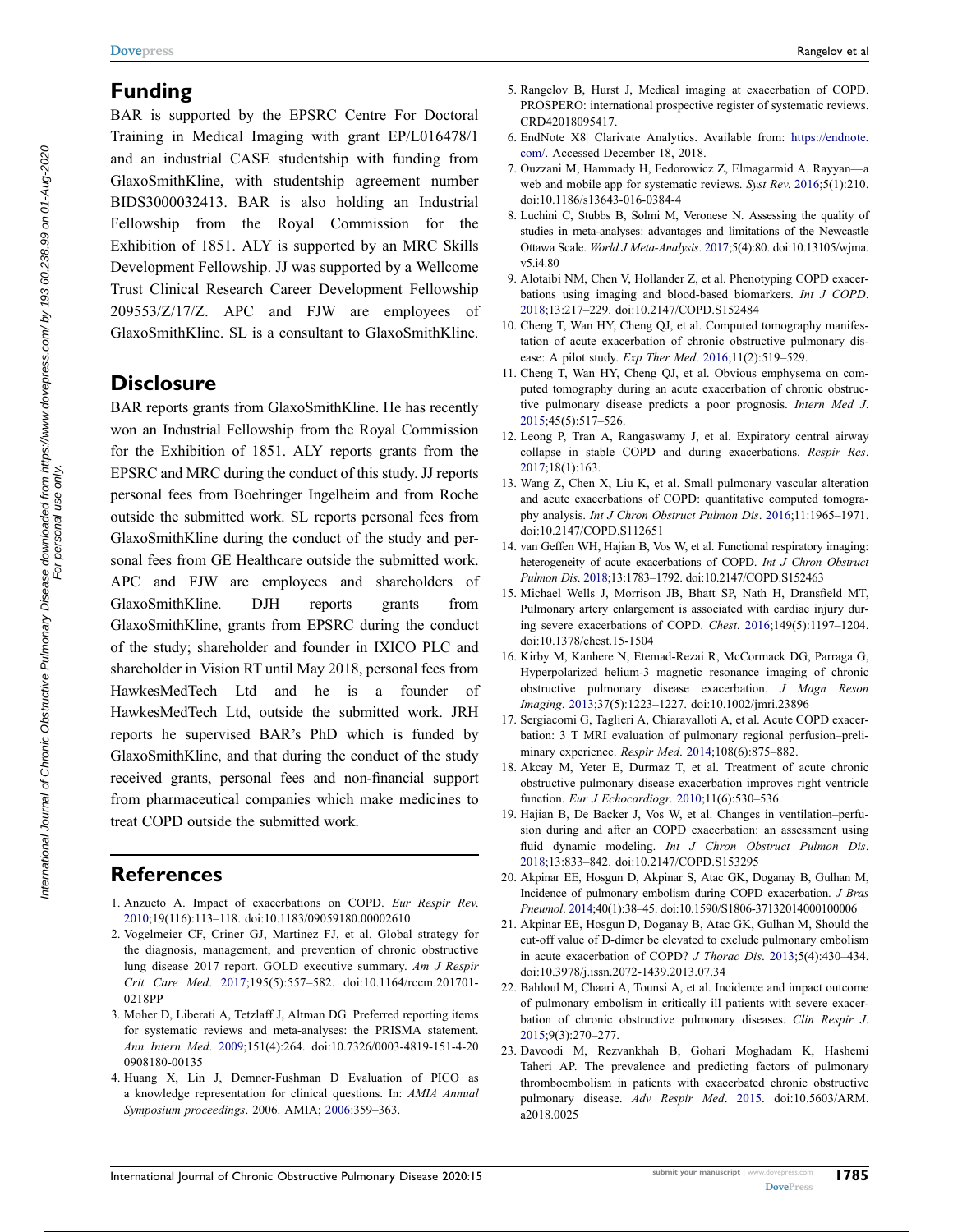- <span id="page-35-17"></span>24. Gunen H, Gulbas G, In E, Yetkin O, Hacievliyagil SS, Venous thromboemboli and exacerbations of COPD. Eur Respir J. [2010](#page-14-1);35 (6):1243–1248. doi:[10.1183/09031936.00120909](https://doi.org/10.1183/09031936.00120909)
- <span id="page-35-18"></span>25. Kamel MM, Moussa H, Ismail A, Prevalence of venous thrombo-embolism in acute exacerbations of chronic obstructive pul-monary disease. Egypt J Chest Dis Tuberc. [2013;](#page-15-0)62(4):557-566. doi:[10.1016/j.ejcdt.2013.07.001](https://doi.org/10.1016/j.ejcdt.2013.07.001)
- <span id="page-35-20"></span>26. Rutschmann OT, Cornuz J, Poletti P-A, et al. Should pulmonary embolism be suspected in exacerbation of chronic obstructive pul-monary disease? Thorax. [2007;](#page-17-0)62(2):121-125.
- <span id="page-35-22"></span>27. Tillie-Leblond I, Marquette C-H, Perez T, et al. Pulmonary embolism in patients with unexplained exacerbation of chronic obstructive pulmonary disease: prevalence and risk factors. Ann Intern Med. [2006;](#page-18-0)144(6):390–396.
- <span id="page-35-23"></span>28. Tork M, Yildirim F, Sevimli N, Koktork N. Impact of pulmonary embolism on acute chronic obstructive pulmonary disease exacerbation. Gazi Med J. [2017;](#page-18-1)28(3):168–170.
- <span id="page-35-0"></span>29. Erelel M, Cuhadaro GC, Ece T, Arseven O, The frequency of deep venous thrombosis and pulmonary embolus in acute exacerbation of chronic obstructive pulmonary disease. Respir Med. [2002](#page-3-6);96 (7):515–518. doi:[10.1053/rmed.2002.1313](https://doi.org/10.1053/rmed.2002.1313)
- <span id="page-35-1"></span>30. Hackx M, Ghaye B, Coche E, Van Muylem A, Gevenois PA, Severe COPD exacerbation: CT features. COPD J Chronic Obstr Pulm Dis. [2015;](#page-3-2)12(1):38–45. doi:[10.3109/15412555.2014.903916](https://doi.org/10.3109/15412555.2014.903916)
- <span id="page-35-2"></span>31. Cunningham DA, Lavender JP, Krypton 81m ventilation scanning in chronic obstructive airways disease. Br J Radiol. [1981](#page-3-3);54 (638):110–116. doi:[10.1259/0007-1285-54-638-110](https://doi.org/10.1259/0007-1285-54-638-110)
- <span id="page-35-8"></span>32. Johnson C, Connolly MJ, Clover S, et al. Audit of acute exacerbations of chronic obstructive pulmonary disease at Waitemata District Health Board, New Zealand. N Z Med J. [2013](#page-7-0);126(1378).
- <span id="page-35-10"></span>33. Ozgun Niksarlioglu E, Aktürk Ü. Chest X-ray: is it still important in determining mortality in patients hospitalized due to chronic obstructive pulmonary diseases exacerbation in intensive care unit? Eurasian J Pulmonol. [2018;](#page-8-0)20(3):133. doi:[10.4103/ejop.](https://doi.org/10.4103/ejop.ejop_70_18) [ejop\\_70\\_18](https://doi.org/10.4103/ejop.ejop_70_18)
- <span id="page-35-16"></span>34. Williams NP, Ostridge K, Devaster J-M, et al. Impact of radiologically stratified exacerbations: insights into pneumonia aetiology in COPD. Respir Res. [2018;](#page-10-1)19(1):143. doi:[10.1186/s12931-018-](https://doi.org/10.1186/s12931-018-0842-8) [0842-8](https://doi.org/10.1186/s12931-018-0842-8)
- <span id="page-35-12"></span>35. Shafuddin E, Chang CL, Cooray M, et al. Cardiac dysfunction in exacerbations of chronic obstructive pulmonary disease is often not detected by electrocardiogram and chest radiographs. Intern Med J. [2019;](#page-8-1)49(6):761–769. doi:[10.1111/imj.14144](https://doi.org/10.1111/imj.14144)
- <span id="page-35-25"></span>36. Antenora F, Fantini R, Iattoni A, et al. Prevalence and outcomes of diaphragmatic dysfunction assessed by ultrasound technology during acute exacerbation of COPD: a pilot study. Respirology. [2017](#page-22-0);22 (2):338–344.
- <span id="page-35-30"></span>37. Marchioni A, Castaniere I, Tonelli R, et al. Ultrasound-assessed diaphragmatic impairment is a predictor of outcomes in patients with acute exacerbation of chronic obstructive pulmonary disease undergoing noninvasive ventilation. Crit Care. [2018;](#page-26-0)22(1):109. doi:[10.1186/s13054-018-2033-x](https://doi.org/10.1186/s13054-018-2033-x)
- <span id="page-35-11"></span>38. Saleh A, Lopez-Campos JL, Hartl S, Pozo-Rodriguez F, Roberts CM. The effect of incidental consolidation on management and outcomes in COPD exacerbations: data from the european COPD audit. PLoS One. [2015;](#page-8-2)10(7):e0134004.
- <span id="page-35-9"></span>39. Myint PK, Lowe D, Stone RA, Buckingham RJ, Roberts CM, Uk national COPD resources and outcomes project 2008: patients with chronic obstructive pulmonary disease exacerbations who present with radiological pneumonia have worse outcome compared to those with non-pneumonic chronic obstructive pulmonary disease exacerbations. Respiration. [2011;](#page-7-1)82(4):320–327. doi:[10.1159/000327203](https://doi.org/10.1159/000327203)
- <span id="page-35-32"></span>40. Hurst JR, Vestbo J, Anzueto A, et al. Susceptibility to exacerbation in chronic obstructive pulmonary disease. N Engl J Med. [2010](#page-33-0);363 (12):1128–1138. doi:[10.1056/NEJMoa0909883](https://doi.org/10.1056/NEJMoa0909883)
- <span id="page-35-33"></span>41. Wells JM, Washko GR, Han MK, et al. Pulmonary arterial enlarge-ment and acute exacerbations of COPD. N Engl J Med. [2012](#page-33-0);367 (10):913–921. doi:[10.1056/NEJMoa1203830](https://doi.org/10.1056/NEJMoa1203830)
- <span id="page-35-31"></span>42. Selby C, Drost E, Lannan S, Wraith PK, Macnee W. Neutrophil retention in the lungs of patients with chronic obstructive pulmonary disease. Am Rev Respir Dis. [1991;](#page-28-0)143(6):1359–1364. doi:[10.1164/](https://doi.org/10.1164/ajrccm/143.6.1359) [ajrccm/143.6.1359](https://doi.org/10.1164/ajrccm/143.6.1359)
- <span id="page-35-3"></span>43. Emerman CL, Cydulka RK, Evaluation of high-yield criteria for chest radiography in acute exacerbation of chronic obstructive pulmonary disease. Ann Emerg Med. [1993](#page-4-1);22(4):680–684. doi:[10.1016/](https://doi.org/10.1016/S0196-0644(05)81847-5) [S0196-0644\(05\)81847-5](https://doi.org/10.1016/S0196-0644(05)81847-5)
- <span id="page-35-4"></span>44. Feldman C, Richards GA, Smilg J. The findings on initial admission chest radiograph of patients presenting with an acute exacerbation of COPD - A South African Study. South African J Epidemiol Infect. [2015](#page-5-0);30(2):57–60.
- <span id="page-35-5"></span>45. Fuso L, Incalzi RA, Pistelli R, et al. Predicting mortality of patients hospitalized for acutely exacerbated chronic obstructive pulmonary disease. Am J Med. [1995;](#page-5-1)98(3):272–277.
- <span id="page-35-6"></span>46. Hassen MF, Tilouche N, Jaoued O, Elatrous S. Incidence and impact of pulmonary embolism during severe COPD exacerbation. Respir Care. [2019;](#page-6-0)64:1531–1536. doi:[10.4187/respcare.06661](https://doi.org/10.4187/respcare.06661)
- <span id="page-35-7"></span>47. Hoiseth AD, Omland T, Karlsson BD, Brekke PH, Soyseth V. Standardized evaluation of lung congestion during COPD exacerbation better identifies patients at risk of dying. Int J COPD. [2013](#page-6-1);8:621–629. doi:[10.2147/COPD.S52854](https://doi.org/10.2147/COPD.S52854)
- <span id="page-35-13"></span>48. Sherman S, Skoney JA, Ravikrishnan KP, Routine chest radiographs in exacerbations of chronic obstructive pulmonary disease. Diagnostic value. Arch Intern Med. [1989;](#page-9-0)149(11):2493–2496. doi:[10.1001/archinte.1989.00390110077016](https://doi.org/10.1001/archinte.1989.00390110077016)
- <span id="page-35-14"></span>49. Sriram KB, Singh M, Lung ultrasound B-lines in exacerbations of chronic obstructive pulmonary disease. Intern Med J. [2017](#page-9-1);47 (3):324–327. doi:[10.1111/imj.13370](https://doi.org/10.1111/imj.13370)
- <span id="page-35-15"></span>50. Titova E, Christensen A, Henriksen AH, Steinshamn S, Åsberg A. Comparison of procalcitonin, C-reactive protein, white blood cell count and clinical status in diagnosing pneumonia in patients hospitalized with acute exacerbations of COPD: a prospective observational study. Chron Respir Dis. [2019;](#page-9-2)16:147997231876976. doi:[10.1177/1479972318769762](https://doi.org/10.1177/1479972318769762)
- <span id="page-35-19"></span>51. Park HJ, Kim SH, Kim H-C, et al. Utility of computed tomography in a differential diagnosis for the patients with an initial diagnosis of chronic obstructive pulmonary disease exacerbation. Tuberc Respir Dis. [2019](#page-16-0);82(3):234. doi:[10.4046/trd.2018.0087](https://doi.org/10.4046/trd.2018.0087)
- <span id="page-35-21"></span>52. Shapira-Rootman M, Beckerman M, Soimu U, Nachtigal A, Zeina A-R, The prevalence of pulmonary embolism among patients suffering from acute exacerbations of chronic obstructive pulmonary disease. Emerg Radiol. [2015](#page-17-1);22(3):257–260. doi:[10.1007/s10140-014-1280-7](https://doi.org/10.1007/s10140-014-1280-7)
- <span id="page-35-24"></span>53. Pizarro C, Herweg-Steffens N, Buchenroth M, et al. Invasive coronary angiography in patients with acute exacerbated COPD and elevated plasma troponin. Int J COPD. [2016;](#page-20-0)11(1):2081–2089.
- <span id="page-35-26"></span>54. Guo X, Nie H, Chen Q, et al. The role of plasma N-terminal brain natriuretic pro-peptide in diagnosing elderly patients with acute exacerbation of COPD concurrent with left heart failure. Int J Chron Obstruct Pulmon Dis. [2018](#page-22-1);13:2931–2940. doi:[10.21](https://doi.org/10.2147/COPD.S164671) [47/COPD.S164671](https://doi.org/10.2147/COPD.S164671)
- <span id="page-35-27"></span>55. Lepida D, Papathanasiou A, Galiatsou E, Nakos G, Goudevenos I, Koulouras V. The contribution of left heart disease in COPD patients with pulmonary hypertension. Hell J Cardiol. [2018;](#page-23-0)59(3):160-165. doi:[10.1016/J.HJC.2018.02.001](https://doi.org/10.1016/J.HJC.2018.02.001)
- <span id="page-35-28"></span>56. Lichtenstein D, Meziere G, A lung ultrasound sign allowing bedside distinction between pulmonary edema and COPD: the comet-tail artifact. Intensive Care Med. [1998](#page-24-0);24(12):1331–1334. doi:[10.1007/](https://doi.org/10.1007/s001340050771) [s001340050771](https://doi.org/10.1007/s001340050771)
- <span id="page-35-29"></span>57. Lim SY, Lim G, Lee YJ, et al. Ultrasound assessment of diaphragmatic function during acute exacerbation of chronic obstructive pulmonary disease: A pilot study. Int J COPD. [2019;](#page-24-1)14:2479–2484. doi:[10.2147/COPD.S214716](https://doi.org/10.2147/COPD.S214716)